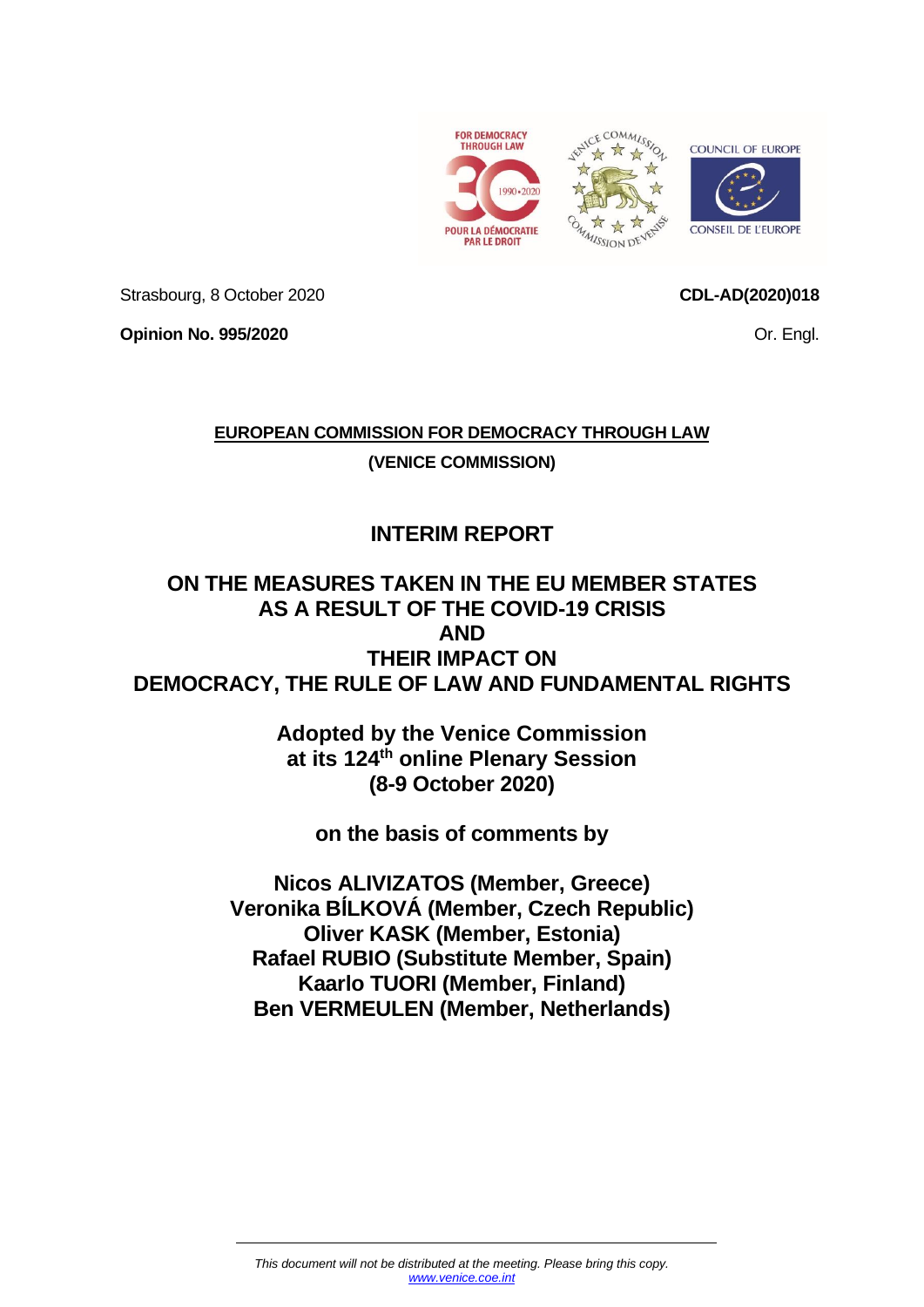### **Contents**

| Ш.      |                                                                             |  |
|---------|-----------------------------------------------------------------------------|--|
| III.    |                                                                             |  |
| Α.      |                                                                             |  |
| Β.      |                                                                             |  |
| C.      |                                                                             |  |
| IV.     |                                                                             |  |
| А.      |                                                                             |  |
| В.      |                                                                             |  |
| $C_{1}$ |                                                                             |  |
|         | How were measures introduced and for what period of time? 15<br>$\mathbf 1$ |  |
|         | 2.                                                                          |  |
| D.      |                                                                             |  |
| V.      |                                                                             |  |
| А.      |                                                                             |  |
| В.      |                                                                             |  |
| C.      |                                                                             |  |
| VI.     | Elections                                                                   |  |
| А.      |                                                                             |  |
| В.      |                                                                             |  |
| C.      |                                                                             |  |
| D.      | Amendments to electoral legislation in case of emergency: conformity with   |  |
|         | international standards.                                                    |  |
| E.      |                                                                             |  |
| F.      |                                                                             |  |
| G.      | Under which conditions can elections be held under emergency situations?30  |  |
| VII.    |                                                                             |  |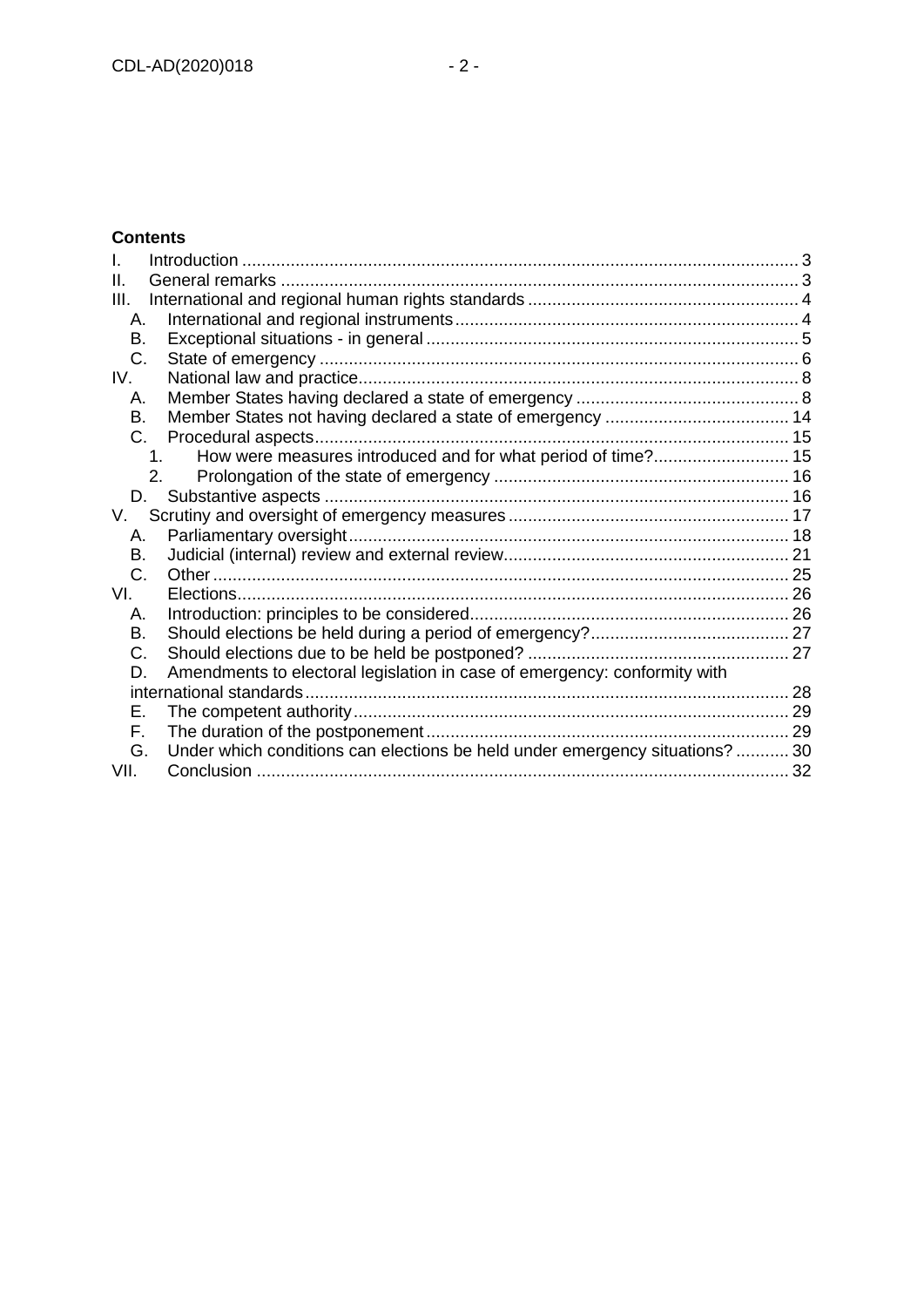### <span id="page-2-0"></span>**I. Introduction**

1. By letter dated 1<sup>st</sup> July 2020, the President of the European Parliament, Mr David Sassoli, requested a report from the Venice Commission on the measures taken in the EU Member States as a result of the Covid-19 crisis and their impact on democracy, the rule of law and fundamental rights. This request followed the support provided by the Conference of Presidents of the European Parliament (in their meeting of 11 June 2020) to the proposal made by the Committee on Civil Liberties, Justice and Home Affairs (LIBE) to seek a report from the Venice Commission on this issue.

2. Mr Nicos Alivizatos, Ms Veronika Bílková, Mr Oliver Kask, Mr Rafael Rubio, Mr Kaarlo Tuori and Mr Ben Vermeulen acted as rapporteurs for this report.

3. In the preparation of this report, the Venice Commission has relied on the comments of its rapporteurs; its recently adopted *[Report on Respect for Democracy, Human Rights and the Rule](https://www.venice.coe.int/webforms/documents/?pdf=CDL-AD(2020)014-e)  [of Law during States of Emergency –](https://www.venice.coe.int/webforms/documents/?pdf=CDL-AD(2020)014-e) Reflections* (hereinafter, the "2020 Reflections"); its *[Rule of](https://www.venice.coe.int/webforms/documents/?pdf=CDL-AD(2016)007-e)  [Law Checklist](https://www.venice.coe.int/webforms/documents/?pdf=CDL-AD(2016)007-e)*; its *[Compilation of Opinions and Reports on States of Emergency](https://www.venice.coe.int/webforms/documents/?pdf=CDL-PI(2020)003-e)*; its *[Observatory](https://www.venice.coe.int/WebForms/pages/?p=02_EmergencyPowersObservatory&lang=EN)  [of the state of implementation of declarations of states of emergency and of emergency](https://www.venice.coe.int/WebForms/pages/?p=02_EmergencyPowersObservatory&lang=EN)  [legislation in Venice Commission member states](https://www.venice.coe.int/WebForms/pages/?p=02_EmergencyPowersObservatory&lang=EN)* as well as on relevant case-law from constitutional courts and courts with equivalent jurisdiction, which can be found in the [CODICES](http://www.codices.coe.int/NXT/gateway.dll?f=templates&fn=default.htm) database of the Venice Commission. The Venice Commission has also relied on other Council of Europe documents, including the Parliamentary Assembly of the Council of Europe's *[Report](https://pace.coe.int/en/news/7945/pandemics-and-states-of-emergency-there-should-and-need-not-be-any-tension-between-effectiveness-and-legality)  [by the Committee on Legal Affairs and Human Rights on the Impact of the Covid-19 pandemic](https://pace.coe.int/en/news/7945/pandemics-and-states-of-emergency-there-should-and-need-not-be-any-tension-between-effectiveness-and-legality)  [on human rights and the rule of law;](https://pace.coe.int/en/news/7945/pandemics-and-states-of-emergency-there-should-and-need-not-be-any-tension-between-effectiveness-and-legality)* the work on *[Democratic governance and Covid-19](https://www.coe.int/en/web/good-governance/11th-cddg-session)* by the Council of Europe's European Committee on Democracy and Governance (CDDG); and the Council of Europe's Congress of Local and Regional Authorities' *[Toolkit for Member States on](https://www.coe.int/en/web/congress/covid-19-toolkits)  [Respecting Democracy, Rule of Law and Human Rights in the Framework of the Covid-19](https://www.coe.int/en/web/congress/covid-19-toolkits)  [Sanitary Crisis](https://www.coe.int/en/web/congress/covid-19-toolkits)*. The European Parliament's *Briefings* carried out by the European Parliamentary Research Service *on States of emergency in response to the coronavirus crisis: situation in*  certain Member States;<sup>1</sup> the *Working Document on Democracy, Rule of Law and Fundamental Rights Monitoring Group* (DRFMG) presented by the DRFMG Chair to LIBE on 13 July 2020; 2 the *European Parliament Resolution* of 17 April 2020 *on EU coordinated action to combat the COVID-19 pandemic and its consequences* [\(2020/2616\(RSP\)](https://oeil.secure.europarl.europa.eu/oeil/popups/ficheprocedure.do?lang=en&reference=2020/2616(RSP)) and the *Bulletins* prepared by the European Union Agency for Fundamental Rights (FRA) since the beginning of the Covid-19 crisis on the Fundamental Rights Implications of Covid-19<sup>3</sup> were also a valuable source of information.

4. The present Interim Report was examined by the Commission members through a written procedure replacing the sub-commission meetings and was subsequently adopted by the Venice Commission at its 124<sup>th</sup> online Plenary Session (8-9 October 2020).

### <span id="page-2-1"></span>**II. General remarks**

5. The outbreak of Covid-19 has generated a global health crisis that has not been witnessed for a century, since the Spanish flu pandemic in 1918-1920. A dangerous virus has successfully managed to spread with ease and at great speed around the globe. This is a new element to contend with and the current health crisis has led to calls for greater international cooperation and coordination.

<sup>1</sup> [https://www.europarl.europa.eu/thinktank/en/document.html?reference=EPRS\\_BRI\(2020\)649408;](https://www.europarl.europa.eu/thinktank/en/document.html?reference=EPRS_BRI(2020)649408) [https://www.europarl.europa.eu/thinktank/en/document.html?reference=EPRS\\_BRI\(2020\)651914;](https://www.europarl.europa.eu/thinktank/en/document.html?reference=EPRS_BRI(2020)651914) [https://www.europarl.europa.eu/thinktank/en/document.html?reference=EPRS\\_BRI\(2020\)651972;](https://www.europarl.europa.eu/thinktank/en/document.html?reference=EPRS_BRI(2020)651972) [https://www.europarl.europa.eu/thinktank/en/document.html?reference=EPRS\\_BRI\(2020\)652002](https://www.europarl.europa.eu/thinktank/en/document.html?reference=EPRS_BRI(2020)652002) <sup>2</sup>[https://www.europarl.europa.eu/meetdocs/2014\\_2019/plmrep/COMMITTEES/LIBE/DV/2020/07-](https://www.europarl.europa.eu/meetdocs/2014_2019/plmrep/COMMITTEES/LIBE/DV/2020/07-13/1204406EN.pdf) [13/1204406EN.pdf](https://www.europarl.europa.eu/meetdocs/2014_2019/plmrep/COMMITTEES/LIBE/DV/2020/07-13/1204406EN.pdf)

<sup>3</sup> <https://fra.europa.eu/en/themes/covid-19>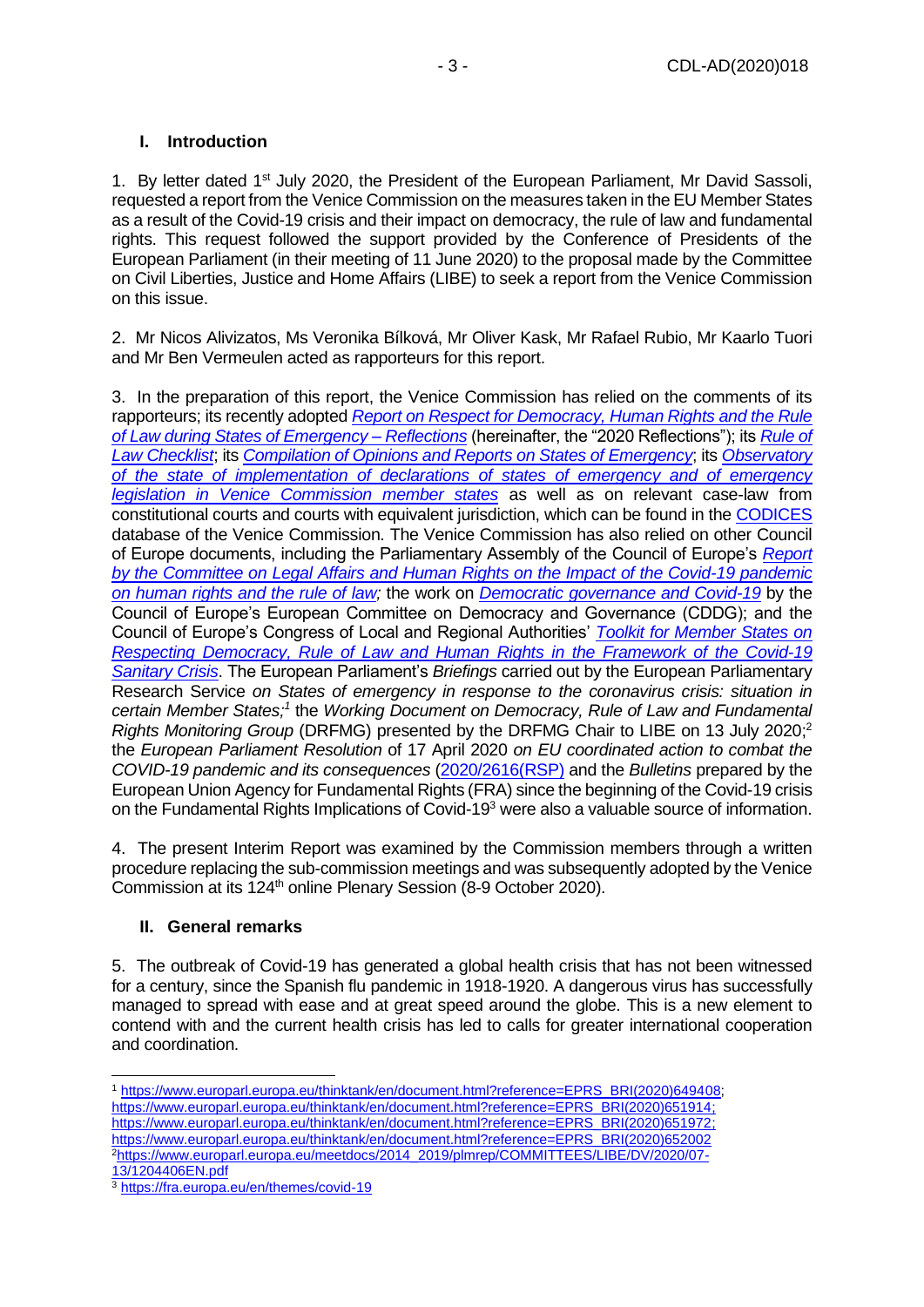6. Due to the pandemic, States are faced with the difficult task of having to find a balance between fundamental freedoms and principles of democratic decision-making on the one hand, and (prevention of the risk to) health policies and positive obligations that flow from the right to life as well as the necessity to effectively end this health crisis, on the other. In this interim report, the Venice Commission will not deal substantively with this complex issue.

7. When the World Health Organization (WHO) declared, on 11 March 2020, that the outbreak of Covid-19 had reached the level of a global pandemic and called for countries to take urgent and aggressive action to stop the spread of the virus,<sup>4</sup> countries around the world took action to deal with this health crisis. In Europe, some countries opted to declare a state of emergency while others chose a different approach to deal with this health crisis. All actions taken by countries, whether through the declaration of an emergency or equivalent, will have had an impact to a lesser or greater degree on the state of democracy, the rule of law and human rights. These will be analysed below.

8. The request from the European Parliament to the Venice Commission is to focus on the measures taken by EU Member States as a result of the Covid-19 crisis and their impact on democracy, the rule of law and fundamental rights. To this end, the request identifies the following main areas: checks and balances, parliamentary oversight, period of emergency measures and elections during the period of an emergency situation. These main areas are sub-divided into questions addressing concerns with respect to identifying effective safeguards where EU Member States adopt exceptions, derogations or restrictions to the exercise of human rights. They concern assessing the necessity and proportionality of possible limitations to parliamentary scrutiny that may create a risk for democracy, the rule of law and fundamental rights; identifying the necessary mechanisms in place to ensure a full *ex post* parliamentary scrutiny of the emergency measures taken once they are lifted; investigating whether criteria assessing legislation adopted during a period of emergency go beyond what is necessary and proportionate; and considering whether elections can be held during an emergency situation respecting constitutional and international standards on free and fair elections.

9. This report will first refer to international and regional human rights standards that apply during emergency situations, then turn to the relevant national law and practice in EU Member States and then to the scrutiny and oversight of emergency measures. A separate chapter has been devoted to elections in this report due to the specificity of electoral rights. This specificity includes the right to periodic elections and the balance to be struck between the risks to the right to free elections arising, on the one hand, from the postponement of elections and, on the other from holding them under restrictive conditions.

### <span id="page-3-0"></span>**III. International and regional human rights standards**

### <span id="page-3-1"></span>**A. International and regional instruments**

10. International human rights law which, as stated by the Office of the United Nations High Commissioner for Human Rights, encompasses nine core universal international human rights instruments,<sup>5</sup> seeks to ensure that State Parties apply the core or absolute human rights at all times – including during times of crisis or emergency situations. All EU Member States are parties to six of the nine core international human rights instruments i.e. the International Convention on the Elimination of All Forms of Racial Discrimination (1965), the International Covenant on Civil and Political Rights (ICCPR, 1966), the International Covenant on Economic, Social and Cultural Rights (ICESCR, 1966), the Convention on the Elimination of All Forms of Discrimination against

<sup>4</sup> [https://www.who.int/dg/speeches/detail/who-director-general-s-opening-remarks-at-the-media-briefing-on-covid-](https://www.who.int/dg/speeches/detail/who-director-general-s-opening-remarks-at-the-media-briefing-on-covid-19---11-march-2020)[19---11-march-2020](https://www.who.int/dg/speeches/detail/who-director-general-s-opening-remarks-at-the-media-briefing-on-covid-19---11-march-2020)

<sup>5</sup> <https://www.ohchr.org/EN/ProfessionalInterest/Pages/CoreInstruments.aspx>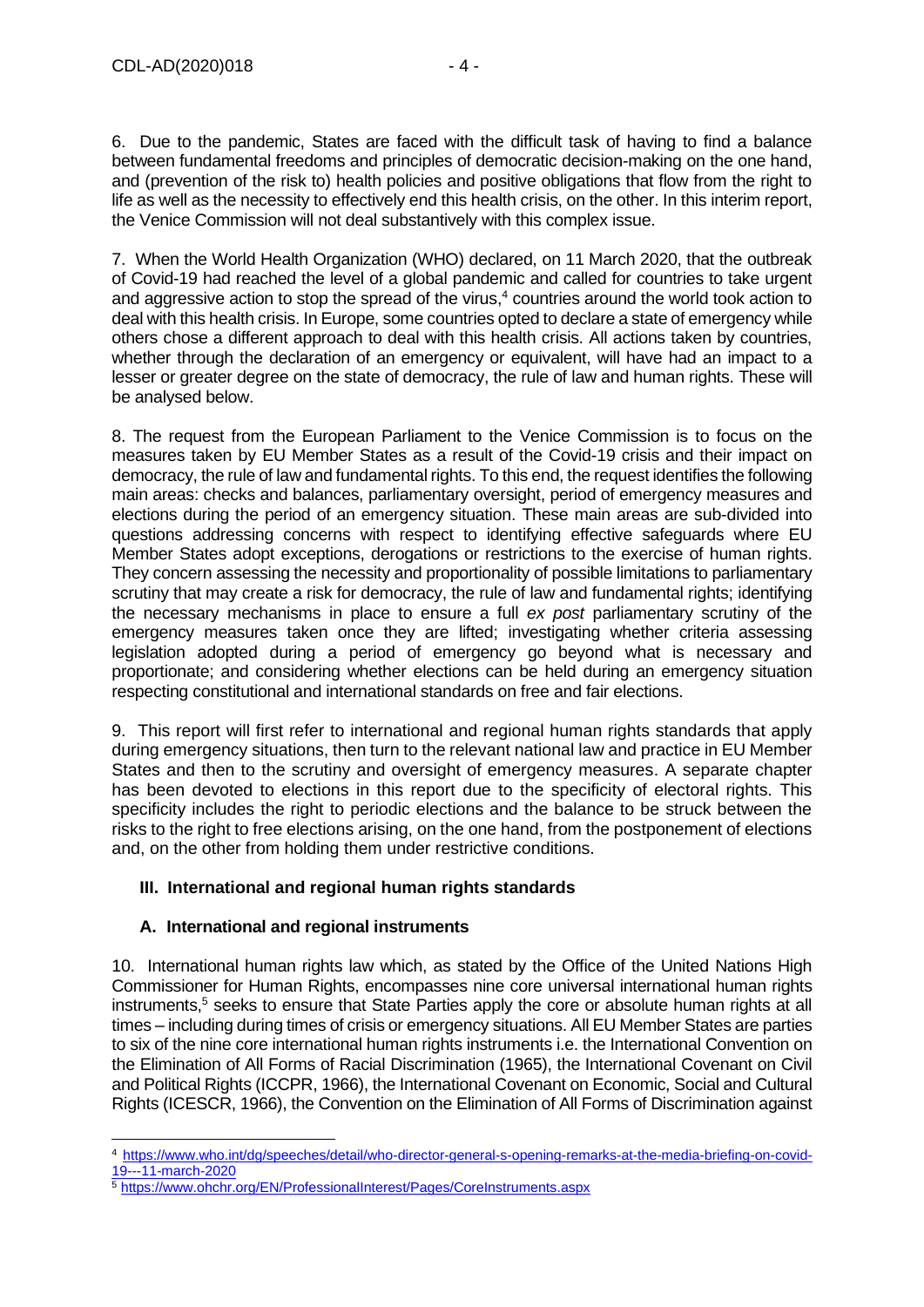Women (1979), the Convention against Torture and Other Cruel, Inhuman or Degrading Treatment or Punishment (1984) and the Convention on the Rights of the Child (1989). Of the three others – the International Convention for the Protection of the Rights of All Migrant Workers and Members of their Families (1990), the International Convention for the Protection of All Persons from Enforced Disappearance (2006) and the Convention on the Rights of Persons with Disabilities (2006) – the latter has been acceded to by 26 out of the 28 EU Member States, whereas the other two enjoy less of a success in Europe.

11. On the European regional level, there is the European Convention on Human Rights (1950) and the Charter of Fundamental Rights of the European Union (2009). All EU Member States are also Member States of the Council of Europe, hence parties to the European Convention on Human Rights (1950) and all EU Member States are automatically parties to the Charter of Fundamental Rights of the European Union which, unlike the ECHR, contains a number of social rights, many of which are based on the Council of Europe's European Social Charter (1961). As regards the latter, which is gradually being replaced by the revised European Social Charter (1996), 22 EU Member States (and the UK) are parties to the former and 19 out of 27 are parties to the latter. The European Social Charter, also referred to as the Social Constitution of Europe, is a Council of Europe treaty and serves as a counterpart to the ECHR and guarantees fundamental social and economic rights. The Covid-19 crisis has shown the importance of ensuring progress with respect to social rights and particularly the development of universal public health services – it is crucial that the European Social Charter is used to shape human-rights compliant responses to the Covid-19 crisis and to take stock once the crisis is over.<sup>6</sup>

### <span id="page-4-0"></span>**B. Exceptional situations - in general**

12. The global outbreak of Covid-19 has created an international public emergency situation. Such a situation may involve restrictions and exceptions to human rights as foreseen in human rights treaties and in the domestic legal order of most EU Member States, which have their own bill of rights<sup>7</sup> as well as derogations from normal human rights standards.

13. In this context, the Venice Commission, in its 2020 Reflections, has identified three main instruments under international human rights law that accommodate exceptional situations: the first is *exception* to human rights, which excludes from the specific scope of such human rights certain actions taken in times of emergency. For instance, Article 4.3 of the ECHR stipulates that the prohibition of forced and compulsory labour, enshrined in Article 4.2 does not extend to *"any service exacted in case of an emergency or calamity threatening the life or well-being of the community"* (par. c)). The existence of an emergency or calamity is the main precondition for the application of exceptions. This application, moreover, may not collide with other protected rights and interests. In the case of Article 4.2 of the ECHR, for instance, that means that the term *"any service*" has to be interpreted in the light of the ECHR as a whole and the impact of the service on the enjoyment of other human rights must be considered. Thus, Article 4.2 may not be used to justify a "service" which would consist of an inhuman or degrading treatment or which would completely deny the person the enjoyment of his or her right to family life (e.g. quarantining people over a period of years).

14. The second instrument is *limitation* to human rights, the possibility to do so is laid down in restriction clauses, which allow States to restrict certain non-absolute human rights in order to protect other rights or important interests. Limitations are subject to the tests of legality (prescribed by law), legitimacy (pursue a legitimate aim) and proportionality (proportionate to the aim, necessary - needed to reach the aim - and temporary.<sup>8</sup> For instance, Article 10.2 of the

<sup>6</sup> <https://www.coe.int/en/web/european-social-charter/social-rights-in-times-of-pandemic>

<sup>7</sup> See Venice Commission, CDL-AD(2020)014, *Report on Respect for Democracy, Human Rights and the Rule of Law during States of Emergency: Reflections*, item G.

<sup>8</sup> See UN Doc. CCPR/C/21/Rev.1/Add.11 (2001), *General Comment 29, States of Emergency (article 4),* 31 August 2001, para 5.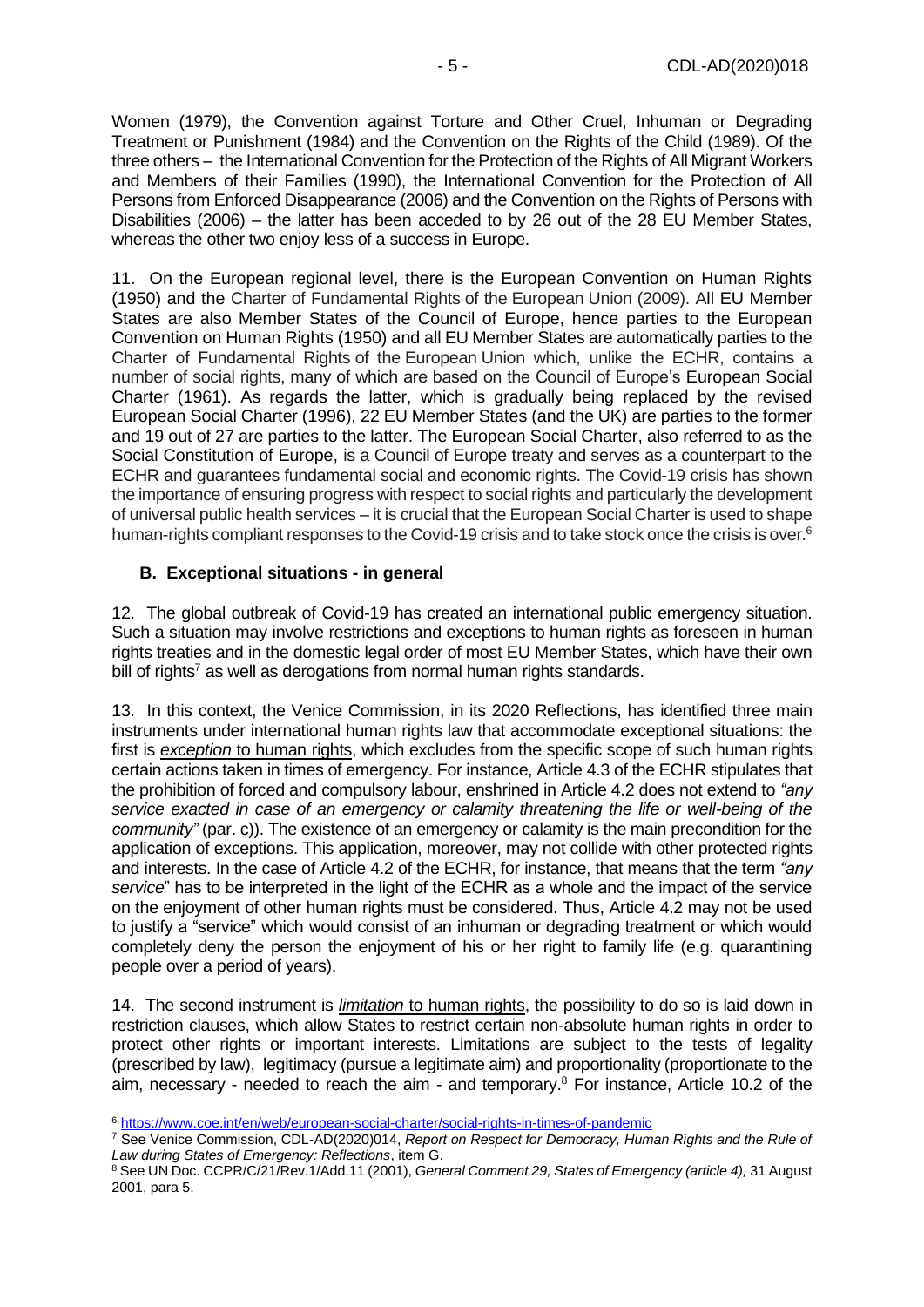ECHR stipulates that the right to freedom of expression *"may be subject to such formalities, conditions, restrictions or penalties as are prescribed by law and are necessary in a democratic society, in the interests of national security, territorial integrity or public safety, for the prevention of disorder or crime, for the protection of health or morals, for the protection of the reputation or rights of others, for preventing the disclosure of information received in confidence, or for maintaining the authority and impartiality of the judiciary".* The European Court of Human Rights (ECtHR) and other international human rights bodies, as well as national courts, have developed a rich case-law specifying the content of each of the elements of the test of legality and proportionality. 9

15. The third instrument is a *derogation* to human rights, the temporary suspension of certain human rights guarantees<sup>10</sup> resorted to in a state of emergency. Derogations are more radical measures than exceptions and limitations and may be used only in exceptional circumstances of *"war or other public emergency threatening the life of the nation"* (Article 15.1 of the ECHR). Derogations are subject to the conditions of necessity, proportionality and temporariness. They also entail procedural obligations (declaration of a state of emergency, notification under human rights treaties) that make oversight easier and more robust. Again, there is a rich case-law related to derogations at the international and national level.<sup>11</sup>

16. In the context of the Covid-19 crisis, until now, only three EU Member States have derogated from international and regional human rights instruments during this crisis: Estonia<sup>12</sup>. Latvia<sup>13</sup> and Romania.<sup>14</sup> All three have sent notifications under Article 15 of the ECHR. The Council of Europe's Treaty Office has created a special webpage to that effect entitled ["Notifications under](https://www.coe.int/en/web/conventions/full-list/-/conventions/webContent/62111354)  [Article 15 of the Convention in the context of the Covid-19 pandemic.](https://www.coe.int/en/web/conventions/full-list/-/conventions/webContent/62111354)" These three countries have also notified the United Nations about derogating from the ICCPR.<sup>15</sup>

### <span id="page-5-0"></span>**C. State of emergency**

17. The notion of a state of emergency and the circumstances that might give rise to a declaration of such a state are primarily defined by domestic law. In the present report, "state of emergency" should be understood in this sense, even if international law imposes certain limits. In particular, if emergency measures entail derogation from human rights, then the exceptional situation justifying such derogation needs to meet the definition of *"public emergency which threatens the life of a nation"* (Article 4 ICCPR and Article 15 ECHR).

18. A state of emergency is premised on the dichotomous scheme of normalcy and exception. The "sovereignty approach" sets out that a state of emergency lies outside legal regulation and is not subject to it; whereas the "rule of law approach," prescribes that a state of emergency is itself a legal institution subject to legal regulation, although the rules applicable to it might be different from those applicable in normal times. Current international law as well as virtually all national legal orders adhere to the latter approach: even the state of emergency is regulated by

<sup>12</sup> Article 15 ECHR notification from 20 March to 18 May 2020.

<sup>9</sup> See Venice Commission, *The Bulletin: The Criteria of Limitation of Human Rights in the Practice of Constitutional Justice,* 2004.

<sup>10</sup> See Venice Commission, CDL-AD(2020)014, *Report on Respect for Democracy, Human Rights and the Rule of Law during States of Emergency: Reflections*. See also Higgins, Rosalyn, Derogations Under Human Rights Treaties, *British Yearbook of International Law,* Vol. 48, 1976-77, pp. 281-320; Cowell, Frederick, Sovereignty and the Question of Derogation: An Analysis of Article 15 of the ECHR and the Absence of a Derogation Clause in the ACHPR, *Birbeck Law Review,* Vol. 1, 2013, pp. 135-162.

<sup>11</sup> See ECtHR, Derogation in time of emergency, *Fact Sheet,* April 2020; J. Oraá, *Human Rights in States of Emergency in International Law,* Clarendon Press, Oxford, 1992; R. Higgins, Derogations Under Human Rights Treaties, *British Yearbook of International Law,* Vol. 48, 1976-77, pp. 281-320.

<sup>&</sup>lt;sup>13</sup> Article 15 ECHR notification from 16 March to 10 June 2020 (with communications regarding the withdrawal made on 16 April 2020, 15 May 2020 and 3 June 2020).

<sup>&</sup>lt;sup>14</sup> Article 15 ECHR notification from 18 March to 15 May 2020 (with communications regarding the withdrawal made on 3, 15, 22, 28 April, 4, 13 May 2020).

<sup>15</sup> [https://treaties.un.org/pages/ViewDetails.aspx?src=TREATY&mtdsg\\_no=IV-4&chapter=4&clang=\\_en](https://treaties.un.org/pages/ViewDetails.aspx?src=TREATY&mtdsg_no=IV-4&chapter=4&clang=_en)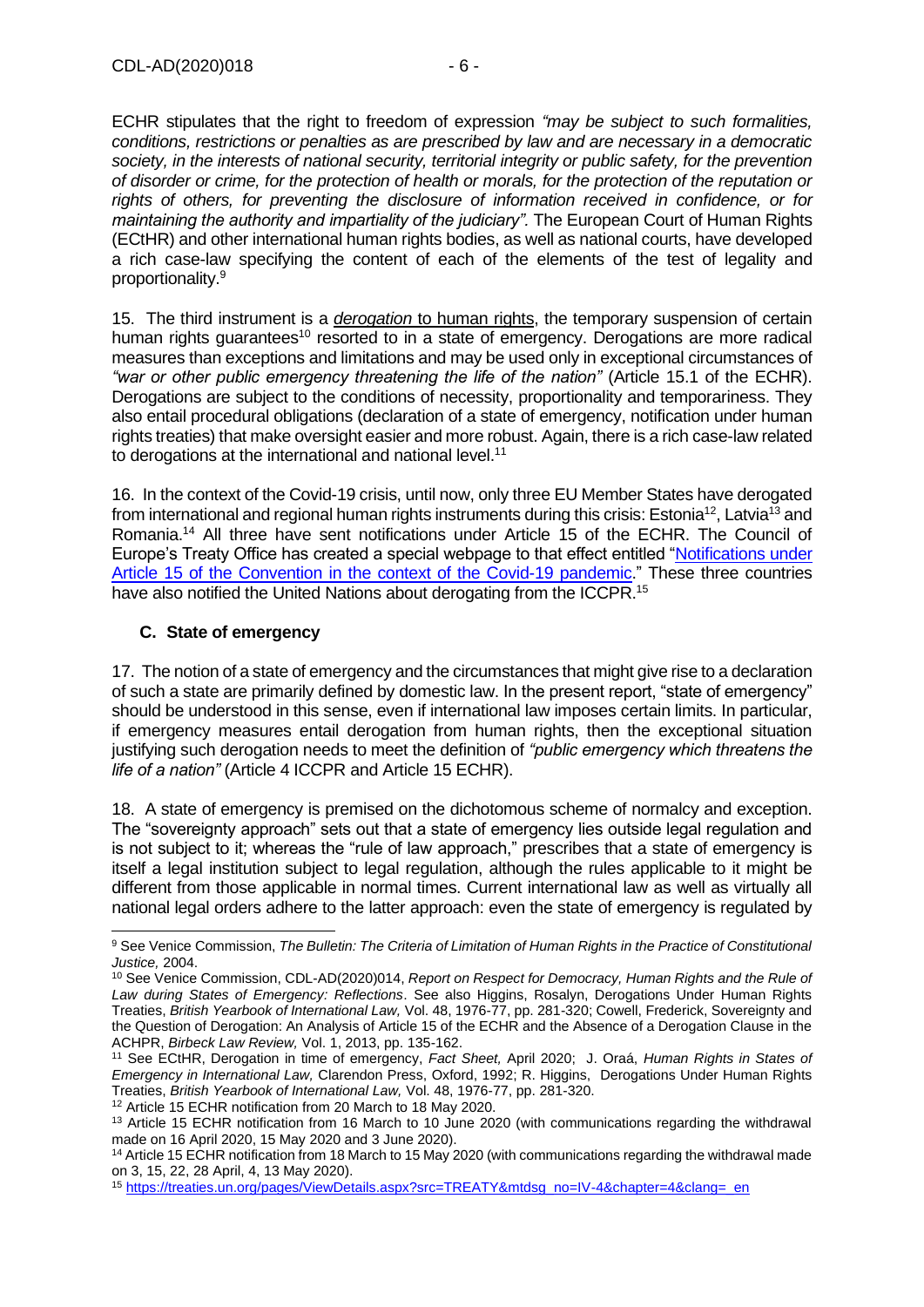law, albeit through a more flexible legal regime.<sup>16</sup>

19. In this respect, the Venice Commission has stated that *"[t]he concept of emergency rule is founded on the assumption that in certain situations of political, military and economic emergency, the system of limitations of constitutional government has to give way before the increased power of the executive. However, even in a state of public emergency the fundamental principle of the rule of law must prevail."<sup>17</sup>* The rule of law consists of five fundamental principles: legality, legal certainty, prevention of abuse (misuse) of powers, equality before the law and non-discrimination and access to justice – the content of which will not be developed here.<sup>18</sup>

20. In order to be legitimate, a state of emergency must take into account the nature, severity and duration of the extraordinary situation. These aspects should determine the type, the extent and the duration of the emergency measures that the country may lawfully resort to.

21. All emergency measures, derogations and limitations are subject to three general conditions, those of necessity, proportionality in the narrow sense and temporariness (all in essence being elements of the principle of proportionality in the broader sense). These conditions have been regularly applied, and interpreted, in the case-law of the ECtHR, the Court of Justice of the EU and various constitutional (and other) courts of the EU Member States. The very existence of grounds for a declaration of a state of emergency has been subject to judicial review as well. However, such review in general took place to a more limited degree due to judicial self-restraint, especially in the context of assessing the derogation from human rights instruments.

22. During states of emergency, countries often introduce shifts in the distribution of powers to deal with the crisis at hand.

23. In this respect, the principle of *necessity* indicates that during the state of emergency – declared or undeclared – only such limitations to human rights and shifts in power that are necessary to help overcome the exceptional situation may take place. At the same time, the purpose of these limitations and shifts in power must in essence consist in overcoming the emergency and returning to normalcy. Additional limits to human rights and shifts in the powers that would not be in any way linked to the emergency situation cannot be justified on those grounds.

24. The principle of *proportionality (in the narrow sense)* indicates that shifts in the redistribution of powers must be proportionate, in their scope and extent, to the nature and severity of the threat to be overcome. Thus, even such shifts which might be adequate (or, rather, useful) to help overcome the emergency situation, but which would clearly go too far, making for instance longterm changes in the structure of the State powers, would not be acceptable under the principle of proportionality.

25. The principle of *temporariness* indicates that any shifts in the distribution of powers must be limited in time to the period of the emergency situation. The termination of this state (at the latest) should entail the return to normalcy. At the same time, any emergency measure should be suspended as soon as it is no longer necessary and proportionate.

26. It must be emphasised that the assessment of the three conditions (necessity, proportionality and temporariness) with regard to emergency measures is not a once-and-for

<sup>16</sup> See Venice Commission, CDL-AD(2020)014, *Report on Respect for Democracy, Human Rights and the Rule of Law during States of Emergency: Reflections*, paragraph 8.

<sup>17</sup> CDL-AD(2011)049, Opinion on the draft law on the legal regime of the state of emergency of Armenia, paragraph 44.

<sup>18</sup> See Venice Commission, CDL-AD(2016)007, Rule of Law Checklist.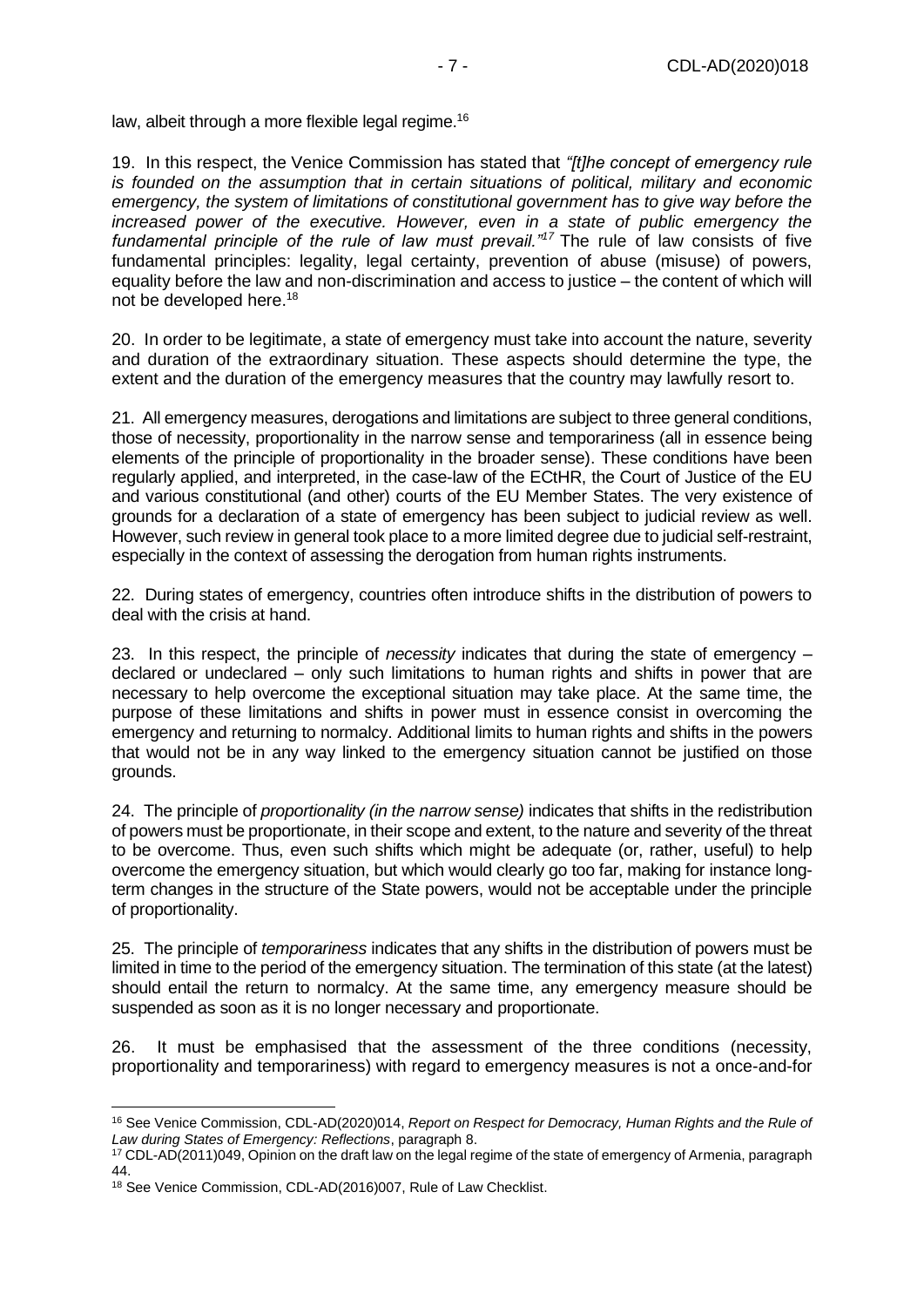all issue. As the situation evolves over time, it is important that the measures reflect this evolution (they may become stricter if the situation worsens or less strict if the situation improves).<sup>19</sup> In some instances, however, the exceptional circumstances which triggered the declaration of the state of emergency, might not be fully overcome during this state and they might require a *longer-term revision* of the applicable legal framework and the distribution of powers within the state. In such a case, two main principles apply – the principle of acquired rights and the principle of checks and balances.

27. The principle of *checks and balances* demands that the different powers in the state need to be endowed with different competences, so that none of them has a monopoly over state power, and that they need to be able to check on each other. When making longer-term revisions, States must ensure that shifts in the distribution of power will not interfere with the separation of powers and their mutual control.

28. It is also important for the legal regime applicable to a state of emergency (whether declared or not) to make a distinction between the activation and the actual application of emergency measures. Activation only entails the authorisation that certain emergency measures may be taken in general if the concrete situation so requires; application means that the measures in fact have been taken. This distinction is important, because the principles of necessity and proportionality apply differently in these two stages.

29. In addition, two types of emergency powers have been identified: (1) constitutional (which may be considered a *de jure* state of emergency) and (2) extra-constitutional (which may be considered a *de facto* state of emergency). Emergency powers under the first type are based on a written constitution, on unwritten constitutional principles or on a (organic) law based on and enacted in line with the constitution – according to which the country officially (as foreseen by law) declares a state of emergency and may enact emergency measures. Under the second type, the executive authorities act in an emergency on the basis of legislation not expressly referring to the state of emergency. In that case, the authorities enact emergency measures without having officially declared a state of emergency.

30. The first type is more likely to provide better guarantees than the second. Even if the second type does not necessarily constitute a violation of international or constitutional law, the absence of a formal declaration may preclude a state from resorting to certain measures provided in international human rights instruments. It is good practice for a declaration of a state of emergency to precede the activation and use of emergency measures. This also applies to emergencies that fall outside the scope of Article 15 of the ECHR and Article 4 of the ICCPR. States that have not declared a state of emergency should also follow a similar set of rules for introducing emergency measures.

31. The Venice Commission therefore is in favour of a system of *de jure* constitutional state of emergency powers (the first type), which provides for better guarantees of fundamental rights, democracy and the rule of law and better serves the principle of legal certainty deriving therefrom than a system of a *de facto* extra-constitutional state of emergency (the second type).<sup>20</sup>

### <span id="page-7-0"></span>**IV. National law and practice**

### <span id="page-7-1"></span>**A. Member States having declared a state of emergency**

32. A declaration of a state of emergency is subject to the rules of the domestic legal order of a country. These rules must be clear, accessible and prospective. The basic provisions regarding

<sup>19</sup> Venice Commission, CDL-AD(2020)014, *Report on Respect for Democracy, Human Rights and the Rule of Law during States of Emergency: Reflections*, paragraph 7.

<sup>20</sup> See Venice Commission, CDL-STD(1995), *Emergency Powers*, 1995, p.30.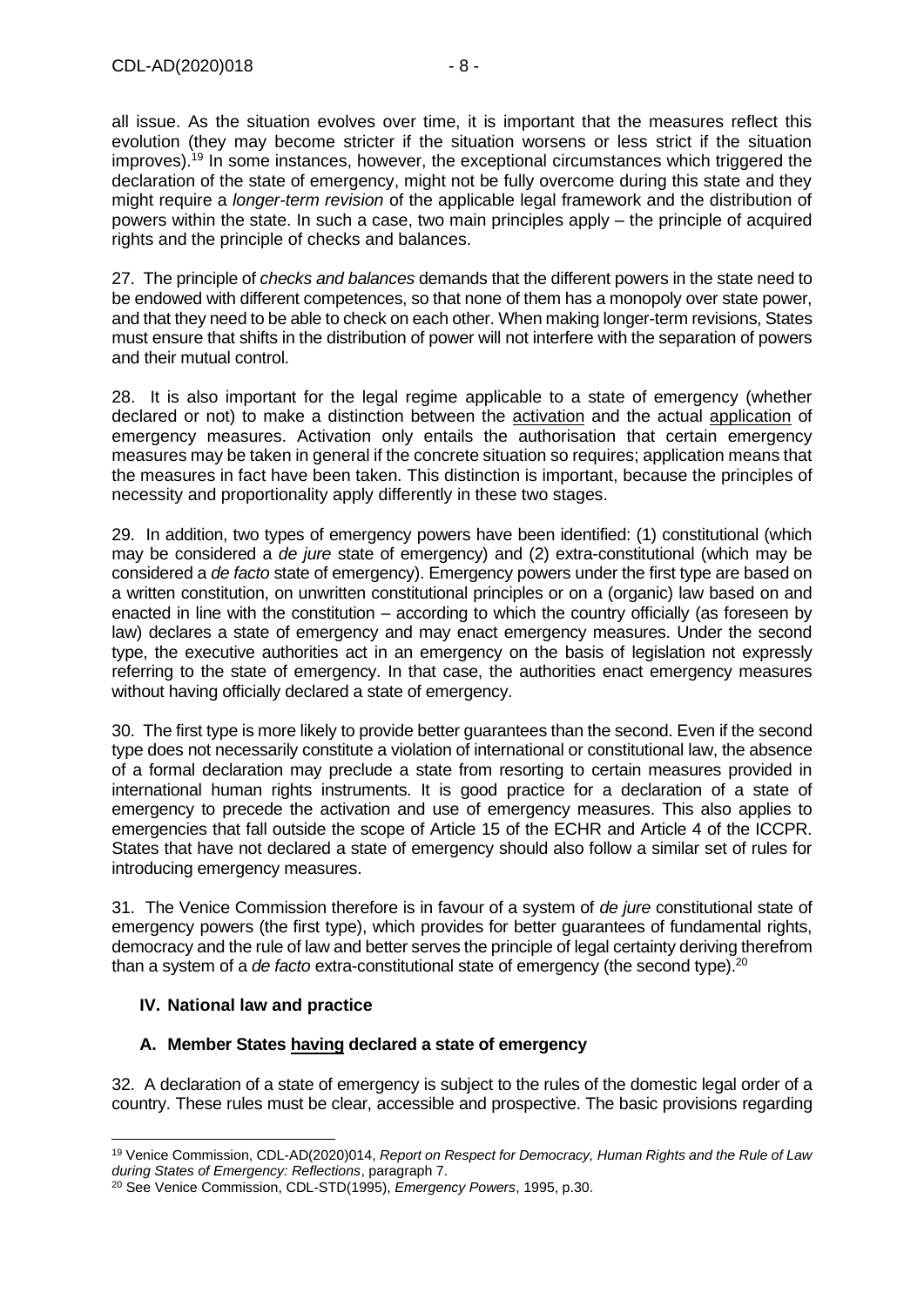the state of emergency and the resulting emergency powers should ideally be included in the constitution, clearly indicating which rights are derogable and which rights are not.<sup>21</sup> This is all the more important as emergency powers often restrict basic constitutional principles, such as fundamental rights, democracy and the rule of law.<sup>22</sup>

33. Countries have either one or several emergency regimes. If there are several, their differences must be clearly set out in law. It is important that in all emergency situations, the state opt for the least restrictive regime.

34. A declaration of a state of emergency may be issued by parliament or by the executive. Ideally, it should be declared by parliament or by the executive subject followed by immediate approval by parliament. In urgent cases, immediate entry into force could be allowed – however the declaration should be immediately submitted to parliament, which can confirm or repeal it.

35. During the height of the Covid-19 crisis in Europe in the spring of 2020, nine EU Member States had declared a state of emergency, whatever its legal formulation, under the relevant provisions in their

<sup>21</sup> This has been supported by the Venice Commission before in its CDL-STD (1995) *Emergency Powers*. <sup>22</sup> See Venice Commission, CDL-AD(2020)014, *Report on Respect for Democracy, Human Rights and the Rule of Law during States of Emergency: Reflections*, paragraph 26.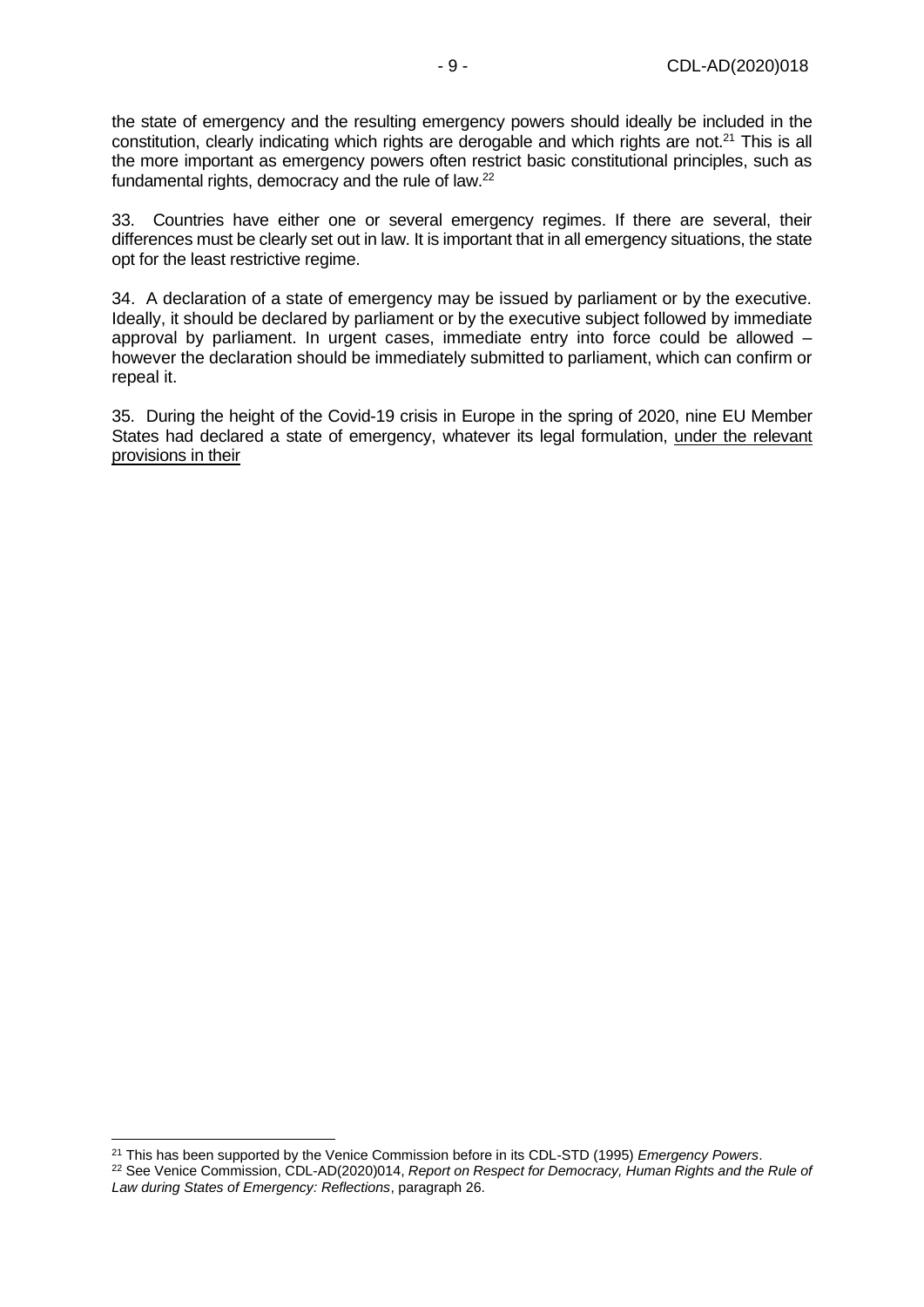constitutions: Bulgaria,<sup>23</sup> the Czech Republic,<sup>24</sup> Finland,<sup>25</sup> Estonia,<sup>26</sup> Hungary,<sup>27</sup> Luxembourg<sup>28</sup>, Portugal,<sup>29</sup> Romania<sup>30</sup> and Spain.<sup>31</sup>

<sup>23</sup> *Constitutional provisions (Bulgaria)*

(3) Upon declaration of war, of a state of martial law or another state of emergency, the exercise of particular citizens' rights may be temporarily restricted by a law, with the exception of the rights provided for in Articles 28, 29, 31 (1), (2) and (3), Article 32 (1), and Article 37 herein

The National Assembly shall exercise the following powers:

12. acting on a motion by the President or by the Council of Ministers, declare a state of martial law or another state of emergency in the entire national territory or in a part thereof;

*Article 100*

(5) The President shall declare a state of war in the event of an armed attack against Bulgaria or in response to a need to urgently honour international commitments, or shall proclaim a state of martial law or another state of emergency whenever the National Assembly is not sitting. In such cases, the National Assembly shall be convened forthwith to pronounce on the decision.

<sup>24</sup> The Government of the Czech Republic declared the state of emergency *(nouzový stav*), i.e. the second type of the state of emergency known in the legal order, by its Decision (*usnesení*) No. 194 issued on 12 March 2020. The state of emergency was declared by virtue of Articles 5-6 of the Constitutional Law on the Security of the Czech Republic for a period of 30 days, effective as of 12 March 2020 2 pm. On 7 April 2020, the Chamber of Deputies approved of the extension of the state of emergency until 20 April 2020 (Decision 1012). On 28 April, the Chamber further extended it until 17 May (Decision 1105). On 17 May 2020, the state of emergency ended. *Constitutional provisions (Czech Republic)*

*Article 2*

(1) If the Czech Republic's sovereignty, territorial integrity, or democratic foundations are directly threatened, or if its internal order and security, lives, health or property are to a significant extent directly threatened, or if such is necessary to meet its international obligations on collective self-defence, a state of emergency, condition of threat to the State, or state of war may, in accordance with the intensity, territorial extent and character of the situation, be declared.

(2) A state of emergency or condition of threat to the State is declared either in a restricted area or for the entire territory of the State; a state of war is declared for the entire territory of the State.

*Article 5*

(1) The government may declare a state of emergency in cases of natural catastrophe, ecological or industrial accident, or other danger which to a significant extent threatens life, health, or property or domestic order or security.

(2) A state of emergency may not be declared on grounds of a strike held for the protection of rights or of legitimate economic and social interests.

(3) If delay would present a danger, the Prime Minister may declare a state of emergency. Within 24 hours of the announcement thereof, the government shall either ratify or annul his decision.

(4) The government shall inform the Assembly of Deputies without unnecessary delay that it has declared a state of emergency, which the Assembly of Deputies may annul.

*Article 6*

(1) A state of emergency may be declared only for the stated reasons, for a fixed period, and in relation to a designated territorial area. Concurrently with its declaration of the state of emergency, the government must specify which rights prescribed in individual statutes shall, in conformity with the Charter of Fundamental Rights and Basic Freedoms, be restricted, and to what extent, and which duties shall be imposed, and to what extent. Detailed provisions shall be laid down by statute.

(2) A state of emergency may be declared for a period of no more than 30 days. The stated period may be extended only with the prior consent of the Assembly of Deputies.

(3) A state of emergency ends upon the expiry of the period for which it was declared, unless the government or the Assembly of Deputies decides to annul it prior to the expiry of that period.

*Article 10* If during a period of a state of emergency, a condition of threat to the State, or a state of war, the conditions in the Czech Republic do not permit the holding of elections by the deadline prescribed for regular electoral terms, the deadline may be extended by statute, however for no longer than six months.

*Article 11*

During a period when the Assembly of Deputies is dissolved, the Senate shall be competent:

a) to decide on the extension or termination of a state of emergency, to declare a condition of threat to the State or a state of war, and to decide on the Czech Republic's participation in defensive systems of international organizations of which the Czech Republic is a member;

b) give consent to sending the armed forces of the Czech Republic outside the territory of the Czech Republic or to the stationing of the armed forces of other states within the territory of the Czech Republic, unless such decisions are reserved to the government.

*Article 12*

A decision to declare a state of emergency, a condition of threat to the State, or a state of war shall be made public by means of the mass media and shall be promulgated just like a statute. It enters into effect at the moment provided for in the decision.

*Article 57*

*Article 84*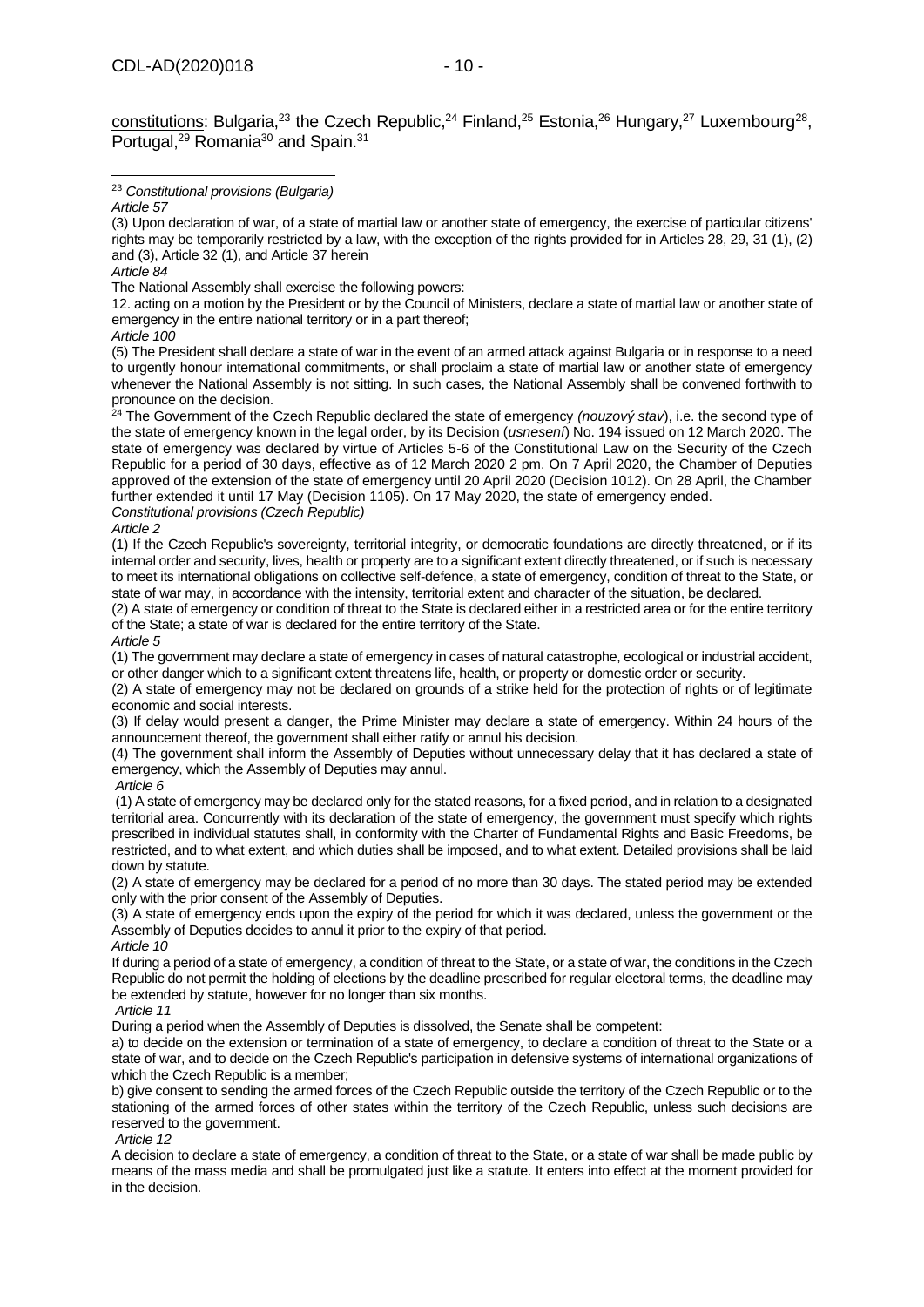*Constitutional provisions (Estonia)*

*§ 65 – THE RIIGIKOGU*

14) declares a state of emergency in the national territory pursuant to §129 of the Constitution;

*§ 78 – THE PRESIDENT* 

17) makes proposals to the *Riigikogu* to declare a state of war, to order mobilisation and demobilisation and, pursuant to §129 of the Constitution, to declare a state of emergency;

*§* 104

The Procedure for the passage of laws is provided in the *Riigikogu* Procedure Act

16) the State of Emergency Act

*§* 106

Issues regarding the budget, taxation, financial obligations of the national government, ratification and denunciation of international treaties, the declaration or termination of a state of emergency, or national defence may not be submitted to a referendum.

§129.

In the case of a threat to the Estonian constitutional order, the *Riigikogu* may, acting on a proposal of the President or of the Government of the Republic and by a majority of its members, declare a state of emergency in the entire national territory for a period not exceeding three months.

Detailed arrangements regarding a state of emergency are to be provided by law.

*§ 130*

In a state of emergency or a state of war, the rights and freedoms of individuals may be circumscribed, and duties may be imposed upon individuals in the interests of national security and public order under conditions and pursuant to a procedure provided by law. The rights and freedoms enshrined in §8, §§ 11,18, paragraph 3 of § 20, § 22, § 23, paragraphs 2 and 4 of § 24, § 25, § 27, § 28, paragraph 2 of § 36, § 40, § 41, § 49 and paragraph 1 of § 51 of the Constitution may not be circumscribed.

*§ 131*

The *Riigikogu*, the President, and representative bodies of local authorities may not be elected, nor may their authority be terminated during a state of emergency or a state of war.

If the term of office of the *Riigikogu,* the President or representative bodies of local authorities should expire during a state of emergency or a state of war or within three months after the termination of a state of emergency or a state of war, that term is extended. In these cases, new elections are called within three months following the termination of the state of emergency or the state of war.

*§ 161*

The right to initiate amendments to the Constitution rests with not less than one fifth of the members of the Riigikogu and with the President.

Amendments of the Constitution may not be initiated, and the Constitution may not be amended during a state of emergency or a state of war.

<sup>27</sup> *Constitutional provisions (Hungary)*

*ART 53* 

(1) In the event of a natural or industrial disaster endangering life or property, or in order to relieve the consequences thereof, the Government shall declare a state of danger, and may introduce extraordinary measures laid down in a cardinal Act.

(2) During a state of danger, the Government may adopt a decree with which it may – as determined in a cardinal Act – suspend the application of certain Acts, derogate from the provisions of Acts, and take other extraordinary measures. (3) The decree of the Government pursuant to paragraph (2) shall remain in force for fifteen days, except if the Government – on the basis of an authorization from Parliament – extends the effect of the decree.

(4) The decree of the Government shall cease to have effect upon termination of the state of danger.

#### <sup>28</sup> *Constitutional provision (Luxembourg)*

*Article 32. § 4*

However, in the case of international crisis, the Grand Duke can, if there is urgency, act [prendre] in any matter [concerning] the regulations, likewise in derogation of existing legal provisions. The duration of the validity of these regulations is limited to three months.

<sup>29</sup> *Constitutional provisions (Portugal)*

*Article 19 (SUSPENSION OF THE EXERCISE OF RIGHTS)* 

1. Entities that exercise sovereignty may not jointly or separately suspend the exercise of the rights, freedoms and guarantees, save in the case of a state of siege or a state of emergency declared in the form provided for in the Constitution.

2. A state of siege or a state of emergency may only be declared in part or all of Portuguese territory in cases of actual or imminent aggression by foreign forces, a serious threat to or disturbance of democratic constitutional order, or public disaster.

<sup>&</sup>lt;sup>25</sup> In Finland the government announced, on 16 March 2020, in cooperation with the President of the Republic, a state of emergency as a result of the Covid-19 outbreak, on the basis of a health emergency (Section 3, item 5) and an economic emergency (Section 3, item 3), as defined in the Emergency Powers Act.

<sup>&</sup>lt;sup>26</sup> In Estonia, whose legal order knows three types of state of emergency (an emergency situation, state of emergency, serious state of emergency), the first, least severe form was declared.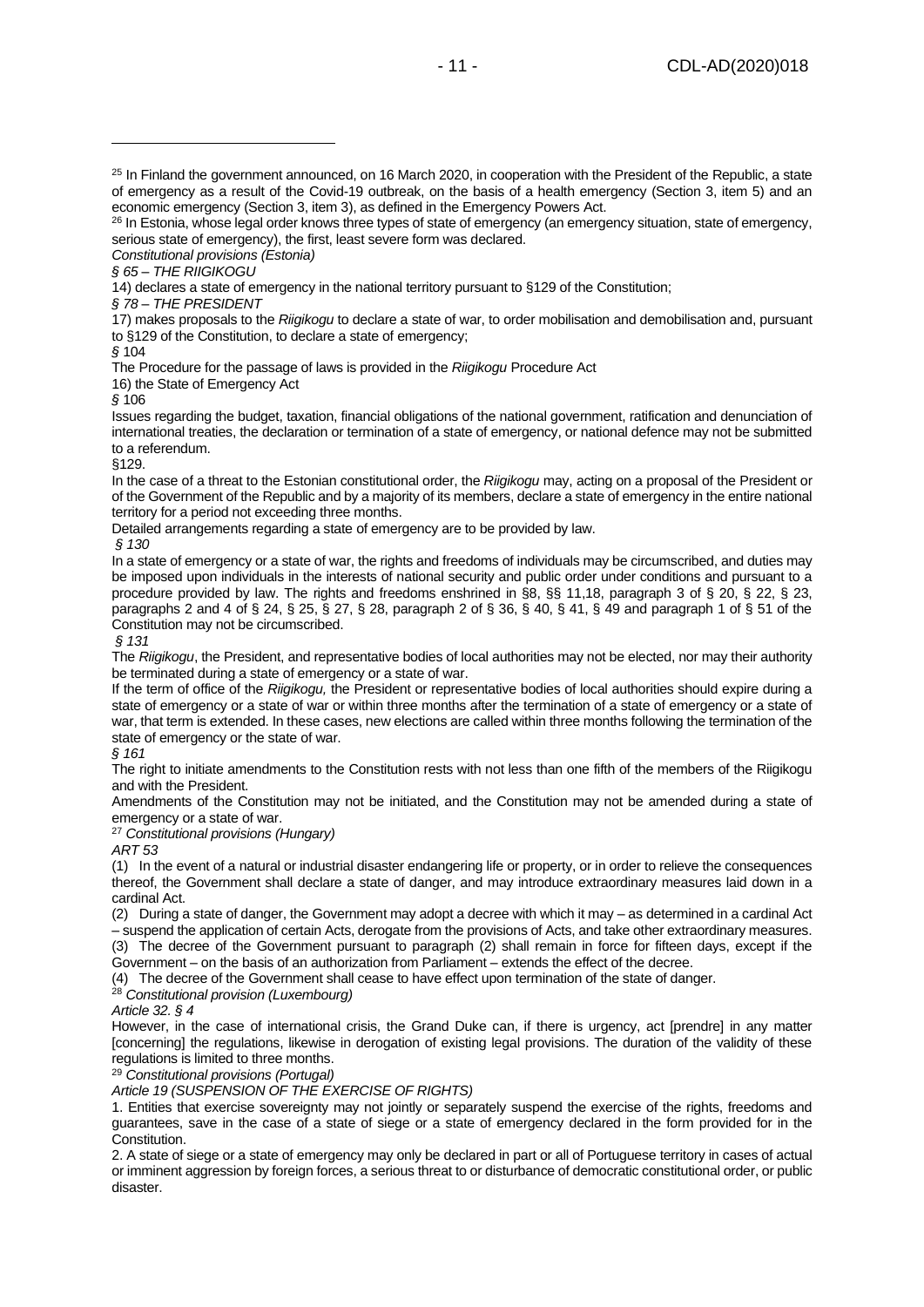5. Declarations of a state of siege or a state of emergency shall set out adequate grounds therefore and specify the rights, freedoms and guarantees whose exercise is to be suspended. Without prejudice to the possibility of renewals subject to the same limits, neither state may last for more than fifteen days, or, when it results from a declaration of war, for more than the duration laid down by law.

6. In no case may a declaration of a state of siege or a state of emergency affect the rights to life, personal integrity, personal identity, civil capacity and citizenship, the non-retroactivity of the criminal law, accused persons' right to a defence, or the freedom of conscience and religion.

7. Declarations of a state of siege or a state of emergency may only alter constitutional normality in accordance with the provisions of the Constitution and the law. In particular, they may not affect the application of the constitutional rules concerning the competences and modus operandi of the entities that exercise sovereignty or of the self-government organs of the autonomous regions, or the rights and immunities of the respective officeholders.

8. Declarations of a state of siege or a state of emergency grant the public authorities the competence to take the steps that are necessary and appropriate for the prompt restoration of constitutional normality.

*Article 134 (PERSONAL COMPETENCES)*

In the practice of personal acts, the President of the Republic has the competences:

d) To declare a state of siege or a state of emergency, in compliance with the provisions of Articles 19 and 138;

*Article 138 (Declaration of a state of siege or of a state of emergency)* 

1. Declaration of a state of siege or a state of emergency requires prior consultation of the Government and authorisation by the Assembly of the Republic, or, if the Assembly is not sitting and it is not possible to arrange for it to sit immediately, by its Standing Committee.

2. When a declaration of a state of siege or a state of emergency is authorised by the Assembly of the Republic's Standing Committee, that declaration will then have to be confirmed by the Plenary as soon as it is possible to arrange for it to sit

*Article 161*

The Assembly of the Republic has the competences

l) to authorise and confirm declarations of a state of siege or a state of emergency

*Article 162 (Competence to scrutinise)* 

In the exercise of its scrutiny functions the Assembly of the Republic has the competences:

b) To consider the manner in which a declaration of a state of siege or a state of emergency has been applied; *Article 166.5*

5. The remaining acts of the Assembly of the Republic shall take the form of resolutions, as shall those of the Standing Committee provided for in Article 179(3)(e) and (f).

*Article 172 (dissolution)* 

1. The Assembly of the Republic may not be dissolved during the six months following its election, during the last six months of the President of the Republic's term of office, or while a state of siege or a state of emergency is in force. *Article 179 (Standing Committee)* 

2. The Standing Committee has the competences to:

f) Authorise the President of the Republic to declare a state of siege or a state of emergency, declare war or make peace.

*Article 197 (Political Competences)*

1. In the exercise of its political functions the Government has the competences:

f) To pronounce on declarations of a state of siege or a state of emergency;

*… Article 289 (Circumstances in which revision is restricted)*

No act involving the revision of the Constitution may be undertaken during a state of siege or a state of emergency <sup>30</sup> *Constitutional provision (Romania)*

*Article 93 – EMERGENCY MEASURES*

(1) The President of Romania shall, according to the law, institute the state of siege or state of emergency in the entire country or in some territorial-administrative units, and ask for the Parliament's approval for the measure adopted, within five days of the date of taking it, at the latest.

(2) If Parliament does not sit in a session, it shall be convened de jure within 48 hours from the institution of the state of siege or emergency and shall function throughout this state.

<sup>31</sup> *Constitutional provisions (Spain)*

*Article 55*

1. The rights recognized in Articles 17 and 18, clauses 2 and 3, Articles 19 and 20, clause 1, subclauses a) and d) and clause 5, Articles 21 and 28, clause 2, and Article 37, clause 2, may be suspended when the proclamation of a state of emergency or siege (martial law) is decided upon under the terms provided in the Constitution. Clause 3 of Article 17 is excepted from the foregoing provisions in the event of the proclamation of a state of emergency.

2. An organic law may determine the manner and the circumstances in which, on an individual basis and with the necessary participation of the Courts and proper Parliamentary control, the rights recognized in Articles 17, clause

<sup>3.</sup> A state of emergency is declared when the preconditions referred to in the previous paragraph are less serious, and may only cause the suspension of the some of the rights, freedoms and guarantees that are capable of being suspended.

<sup>4.</sup> Both the choice between a state of siege and a state of emergency and the declaration and implementation thereof must respect the principle of proportionality and limit themselves, particularly as regards their extent and duration and the means employed, to that which is strictly necessary for the prompt restoration of constitutional normality.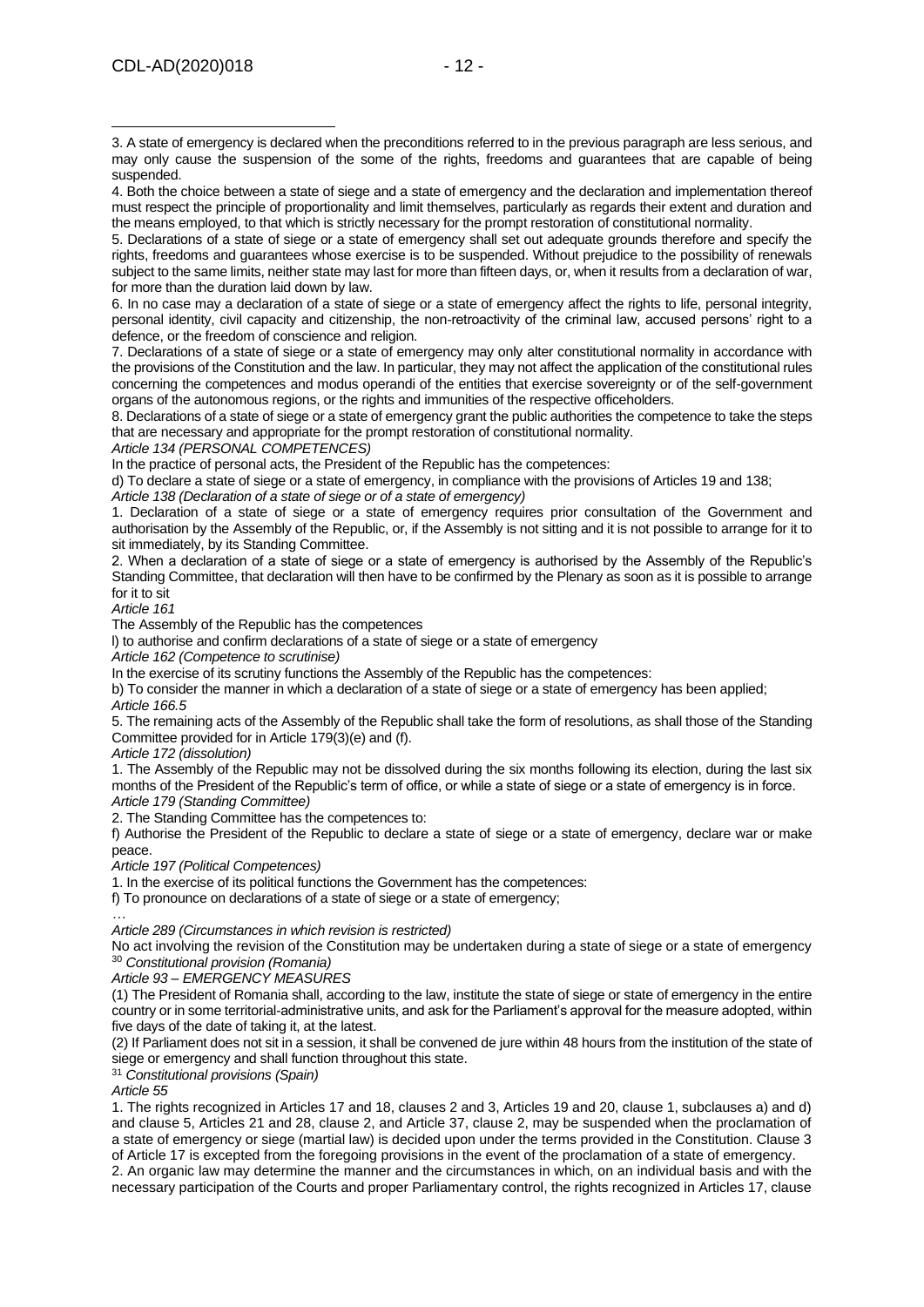36. In two countries, a state of emergency was declared by parliaments (Bulgaria, <sup>32</sup> Portugal<sup>33</sup>) and in seven countries, the government had done so (Czech Republic,  $34$  Estonia,  $35$  Finland, Hungary,<sup>36</sup> Luxembourg,<sup>37</sup> Romania<sup>38</sup>, Spain<sup>39</sup>).

37. Another five EU Member States had declared a state of emergency under their ordinary laws: France,  $40$  Germany<sup>41</sup>, Italy,  $42$  Latvia<sup>43</sup> and Slovakia.  $44$ 

38. In this category, some countries have opted to refer to ordinary laws in this crisis to declare a state of emergency, although their constitutions have detailed provisions covering various types of states of emergency. They have done so either for historical reasons or to avoid applying a repressive mechanism or for other reasons, such as having a mechanism that expressly refers to the risk of an epidemic as a reason to declare a state of emergency (e.g. France, Germany, Slovakia, respectively). In France, notably, a law created the "state of health emergency (*l'état* 

 $32$  Bulgaria's National Assembly declared a state of emergency on 13 March 2020.

<https://www.venice.coe.int/files/EmergencyPowersObservatory/FRA-E.htm>

<sup>2,</sup> and 18, clauses 2 and 3, may be suspended as regards specific persons in connection with investigations of the activities of armed bands or terrorist groups.

Unjustified or abusive use of the powers recognized in the foregoing organic law shall give rise to criminal liability inasmuch as it is a violation of the rights and liberties recognized by the law.

*Article 116 paragraphs 1 and 2*

<sup>1.</sup> An organic law shall regulate the states of alarm, emergency and siege (martial law) and the corresponding competences and limitations.

<sup>2.</sup> A state of alarm shall be declared by the Government, by means of a decree decided upon by the Council of Ministers, for a maximum period of fifteen days. The Congress of Deputies shall be informed and must meet immediately for this purpose. Without their authorisation the said period my not be extended. The decree shall specify the territorial area to which the effects of the proclamation shall apply.

<sup>33</sup> Portugal's Parliament authorised the President of the Republic to declare a state of emergency based on the existence of a public calamity and referred to the World Health Organization announcement on the Covid-19 pandemic.

<sup>34</sup> The government of the Czech Republic declared a state of emergency (*nouzový stav*), i.e. the second type of state of emergency known in the legal order, by Decision (*usnesení*) No. 194 issued on 12 March 2020.

<sup>&</sup>lt;sup>35</sup> The government of Estonia declared an emergency situation on 12 March 2020.

<sup>36</sup> The government, under Article 53.1 of the Fundamental Law, declared a state of danger in the entire territory of Hungary, in relation to the Covid-19 outbreak. Government Decree 40/2020 (11 March) on the declaration of state of danger entered into force on 11 March 2020.

<sup>37</sup> A state of crisis was declared by Regulation of the Grand Duke (*Règlement grand-ducal*) on the basis of Article 32.4 of the Constitution.

<sup>&</sup>lt;sup>38</sup> The Romanian president issued Decree 195/2020 on 16 March 2020 proclaiming a state of emergency under the Constitution.

<sup>39</sup> The Spanish government declared a state of alarm under Article 116 of the Constitution together with Organic Law 4/1981 on 14 March 2020.

 $40$  In France, a state of emergency was declared by decree in the Council of Ministers under a law that established a state of health emergency, specifically focused on organising the powers and competences of the authorities, and by which the legislator also empowered the executive to act by ordinance on certain matters (Act 2020-290 of 23 March 2020). Venice Commission - Observatory on emergency situations:

<sup>&</sup>lt;sup>41</sup> The *Bundestag* declared, on 27 March 2020, an epidemic situation of national significance with the amendment to the Federal Infection Protection Act (§ 5 I IfSG).

<sup>42</sup> In Italy, a state of emergency was declared on 31 January 2020.

<sup>43</sup> Latvia's government adopted Order No. 103 on 12 March 2020, declaring an emergency situation regarding the Covid-19 [\(https://likumi.lv/ta/en/en/id/313191-regarding-declaration-of-the-emergency-situation\)](https://likumi.lv/ta/en/en/id/313191-regarding-declaration-of-the-emergency-situation). The legal base of this declaration was:

<sup>1.</sup> the Communication of 11 March 2020 of the World Health Organisation that COVID-19 has become a pandemic;

<sup>2.</sup> Section 4, Paragraph one, Clause 1, Sub-clause "e" of the Civil Protection and Disaster Management Law [\(https://likumi.lv/ta/en/en/id/282333-civil-protection-and-disaster-management-law\)](https://likumi.lv/ta/en/en/id/282333-civil-protection-and-disaster-management-law);

<sup>3.</sup> Section 4, Section 5, Paragraph one, and Section 6, Paragraph one, Clause 1 and Paragraph two, Section 7, Clause 1, and Section 8 of the law On Emergency Situation and State of Exception [\(https://likumi.lv/ta/en/en/id/255713-on-emergency-situation-and-state-of-exception\)](https://likumi.lv/ta/en/en/id/255713-on-emergency-situation-and-state-of-exception);

<sup>4.</sup> Section 3, Paragraph two of the Epidemiological Safety Law [\(https://likumi.lv/ta/en/en/id/52951](https://likumi.lv/ta/en/en/id/52951-epidemiological-safety-law) [epidemiological-safety-law\)](https://likumi.lv/ta/en/en/id/52951-epidemiological-safety-law).

<sup>44</sup> In Slovakia, the government declared an "extraordinary situation" for the entire territory of the country on 11 March 2020, with Resolution No 111. On 13 March 2020.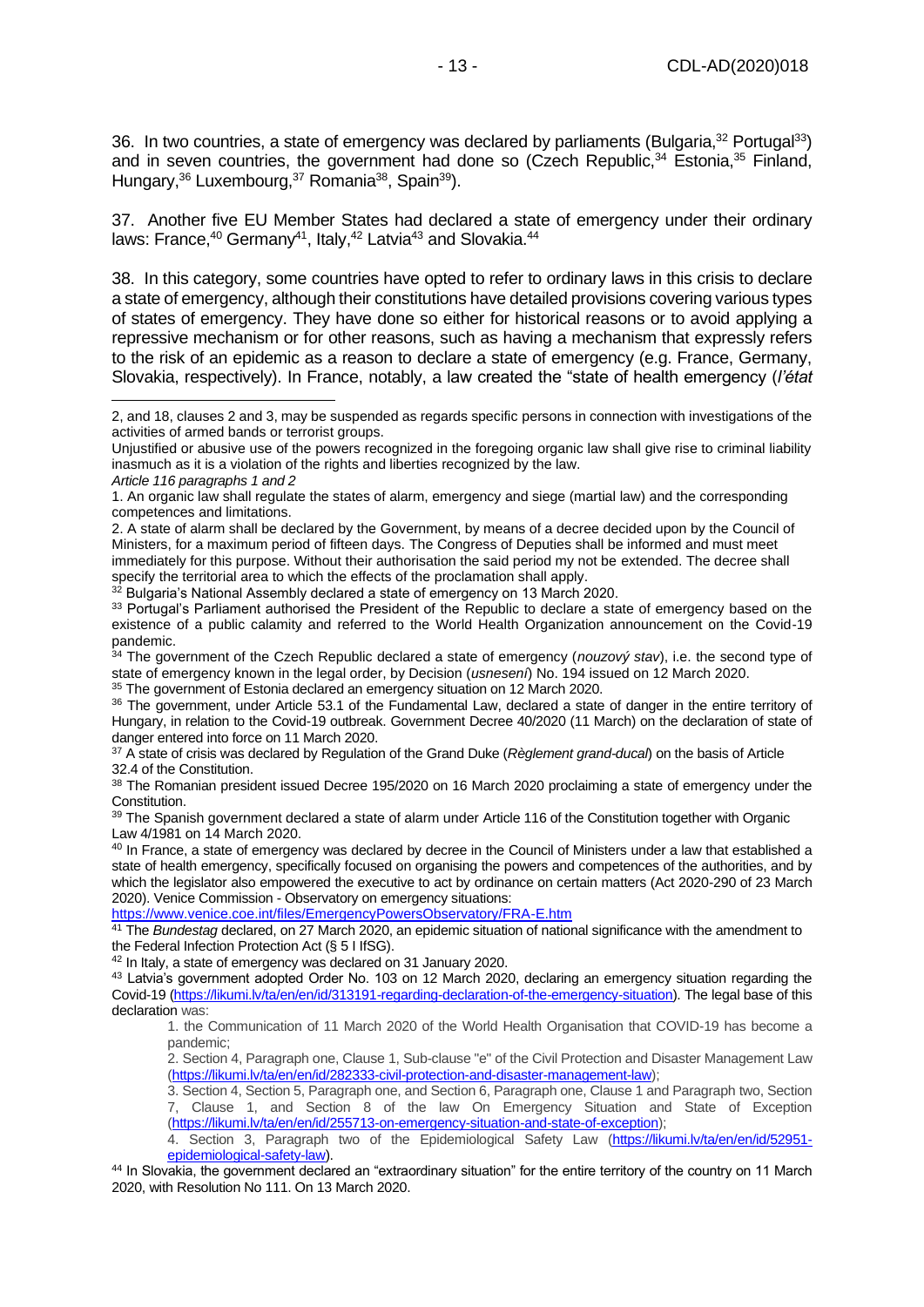*d'urgence sanitaire*)," which organises the powers and competences of the authorities and empowers the executive to act by ordinance for certain matters. Other countries have opted for a hybrid solution to deal with the Covid-19 crisis, following a mixture of measures introduced under ordinary legislation and some under constitutional provisions (e.g. Italy).<sup>45</sup>

39. It is important that a declaration of a state of emergency always be issued for a specific period of time, that it is not excessively long, and terminated before the expiry of the period if the emergency has been overcome and exceptional measures are no longer needed. It is also important that either the declaration or another decision or regulation sets out the powers to be activated and their territorial scope.

40. As stated above, the Venice Commission supports this type of constitutional *de jure* state of emergency.

### <span id="page-13-0"></span>**B. Member States not having declared a state of emergency**

41. Fourteen EU Member States have not declared a *de jure* state of emergency during the Covid-19 crisis, notably: Austria, Belgium, Croatia, Cyprus, Denmark, Greece*,* Ireland, Lithuania, Malta, Netherlands, Poland, Slovenia, Sweden and the UK.

42. Most EU Member States in this category resorted to ordinary legislation (mostly public health law) to deal with the Covid-19 crisis. All of them have also resorted to special measures to deal with this crisis. The constitutional frameworks in which special measures were taken varies from one country to the next. Some countries have provisions in their constitutions on the state of emergency, but not all of them have resorted to it (e.g. Cyprus, Greece, Ireland, Lithuania, Netherlands, Poland). Some have adopted new laws amending existing legislation to deal with the Covid-19 crisis or to provide a legal basis for emergency measures (Austria and Malta). Others have opted to refer to ordinary laws although their constitutions have detailed provisions covering various types of states of emergency (e.g. Netherlands, Poland). And one country has relied mainly on recommendations rather than laws, but then supplemented these by modifying certain existing laws to apply to the Covid-19 crisis (Sweden).<sup>46</sup>

43. Some countries have mechanisms designed to respond to states of emergency (Cyprus, Greece, Ireland) and others have several emergency mechanisms that differentiate between different types of threats (Lithuania<sup>47</sup>). Some countries have resorted to ordinary legislation to quickly respond to the crisis due to very strict conditions required by the constitutional framework (Greece) while others did so due to existing laws designed to specifically deal with infectious diseases (Cyprus, Netherlands). In another country, the government requested parliament to urgently pass legislation allowing for emergency powers during the Covid-19 crisis  $(UK^{48})$ .

44. On the hand, the principle of normalcy leads to resort to emergency powers only when necessary. On the other hand, as already said, a *de jure* constitutional state of emergency is preferable to a *de facto* state of emergency based on ordinary legislation., which may reduce safeguards.

<sup>45</sup> See the European Parliament's *Briefings* carried out by the European Parliamentary Research Service *on States of emergency in response to the coronavirus crisis: situation in certain Member States.*

<sup>46</sup> See the European Parliament's *Briefings* carried out by the European Parliamentary Research Service *on States of emergency in response to the coronavirus crisis: situation in certain Member States.*

<sup>47</sup> Lithuania adopted special emergency measures based on the *Law on Civil Protection* and the *Law on the Prevention and Control of Contagious Diseases in Humans,* rather than on Article 144 of the Constitution (thus, without a declaration of a formal state of emergency).

<sup>48</sup> [Coronavirus Act of 2020](https://www.legislation.gov.uk/ukpga/2020/7/contents) gives the UK Government a wide range of emergency powers to tackle the Covid-19 crisis, but most of the Covid-19 lockdown laws were imposed by regulations under the Public Health Act 1984 (they take effect prior to a parliamentary vote).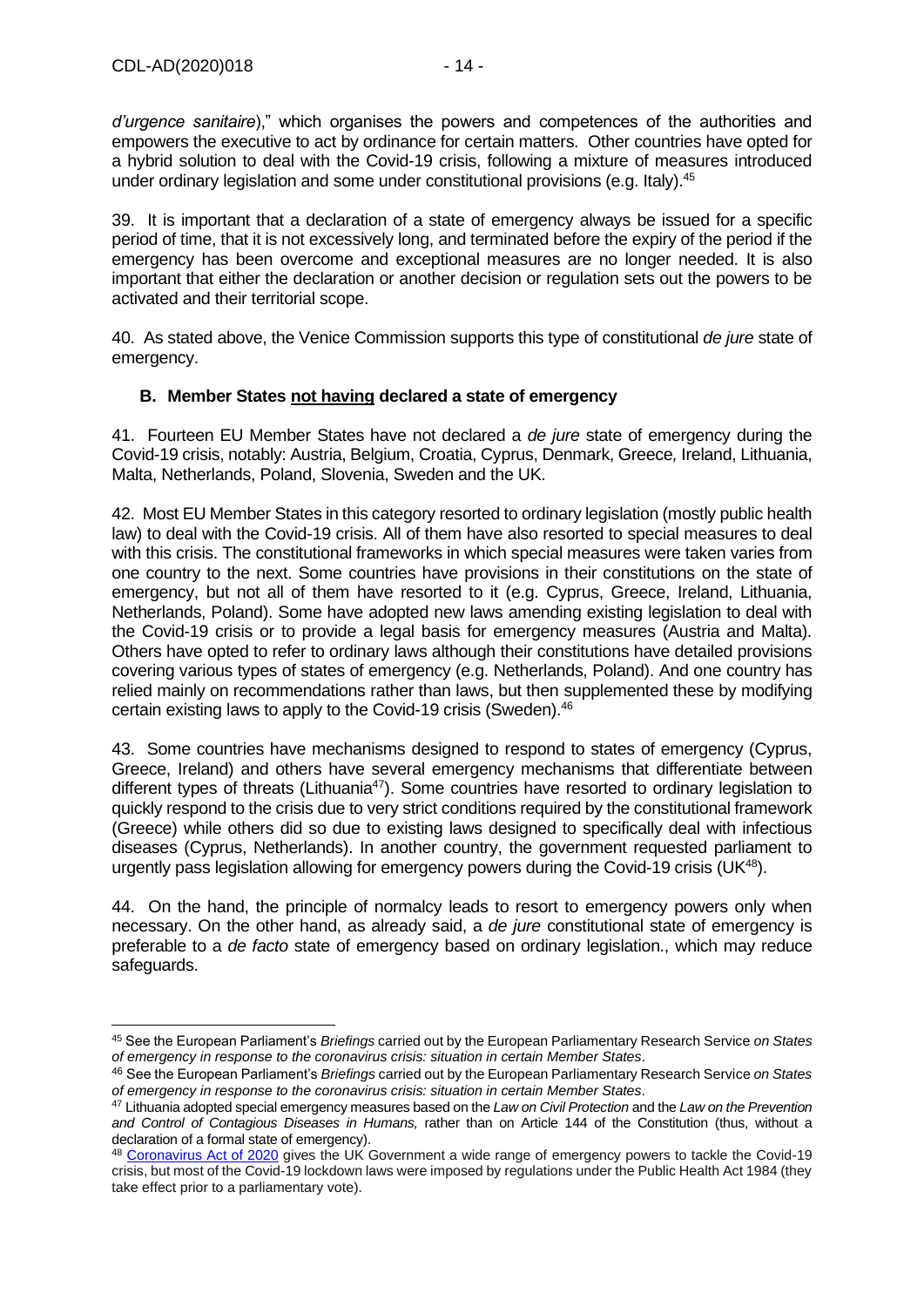### <span id="page-14-0"></span>**C. Procedural aspects**

#### **a. How were measures introduced and for what period of time?**

<span id="page-14-1"></span>45. The Covid-19 crisis has brought about the most extensive set of emergency measures ever seen in the modern post-World War II history of Europe and the world. Most States have enacted special measures either within an officially declared state of emergency or, in many cases, outside such a state (as seen above), involving (to varying degrees) the imposition of temporary restrictions on certain rights and freedoms, such as the right to privacy, freedom of movement, freedom of religion, assembly and of association, the right to and freedom of education, and the right to engage in work. However, if the emergency situation permits, it is important that the procedure for the adoption of emergency measures be inclusive for civil society, whether before the proposal reaches parliament or at the same time as it is being discussed in parliament.<sup>49</sup> The Venice Commission has criticised in the past the adoption of legislation without a proper opportunity for discussion in either parliament or by civil society.<sup>50</sup>

46. Nearly all EU Member States have introduced *temporary* (i.e. with time limits) emergency measures to deal with the Covid-19 crisis (Austria, Belgium, Bulgaria, Cyprus, Czech Republic, Denmark, Estonia, Finland, France, Germany, Greece, Hungary, Italy, Ireland, Latvia, Lithuania, Luxembourg, Malta, Netherlands, Poland, Portugal, Romania, Slovakia, Slovenia, Spain and Sweden), mainly through ordinary legislation. The first emergency measures were generally introduced for a period of 15 days to approximately one month across all EU Member States, and were then renewed at least once.

47. Only a few EU Member States did not prescribe a time limit for a state of emergency (or equivalent) (Croatia, Hungary). In Croatia, although the legislation does not provide for a time limit, the Civil Protection Authority may introduce measures only where there are special circumstances endangering the lives and health of citizens. In Hungary, the Government Decree on the declaration of a state of danger does not have a sunset clause indicating when it will cease to apply and will continue until the threat that caused its introduction has ceased to exist – which will end only with a new governmental decree (which in this case entered into force on 18 June 2020). However, the government on that same day declared a state of health crisis that introduced a state of epidemiological preparedness on the entire territory of Hungary. According to the information received on 6 October 2020, during a state of danger, the Government of Hungary may adopt decrees imposing emergency measures which are only in force for 15 days, unless the Government, on the basis of an authorisation by the National Assembly, extends these decrees (Article 52.3 of the Constitution). Although the National Assembly does not seem to be compelled to add a time-limit to this extension, according to the information received on 6 October 2020, the National Assembly has the power to revoke the authorisation, either in general or in respect of a specific measure, accorded to the Government at any time it sees appropriate.

48. In this respect, the Venice Commission recommends that declarations or measures that have no specific time limit, including those whose suspension is made conditional upon overcoming the exceptional situation, should not be considered as lawful if there is no regular review of the situation.

<sup>49</sup> See Venice Commission, Rule of Law Checklist, 1.5.iv.

<sup>50</sup> See e.g. Venice Commission/ODIHR, CDL-AD(2018)013, Joint Opinion on the Provisions of the So-Called "Stop Soros" Draft Legislative Package which directly affect NGOs (Hungary), Venice Commission CDL-AD(2016)026 Opinion on the Act on the Constitutional Tribunal (Poland).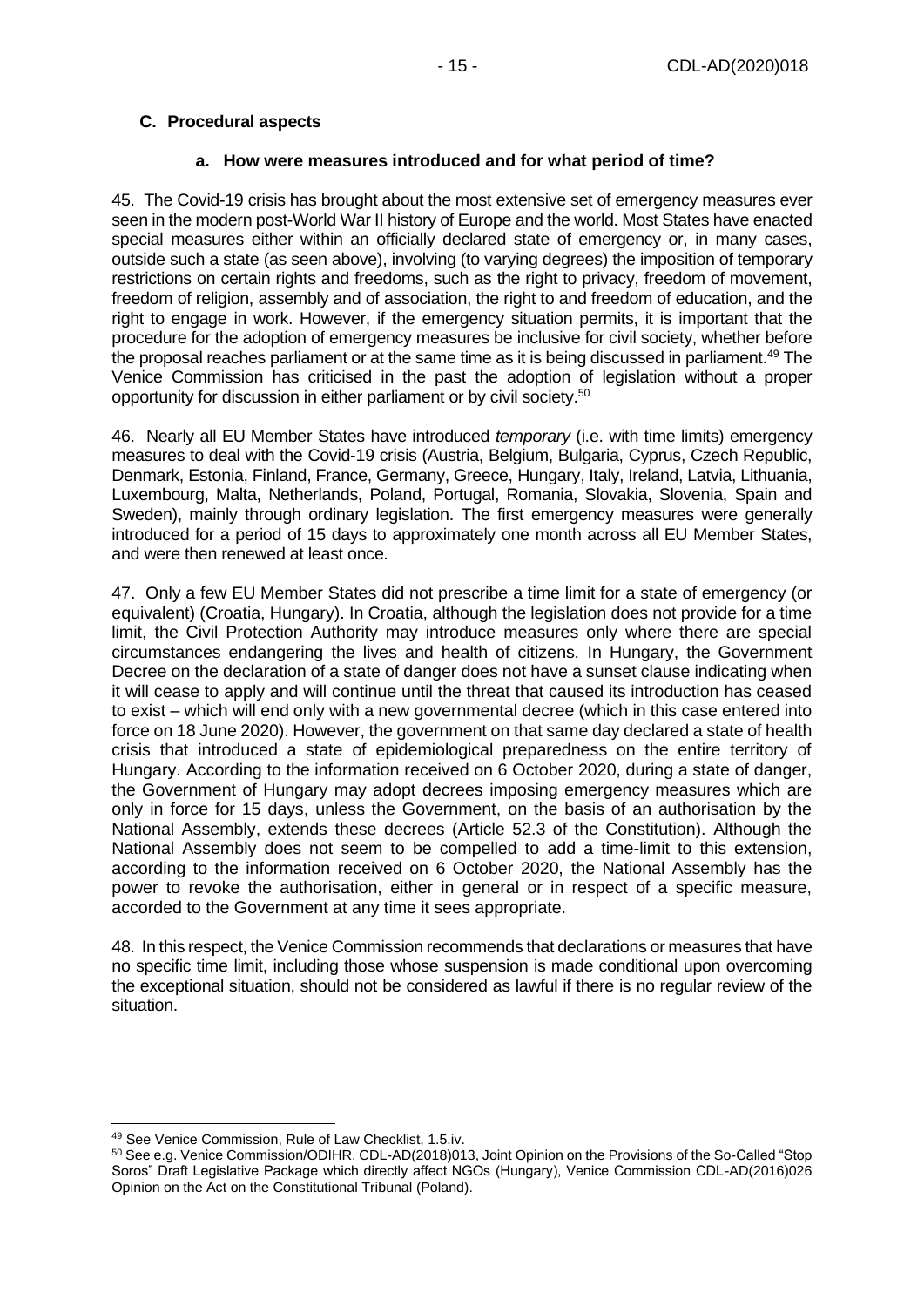### **b. Prolongation of the state of emergency**

<span id="page-15-0"></span>49. As the regime of emergency powers affects democracy, fundamental and human rights as well as the rule of law, review of the declaration and prolongation of the state of emergency, as well as of the activation and application of emergency powers is vital. Both parliamentary and judicial control should be possible: parliamentary scrutiny if the decision is issued by the executive and judicial review if it is issued by the parliament or the executive.<sup>51</sup>

50. The state of emergency was prolonged at least once in almost all the EU Member States that had declared it. In some, the state of emergency was prolonged by a Presidential decree (Portugal, Romania (the latter prolonged the state of alert for the fourth time on 14 September 2020 for 30 days)), in others by the Parliament (Bulgaria, France, Luxembourg); or by the Chamber of Deputies (Czech Republic (twice)), or the government (Estonia) or Congress (Spain).

51. Although it should be possible to prolong the declaration for as long as is necessary to overcome the exceptional situation,<sup>52</sup> the Venice Commission has stated that *"the longer the emergency regime lasts, the further the state is likely to move away from the objective criteria that may have validated the use of emergency powers in the first place. The longer the situation persists, the lesser justification there is for treating a situation as exceptional in nature*  with the consequence that it cannot be addressed by application of normal legal tools".<sup>53</sup>

### <span id="page-15-1"></span>**D. Substantive aspects**

52. A declaration of a state of emergency in EU Member States, whatever the concrete legal form of this state may be, will often entail a *shift in the distribution of powers.*

53. At the horizontal level, the powers of the executive tend to be temporarily strengthened. On the one hand, the executive is granted new, stronger powers that State authorities under normal circumstances would not have (e.g. the power to suspend or further restrict certain human rights). On the other hand, the executive may be granted certain powers that under normal circumstances would belong to the other powers, mostly the legislative (e.g. the power to issue normative acts).

54. At the vertical level, the state of emergency may entail a temporary centralisation of powers (e.g. the transfer of certain powers from federal/regional units to the central authorities in federal/regional States).

55. In the Czech Republic, a state of emergency entails the strengthening of powers of the government and other executive bodies. The new competences are enumerated in the legislation and they are limited in scope and time. In France, a statutory authorisation, based on Article 38 of the Constitution, may allow the executive branch to benefit from legislative powers. The duration of the legislative mandate is set by law. In Italy, the Government has powers provided by special laws (such as Law no. 833/1978, establishing the National Health Service) as well as constitutional power to issue decree-laws which should be approved by Parliament within sixty days. In Lithuania, in the state of emergency, the Government enjoys the powers provided for in the Law on the State of Emergency.

56. At the same time, there are countries, such as Germany, which either do not provide for the possibility to derogate from the normal division of powers during a state of emergency. In Latvia,

<sup>51</sup> Venice Commission, CDL-AD(2020)014, *Report on Respect for Democracy, Human Rights and the Rule of Law during States of Emergency: Reflections*, paragraph 79.

<sup>52</sup> Venice Commission, CDL-AD(2020)014, *Report on Respect for Democracy, Human Rights and the Rule of Law during States of Emergency: Reflections*, paragraph 78.

<sup>53</sup> CDL-AD(2016)037-e, *Opinion on Emergency Decree Laws N°s 667-676 adopted following the failed coup of 15 July 2016,* Opinion No. 865/2016, 12 December 2016, par 41.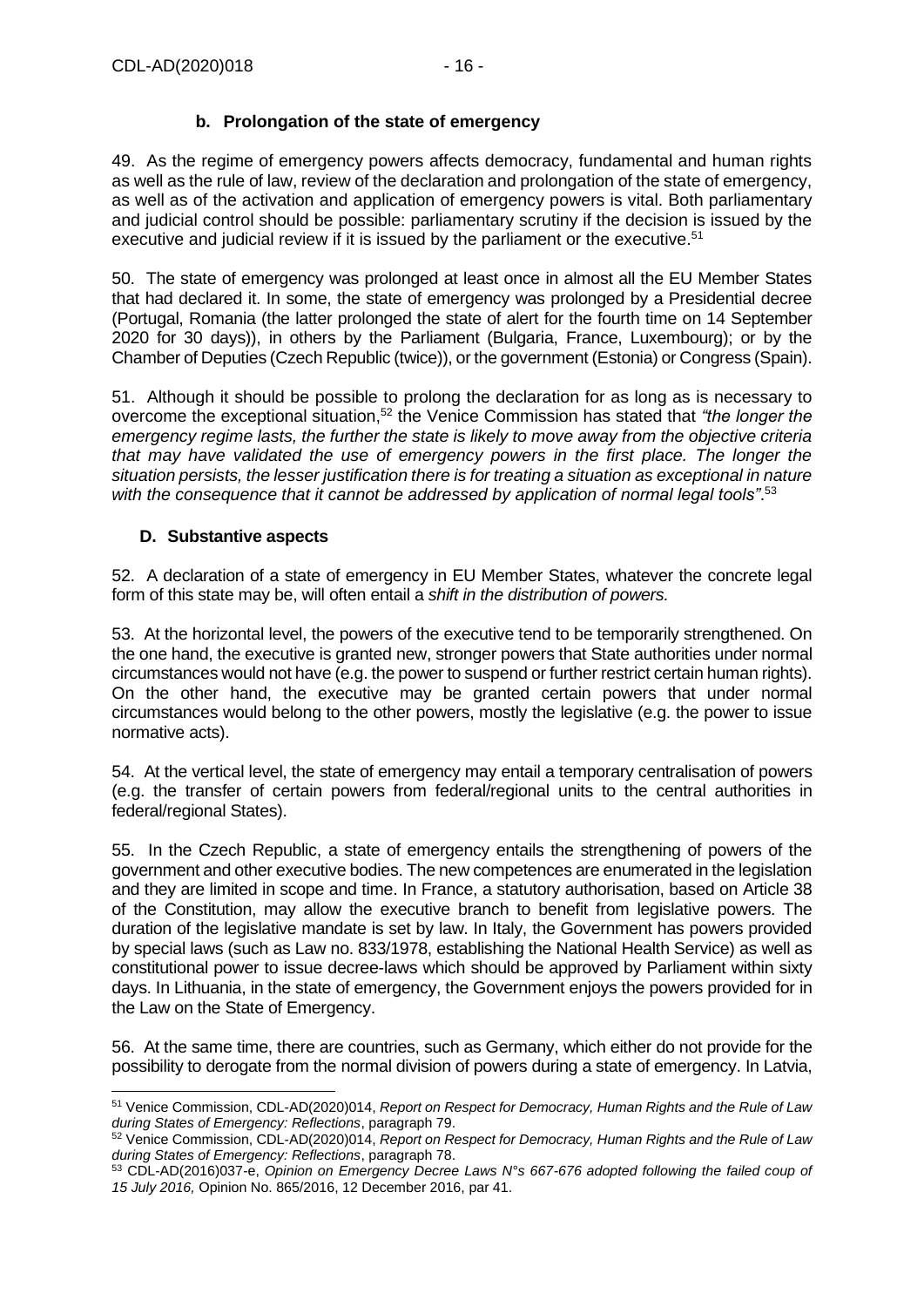during the Covid-19 crisis, all the branches of power (the President of Latvia, the Chairperson of the *Saeima*, the Prime Minister, the President of the Constitutional Court, and the Chief Justice of the Supreme Court) agreed in an unprecedented joint session on common basic principles of State activities to manage the emergency situation.<sup>54</sup> This co-operation was intended to ensure the respect for the principle of the separation of powers and the continuous functioning of institutions.<sup>55</sup>

57. The shifts in the distribution of powers usually take place within a declared *de jure* state of emergency. Yet, exceptionally, they may take place outside this state as well. This is so mostly in countries in which the legal order does not contain the institution of the formal (*de jure*) state of emergency. In its 2020 *Reflections*, the Venice Commission recalled that *"a system of de jure constitutional emergency powers can provide better guarantees for fundamental rights, democracy and the rule of law, and better serve the principle of legal certainty, deriving therefrom"*. 56

58. As stated above, the concrete content and extent of emergency redistribution of powers is foreseen by the domestic legal order of each country. The main principles should be enshrined at the constitutional level – either in the constitution itself or in a special law of higher legal force (e.g. a constitutional/organic law on the state of emergency). This is the case for instance in the Czech Republic (the Constitutional Law on the Security of the Czech Republic), France (Article 38 of the Constitution), Lithuania (Article 144 of the Constitution), the Netherlands (Article 103 of the Constitution, implemented by organic law) or Spain (Article 116.2 of the Constitution and Organic Law 4/1981, which should be developed by other legal (government) acts). The detailed regulation should then be contained in other legal and sub-legal acts. In view of the risk of misuse of emergency powers, the regulation of these powers should be as detailed as possible and should not contain open clauses (e.g. granting the executive the power to adopt "any other measures that might be necessary to counter the emergency situation"). In its *Checklist on the Rule of Law*, the Venice Commission recalled that when legislative power is delegated by parliament to the executive, the objectives, contents, and scope of that delegation of power should be explicitly defined in a legislative act.<sup>57</sup> The regulation should be in place prior to the declaration of the state of emergency and it should not, to the extent possible, be amended during a state of emergency.

### <span id="page-16-0"></span>**V. Scrutiny and oversight of emergency measures**

59. All emergency measures adopted during a formal state of emergency or outside it must be subject to *effective safeguards.* In its 2020 Reflections*,* the Venice Commission stressed that *"it is essential that both the declaration and possible prolongation of the state of emergency, on the one hand, and the activation and application of emergency powers on the other hand be subject to effective parliamentary and judicial control".*<sup>58</sup> Such review should also extend to any shifts in the distribution of powers that might take place during (or outside) a state of emergency.

60. Internal review, which is carried out primarily by parliament and by the judiciary should moreover be complemented by external review, exercised by international judicial, quasi-judicial or other bodies (the ECtHR etc.).

<sup>54</sup> [https://likumi.lv/ta/en/en/id/313400-basic-principles-of-activity-of-state-constitutional-bodies-in-an-emergency](https://likumi.lv/ta/en/en/id/313400-basic-principles-of-activity-of-state-constitutional-bodies-in-an-emergency-situation)**[situation](https://likumi.lv/ta/en/en/id/313400-basic-principles-of-activity-of-state-constitutional-bodies-in-an-emergency-situation)** 

<sup>&</sup>lt;sup>55</sup> For instance, the Constitutional Court of Latvia did not interrupt its work, including its public hearings with participation of the parties, but continued the hearings by digital means remotely.

<sup>56</sup> Venice Commission, CDL-AD(2020)014, *Reflections on Respect for Democracy, Human Rights and the Rule of Law During States of Emergency,* 25 May 2020, paragraph 24.

<sup>57</sup> Venice Commission, CDL-AD(2016)007, *Rule of Law Checklist,* Study No. 711/2011, 16 March 2016, para 1.4.iii. <sup>58</sup> Venice Commission, CDL-AD(2020)014, *op. cit.*, paragraph 14.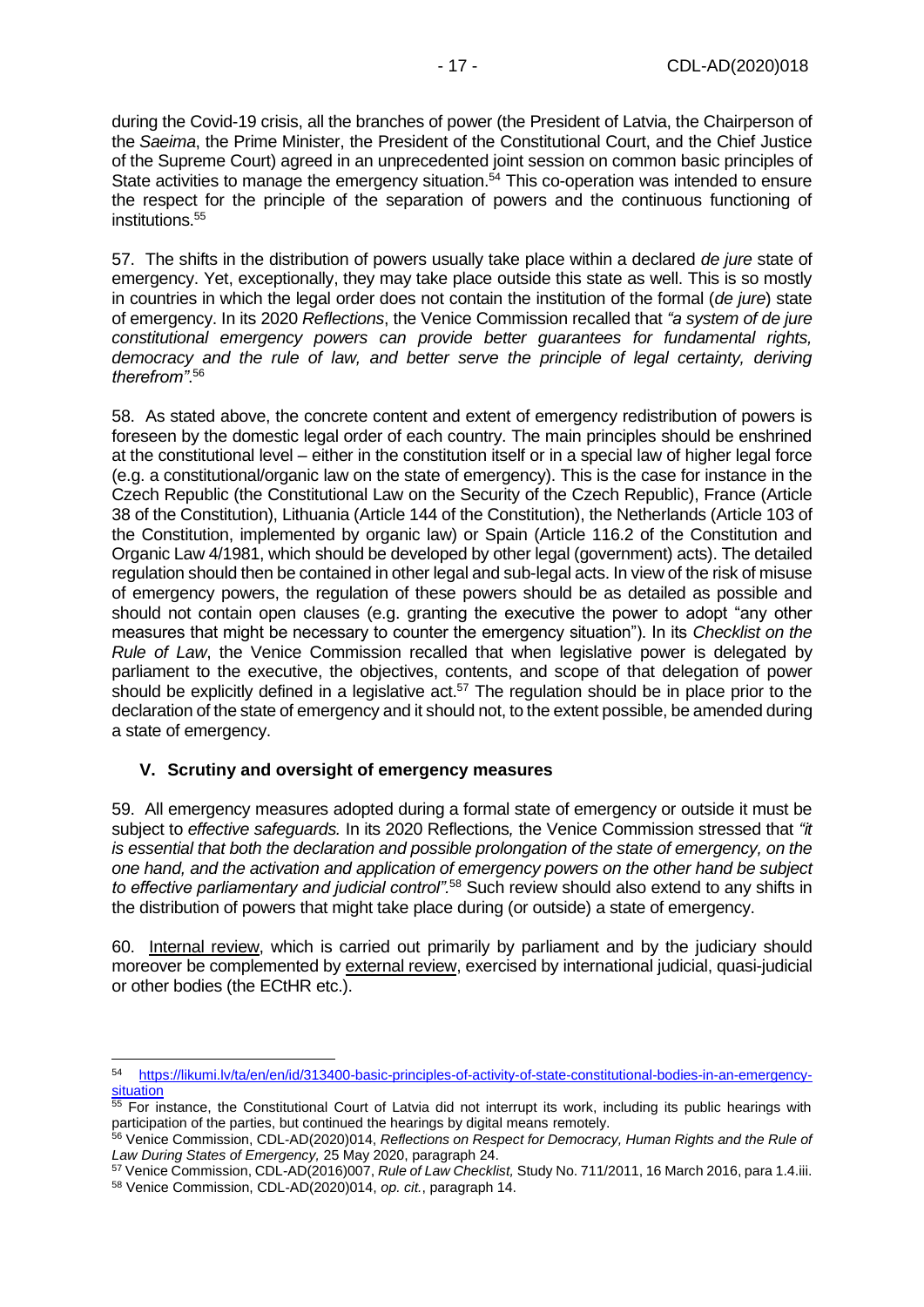### **A. Parliamentary oversight**

<span id="page-17-0"></span>61. As a result of the Covid-19 crisis, parliaments around the world have found themselves in a balancing act: on the one hand, protecting their members and staff against a health threat while, on the other, maintaining a semblance of normalcy by not deserting the premises – fulfilling its role in checking and challenging the work of government – which is all the more important in times of crisis.

62. It is essential that parliaments exercise oversight over emergency measures. This is, as the Venice Commission recalled in its 2020 Reflections, *"important for the realisation of the rule of law and democracy"*. <sup>59</sup> By the same token, the Parliamentary Assembly of the Council of Europe, in its Recommendation 1713(2005), noted that *"exceptional measures in any field must be supervised by Parliaments and must not seriously hamper the exercise of fundamental constitutional rights".* If a state of emergency is declared by the executive, then parliament must be entitled to either approve or discontinue it. A certain time period, usually not exceeding a couple of weeks, must be established for its reaction. Moreover, *"the question of by whom, how and when an emergency rule is to be terminated cannot also be left to executive enjoying its increased power. It must be the function of the Parliament"*. 60

63. Parliamentary oversight is particularly important in cases where legislative powers are temporarily transferred to the executive. Any legal acts issued by the executive should be subject to a subsequent parliamentary approval and should cease to produce effects, if they do not secure such approval within a certain period of time.

64. However, during the Covid-19 crisis, parliaments in EU Member States seem to have been relegated to a secondary role. Beyond the fulfilment of their constitutional obligations in declaring or renewing a state of emergency (and the possibility of affecting its content), where it exists (Czech Republic, Spain), and adopting new laws for the situation (Denmark, Ireland), parliaments in many countries have been sidelined, leaving governments, in general, free to take the lead in rapidly introducing emergency measures to deal with the Covid-19 crisis. Three different situations have been identified:

(1) Parliaments that have continued their work as usual, by merely changing some of their procedures, but continuing with their normal functions (Austria, Croatia, Denmark, Estonia, France, Hungary, Ireland, Latvia, Lithuania, Luxembourg, Malta, Netherlands, Portugal, Romania, Slovenia, Slovakia, Sweden);

(2) parliaments that have suspended their ordinary activities (legislative) and focused only on the review of Covid-19 related activities (e.g. Bulgaria, Greece). Examples on how parliament's role as a forum has been diminished can be seen, for instance, by some parliaments (Finland, Italy, Spain) having had to turn to their existing committees or having established a special parliamentary committee (Belgium) to receive information from the government during the Covid-19 crisis on a weekly basis – rather than placing parliament in the centre of the debate. In many countries, decree laws were passed by governments without the participation of parliament (which have in some cases been submitted to parliament for subsequent approval). In order to be more efficient, some governments have created parallel structures to parliament, although not totally excluding parliament. A technocratic approach seems to have been adopted by governments in this crisis, choosing informal procedures (e.g. meetings etc.), which strengthen the role of government at the expense of parliament. This effectively relegates parliament to its very narrow function of checking the work of government on Covid-19 related matters through committees.

(3) Finally, some parliaments have suspended their activities entirely, handing nearly all power over to government (Cyprus, Czech Republic).

<sup>59</sup> Venice Commission, CDL-AD(2020)014, *op. cit.*, paragraph 80.

<sup>60</sup> Venice Commission, CDL-STD(1995)012, *Emergency Powers,* 1995, p. 24.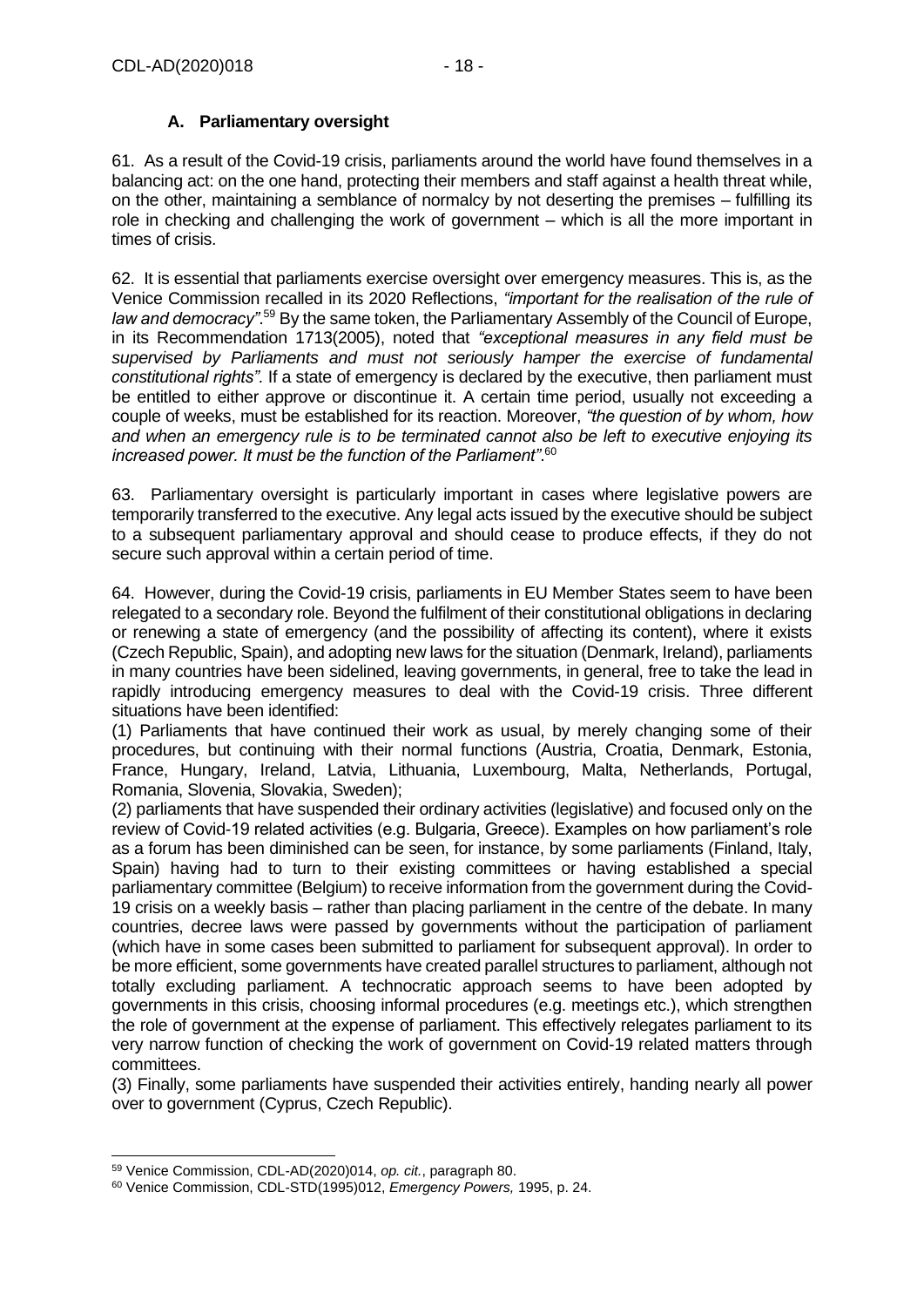65. There is a need to consider whether this reduction in parliament's role is linked to the need for a quick response (in which the need for reaching an agreement could be considered as constituting an obstacle) or to the material impossibility (as a consequence of the health situation, which may exclude physical meetings for some time) of parliament to perform its normal and intended role.

66. Although the responses have been quite diverse, they may be classified into four categories:

- − Total closure;
- − Limitation of its role, by only supervising the state of emergency and the approval/ validation of the emergency legislation related to it;
- − Elementary democratic functions, not necessarily related to the Covid-19 crisis;
- − Integral maintenance of its functions.

67. Discarding total closure and the unjustified attack on the checks and balances system of parliamentary democracy, consideration must be given to what extent the reduction in the role of parliament affects the functioning of democracy.

68. In general, the reaction has been for parliaments to maintain their normal activity or to reduce it to what is strictly essential (commonly linked to the Covid-19 crisis). The presumption is that entirely suspending parliamentary scrutiny even under these circumstances, in addition to being politically questionable, would be constitutionally blameworthy: during these exceptional times the activity of State organs cannot be suspended.

69. Initial responses have been the suspension of parliament's work and its reduction to the vote on the state of emergency (where it was necessary), and in some cases to its follow-up. However, parliaments have been increasing their functions in increments, towards "scrutiny" tasks, validation of emergency legislation in response to the situation, and exceptionally to assignments not related to it. In some countries, such as France, special monitoring committees have been established to deal with the emergency situation and in others, such as Spain, existing committees have been used to carry out this work.

70. Parliamentary law across the European Union has shown great flexibility that has allowed parliaments to adapt to the situation, thanks to the general existence of broad consensus that has allowed these changes to be made, which would have been unthinkable under normal circumstances.

71. Decisions on the functions and functioning of parliament during the health crisis have been taken by different bodies and have followed various procedures, which were not always previously in place (undermining legal certainty). Modifications have been introduced with amendments to the Regulations of Parliament (Romania) or decisions of the bureau of Parliament or the presidency of Parliament (Spain). The first and most important one is related to the parliamentary function. The cause of the suspension, due to logistics or linked to functions, affects the response. Accordingly, for the decision to remove all non-essential activities, a definition is needed of what and who should be considered essential and under what procedure. It would be important to modify the regulation (and this must be done in advance, outside an emergency situation) to link the declaration of a state of emergency to a change in the functioning of parliament.

72. In conclusion, the Covid-19 crisis should not be used as an opportunity to render governments more powerful at the expense of parliaments and at any rate not permanently. In order to prepare for the future, serious consideration should be given to identifying the best scenario and ensure that the necessary regulatory framework is in place to fulfil it as well as identify to what extent some of these measures could be maintained over time, regardless of whether or not there is an emergency. Parliament should be the centre of a country's political life.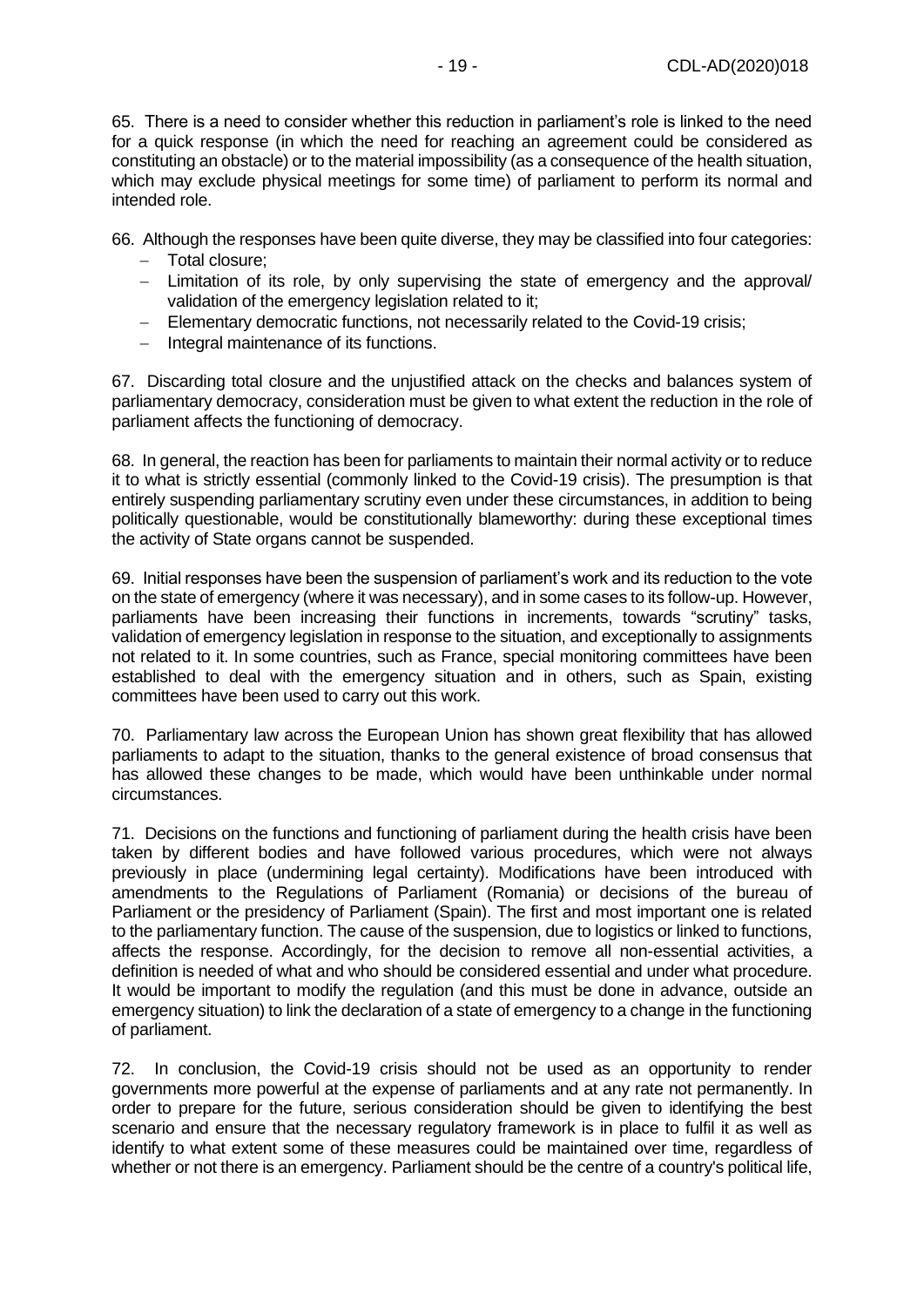and in order to maintain this status, the necessary tools and mechanisms must be in place to ensure this. Continuation of the work of parliament should be considered an essential requirement during a crisis, and steps – for instance, in allowing and improving digital meetings of parliament when physical meetings are impossible – must be taken to maintain parliamentary work without difficulty in such situations in the future.

73. Improvements introduced by a number of parliaments in EU Member States have been identified that reinforce the role of parliament and could extend beyond a state of emergency:

- − The use of digital tools to continue parliamentary sessions when physical meetings are impossible.
- − The use of telematic registration as a means of introducing legislative proposals and monitoring initiatives in parliament.
- − The use of technology in parliamentary commission hearings of those who live outside the country, and whose testimony may be of interest to the parliamentary commission's aims.
- − The consolidation of telematic channels of citizen's participation by structuring channels to receive these proposals that enables society, especially the groups, to access and use them, and establish a mechanism of accountability motivated by their use.

74. Another element of parliaments' response to the Covid-19 crisis that might be retained and developed is remote work (teleworking) of public employees at the service of parliament. This would require guidelines which allow both the review of the effectiveness of their work and ensure the means that institutions must provide to their employees in order to make this measure effective. The Dutch Assembly, the Estonian Parliament, the French National Assembly and the Spanish Parliament have taken such action to reduce the presence of staff at work to the bare minimum.

75. However, parliaments need to hold their plenary sessions and should not allow the temporary replacement of deputies<sup>61</sup> or reduce their attendance (even if proportionally). This is because discussion, the exchange of ideas and personal, face-to-face contacts are crucial in feeding the debate. This ensures the effectiveness of political pluralism and democracy. It must be remembered that some of the most important parliamentary policies are produced through informal discussions, often behind the scenes: much of that has been swept away in favour of more formalised online discussions. In addition, this affects the rights of deputies, because only in-person attendance can fully guarantee the identity, immediacy, or freedom of the parliamentarians that is indispensable for the exercise of their functions. Also, the absence of these guarantees directly affects citizens by upsetting their right to representation, since it is through their delegation that parliamentary functions are carried out – this can be exacerbated in uninominal systems, where the voters' perception may well be that if their representative is not present, they are not represented. However, this does not address the extent to which a crisis may alter the normal functioning of a parliament.

76. Among the solutions adopted by EU Member States that may inspire others, there is the proportional limit of the number of attendees, such as was done in Spain;<sup>62</sup> their rotation; the

<sup>61</sup> Finland, Denmark, Sweden, Norway, Portugal and the Lower House in the Netherlands consider the case of deputies with temporary licenses, while France, Belgium and Nordic countries allow this temporary replacement in the case of ministers. (García- Escudero, 2010: p.87)

 $62$  Spain has chosen because the interactions between the different parliamentarians must be carried out in person while all other attendees have been able to follow the session remotely without impairing the parliamentary function.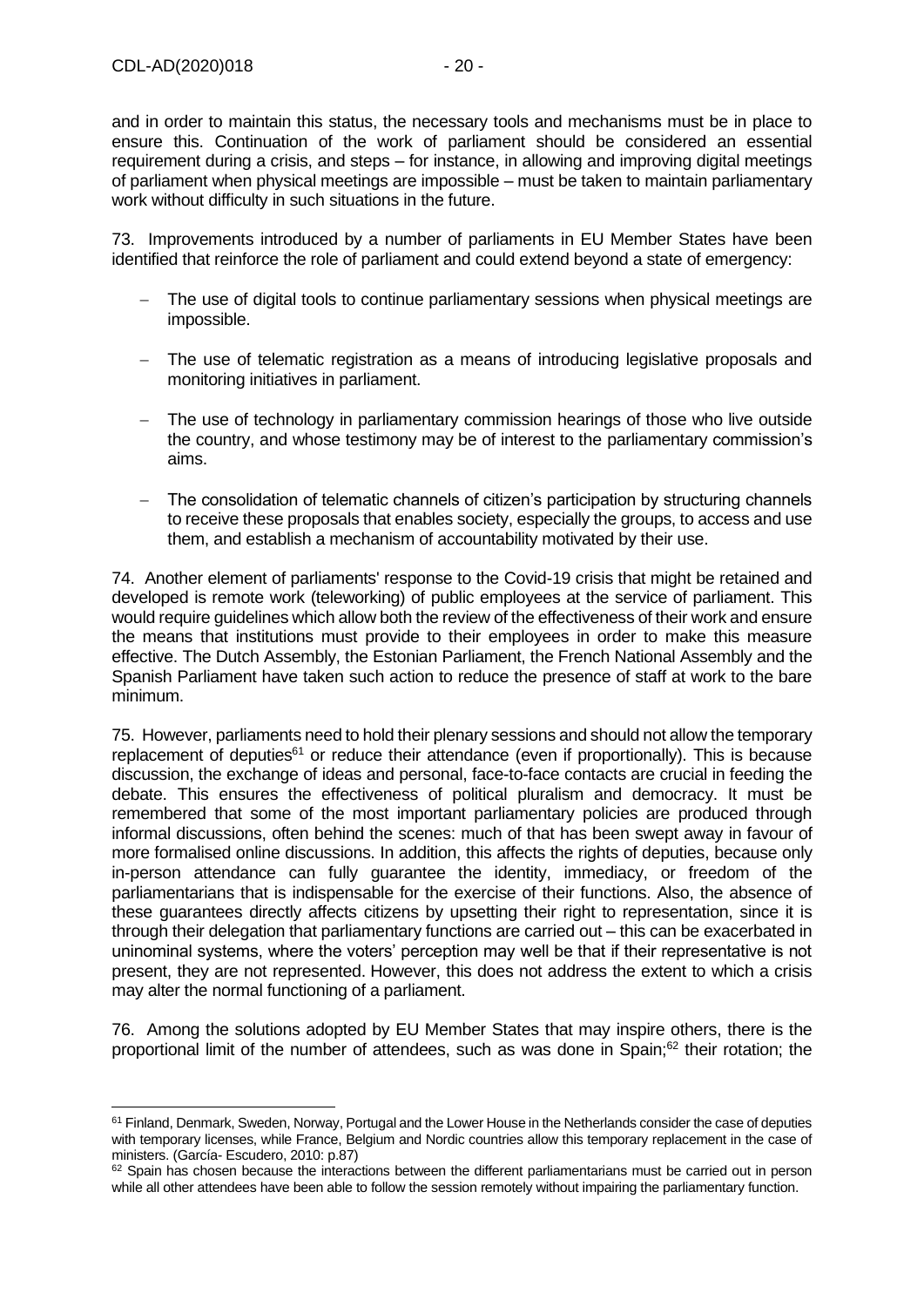reduction to essential staff (those who had to intervene) such as was done in France;<sup>63</sup> or the reduction of the minimum quorum that they have established, such as was done in Germany, where the *Bundestag* has done so by introducing temporary modifications to the rules of interpretation of the regulation in Section 126a of the Rules of Procedure of the German *Bundestag* (reducing it to a quarter of the members for plenary sessions). Others, such as the Belgian Parliament, have amended their Rules of Procedure<sup>64</sup> to allow members, under certain conditions, to be considered "present" in the Commission or in plenary, even if they are not physically present, and to vote at those meetings.

### **B. Judicial (internal) review and external review**

<span id="page-20-0"></span>77. Judicial review of emergency measures is another guarantee against the risks of the abuse of power by the executive. The rights to a fair trial and to effective legal remedies, as enshrined in Articles 6 and 13 of the ECHR, continue to apply during a state of emergency. This means that individuals hit by emergency measures must be able to challenge these measures in court. Again, a varying degree of discretion may be granted to the executive, depending on the circumstances but this may not lead to the factual denial of individual rights. The judicial system must provide individuals with effective recourse in the event State authorities interfere with their human rights.

78. Judicial review may be carried out by civil or administrative courts as well as criminal courts when dealing with penalised violation of emergency legislation/measures. The highest courts, especially the constitutional court (or a court with an equivalent jurisdiction), where these exist in the country, should also be involved. This court must have the power to order interim measures, on request by either a substantial number of minority MPs or the Head of State.<sup>65</sup>

79. In its 2006 *Opinion on the Protection of Human Rights in Emergency Situations,* the Venice Commission stated that *"the domestic courts must have full jurisdiction to review measures of restriction and derogation for their legality and justification, and for their conformity with the*  relevant provisions of the ECHR<sup>", 66</sup> This is fully applicable to emergency measures adopted in the current Covid-19 crisis. Some acts pertaining to the state of emergency, most typically its very declaration, may be excluded from judicial review or subject to limited (formal) review only. Moreover, the judiciary may grant larger discretion to the executive in the decision-making process on measures necessary to counter the emergency. Yet, it must never let the executive act without any restraints and any scrutiny.

80. As mentioned above, internal review (by parliament and by judicial review) should be complemented by external review, carried out by international judicial, quasi-judicial or other bodies (e.g. ECtHR).

81. So far, emergency measures adopted during the Covid-19 crisis have not been considered by the European courts and other international (quasi-)judicial bodies. In fact, some of these bodies have themselves been affected in their activities by the emergency situation. National constitutional (and other) courts have been more rapid to react to the new situation and there is already some national case-law, albeit still rather limited in its scope, on the emergency measures adopted during the current Covid-19 crisis.

<sup>63</sup> The Conference of Presidents at its meeting on March 24 modified the operating rules of the control sessions to the Government in the sense of reducing the number of questions and, therefore, the presence of both ministers and deputies.[\(http://www2.assemblee-nationale.fr/15/la-conference-des-presidents/releve-de-conclusions/reunion-du](http://www2.assemblee-nationale.fr/15/la-conference-des-presidents/releve-de-conclusions/reunion-du-mardi-24-mars-2020)[mardi-24-mars-2020\)](http://www2.assemblee-nationale.fr/15/la-conference-des-presidents/releve-de-conclusions/reunion-du-mardi-24-mars-2020)

<sup>&</sup>lt;sup>64</sup> <https://dekamer.be/FLWB/PDF/55/1100/55K1100004.pdf>

<sup>65</sup> Venice Commission, CDL-AD(2020)014, *op. cit.*, paragraph 88.

<sup>66</sup> Venice Commission, CDL-AD(2006)015, *Opinion on the Protection of Human Rights in Emergency Situations,* Opinion No. 359/2005, 4 April 2006, paragraph 36.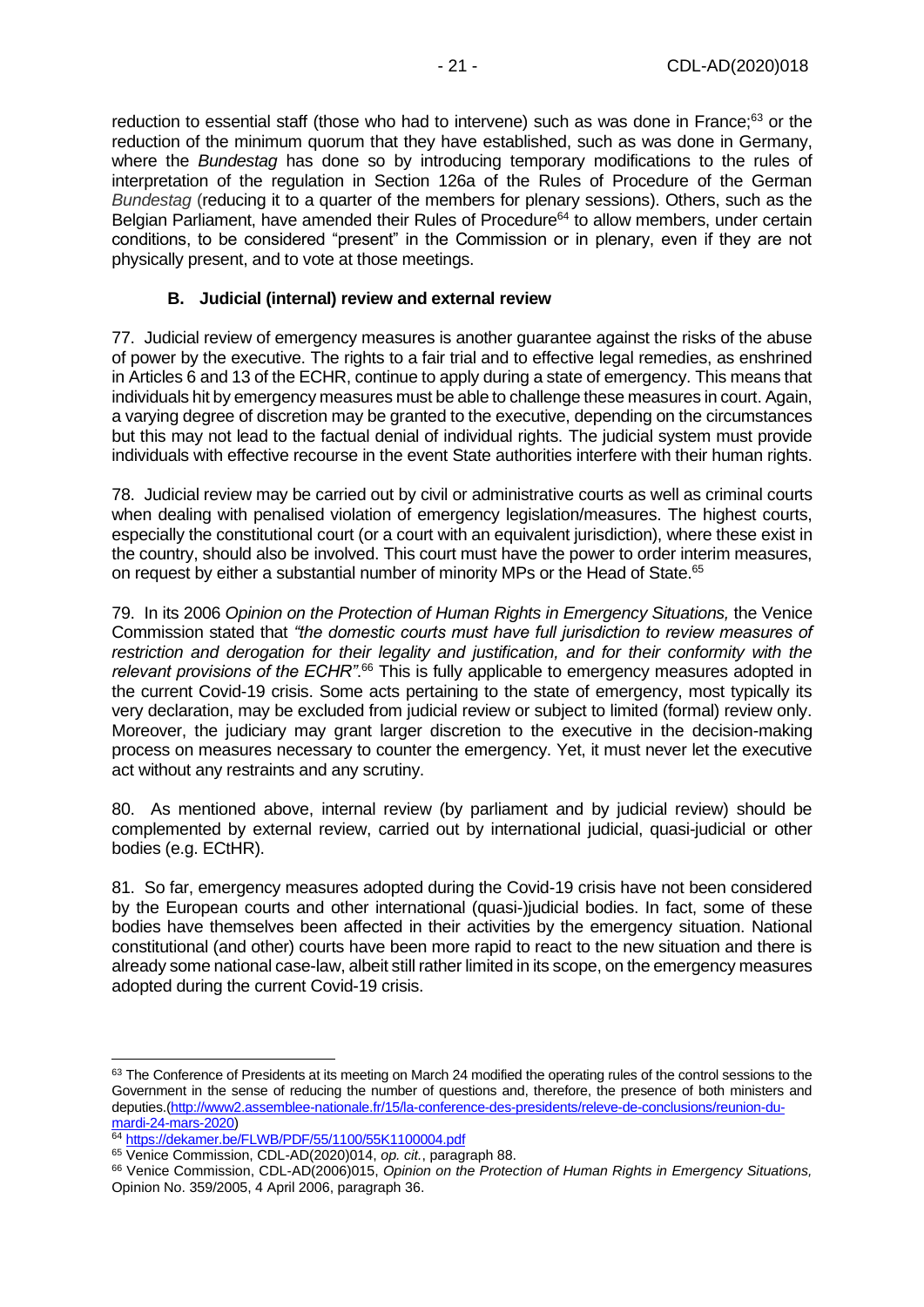82. As concerns *the grounds for the declaration of a state of emergency*, there is international case-law under Article 15 of the ECtHR and Article 4 of the ICCPR, as well as national case-law related to the state of emergency declared in connection to the Covid-19 crisis. The latter is, however, quite limited, both due to the short time which has passed since the outbreak of the Covid-19 pandemic and because, in many EU Member States, no state of emergency has been declared in this context.

83. The ECtHR has repeatedly elaborated on the conditions under which States may derogate from the ECHR under its Article 15. In *Lawless v. Ireland*, it held that *"the natural and customary meaning of the words "other public emergency threatening the life of the nation" is sufficiently clear; /…/ they refer to an exceptional situation of crisis or emergency which affects the whole population and constitutes a threat to the organised life of the community of which the State is composed".* <sup>67</sup> In the case at hand, which referred to the state of emergency declared by Ireland in 1957 in connection to the fight against terrorism, the ECtHR concluded that the grounds for this declaration were present. Applying the same test, the (then) European Commission on Human Rights reached the opposite conclusion with respect to Greece, which had declared the state of emergency following the *coup d'Etat* in the country in 1967.<sup>68</sup> However, this case is quite exceptional, as in general the European institutions tend to grant a wide margin of appreciation to States in the assessment of whether the conditions for the application of Article 15 of the ECHR are met.<sup>69</sup>

84. The same is true for national courts with respect to the declaration of the state of emergency (which may, but does not need to, entail a derogation under Article 15 of the ECHR). The courts either find that the declaration is outside the scope of judicial review or subject it to only limited review, granting large discretion to the executive. For instance, in its decision rendered on 28 April 2020, the Czech Constitutional Court concluded that the declaration of the state of emergency issued by the Czech Government on 12 March 2020, was an act of governance which, as such, is not subject to judicial review and lends itself only to the political "review" by the Chamber of Deputies (the lower House of Parliament). <sup>70</sup> The Court did not, however, exclude the possibility of judicial review of the declaration which, in its view, *"could be annulled [by the CC], if it contradicted the fundamental principles of the democratic Rechtsstaat /…/ or involved the change of essential features of the democratic Rechtsstaat".*<sup>71</sup>

85. In some non-EU countries, the declaration of the state of emergency has been subject to some form of judicial review. For instance in Serbia, the Constitutional Court, in its decision of 21 May 2020, concluded that the Covid-19 pandemic could be considered a *"public danger that threatens the survival of the state or its citizens"* in the sense of Article 200.1 of the Constitution and that the conditions for the declaration of the state of emergency were thus met. Based on this finding, the Court declined to examine the legality and constitutionality of the declaration of the state of emergency any further.

86. The *principle of necessity* is a well-established principle of international, European and national law. It has been repeatedly interpreted and applied by international (quasi) judicial bodies and by national courts.<sup>72</sup> Any measure involving limitations to or derogations from human rights or any other emergency measures must be necessary in the given situation.

<sup>67</sup> ECtHR, *Lawless v. Ireland,* Application No. 33257, 1 July 1961, paragraph 28.

<sup>68</sup> ECmHR, *Government of Denmark v. the Government of Greece, Government of Norway v. the Government of Greece, Government of Sweden v. the Government of Greece, Government of the Netherlands v. the Government of Greece,* Applications Nos 3321/67, 3323/67 and 3344/67, 5 November 1969.

<sup>69</sup> ECmHR, *Greece v. United Kingdom,* Application No. 176/56, 26 September 1958, p. 176; ECtHR, *Ireland v. the United Kingdom,* Application No. 5310/71, 18 January 1978, paras 212-214; *Brannigan & McBride v. United Kingdom*, Application Nos 14553/89 and 14554/89, 26 May 1993, paragraphs 41-66.

<sup>70</sup> Czech Republic, Constitutional Court, *Decision Pl. ÚS 8/20*, 28 April 2020.

<sup>71</sup> *Ibid.,* paragraph 27.

<sup>72</sup> See S. Greer, *The exceptions to Articles 8 to 11 of the European Convention on Human Rights*, Council of Europe, 1997.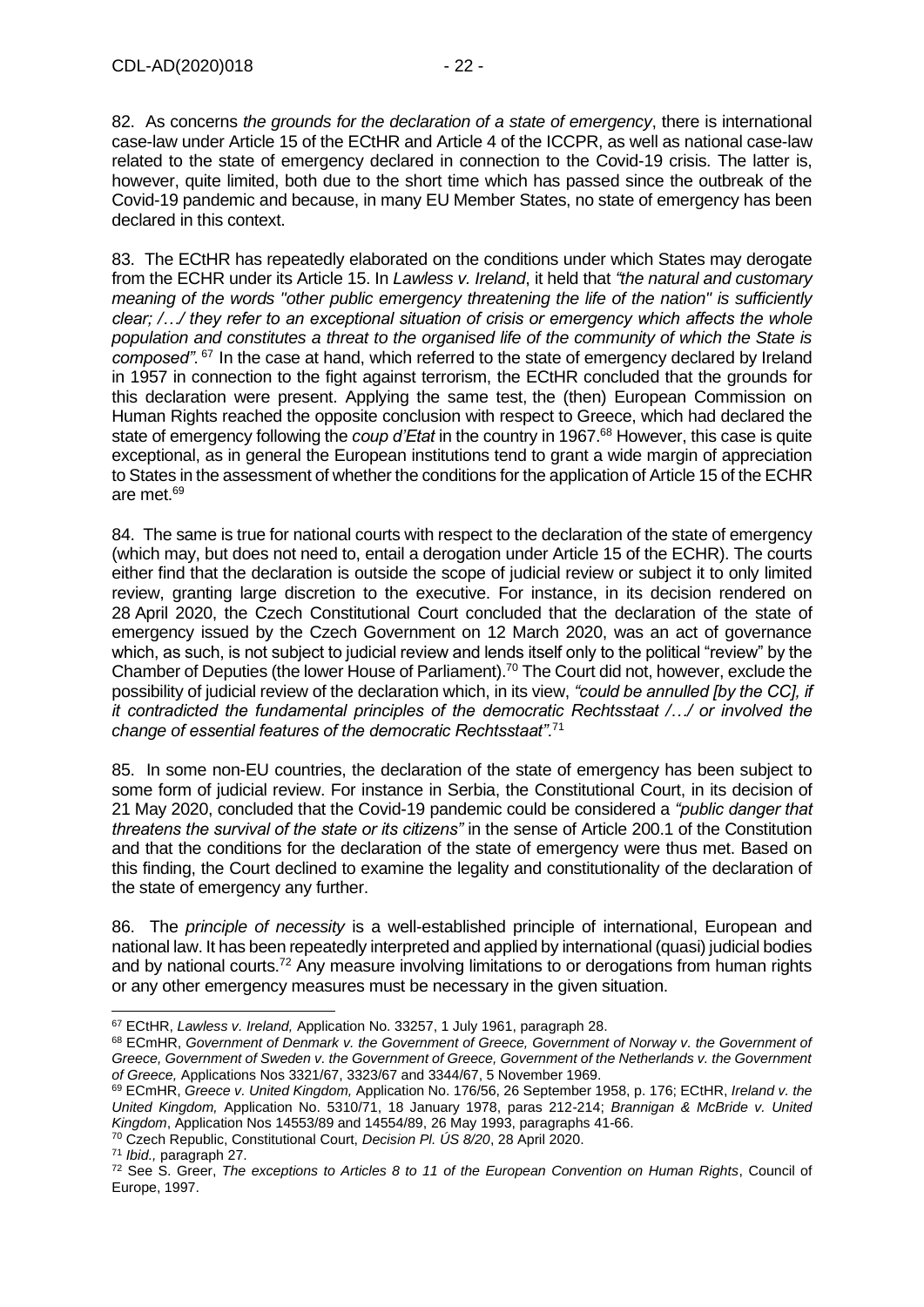87. The 1984 UN *Siracusa Principles on the Limitation and Derogation Provisions in the*  International Covenant on Civil and Political Rights,<sup>73</sup> explain that in the context of the limitation clause, the term "necessary" means that the limitation: (a) is based on one of the grounds justifying limitations recognised by the relevant article of the ICCPR, (b) responds to a pressing public or social need, (c) pursues a legitimate aim, and (d) is proportionate to that aim.<sup>74</sup> For the derogation clause, the *Siracusa Principles* note that *"the severity, duration, and geographic scope of any derogation measure shall be such only as are strictly necessary to deal with the threat to the life of the nation and are proportionate to its nature and extent".*<sup>75</sup> The principle of necessity should always be assessed in an objective manner and take into account what the State authorities knew or could and should have known at the moment when they adopted the relevant measures.

88. The ECtHR has repeatedly dealt with the principle of necessity. For instance, in Aksoy v. Turkey, it concluded that although Turkey was entitled to derogate from the ECHR due to the terrorist threat in the South-East part of its territory, the measure allowing the State authorities to detain terrorist suspects for 14 days without judicial intervention could not be considered as necessary. The ECtHR found that *"this period is exceptionally long and left the applicant vulnerable not only to arbitrary interference with his right to liberty but also to torture /…/. Moreover, the Government have not adduced any detailed reasons before the Court as to why the fight against terrorism in South-East Turkey rendered judicial intervention impracticable"*. 76

89. The Venice Commission is not aware of any cases in which the Covid-19 related measures would have been found unnecessary by national courts or, in fact, in which the test of necessity would be applied.

90. The *principle of proportionality,* in the narrow sense, is another well-established principle of international, European and national law. Similar to the principle of necessity, of which it is often considered to be a part of, it applies in a different context and there is a rich case law, by international (quasi) judicial bodies and by national courts, related to its application and interpretation. Much has been written about it in the legal doctrine as well.<sup>77</sup>

91. The international human rights bodies have mostly invoked the principle of proportionality while applying and interpreting the limitation and derogation clauses. Proportionality is a part of the "*necessary in a democratic society*" test of the limitation clauses. It determines how far a State may go when interfering with non-absolute human rights in order to protect certain legitimate interests, which means it may use and for how long the limitations should stay in place (overlapping in the last part with the principle of temporariness).<sup>78</sup> Proportionality also applies to the derogation clauses, where it helps determine whether States have suspended certain human rights *"only to the extent strictly required by the exigencies of the situation"* (Article 15 of the ECHR).

92. The ECtHR has occasionally found that certain measures adopted by States to counter various emergencies have not met the condition of proportionality. For instance, in *A. and Others* 

<sup>73</sup> UN Doc. E/CN.4/1985/4 (1985), *Siracusa Principles on the Limitation and Derogation Provisions in the International Covenant on Civil and Political Rights,* 28 September 1984.

<sup>74</sup> *Ibid.,* paragraph 10

<sup>75</sup> *Ibid.,* paragraph 51.

<sup>76</sup> ECtHR, *Aksoy v. Turkey,* Application No. 21987/93, 18 December 1996, paragraph 78. See also ECtHR, *Demir and Others v. Turkey,* Application Nos 71/1997/855/1062–1064, 23 September 1998.

<sup>77</sup> See, for instance, E. Crawford, Proportionality, in R. Wolfrum (ed.), *Max Planck Encyclopedia of Public International Law*, Oxford University Press, 2012 (online); M. Newton, L. May. *Proportionality in International Law*. Oxford University Press, 2014.

<sup>78</sup> See also L. Lopez Guerra, *El principio de proporcionalidad en la jurisprudencia del tribunal europeo de derechos humanos*, CDL-JU(2019)004, 23 January 2019; G. Scaccia, Proportionality and the Balancing of Rights in the Case-law of European Courts, *Rivista di Diritto Publico Italiano, Comparato, Europeo,* Vol. 4, 2019, pp. 1-34.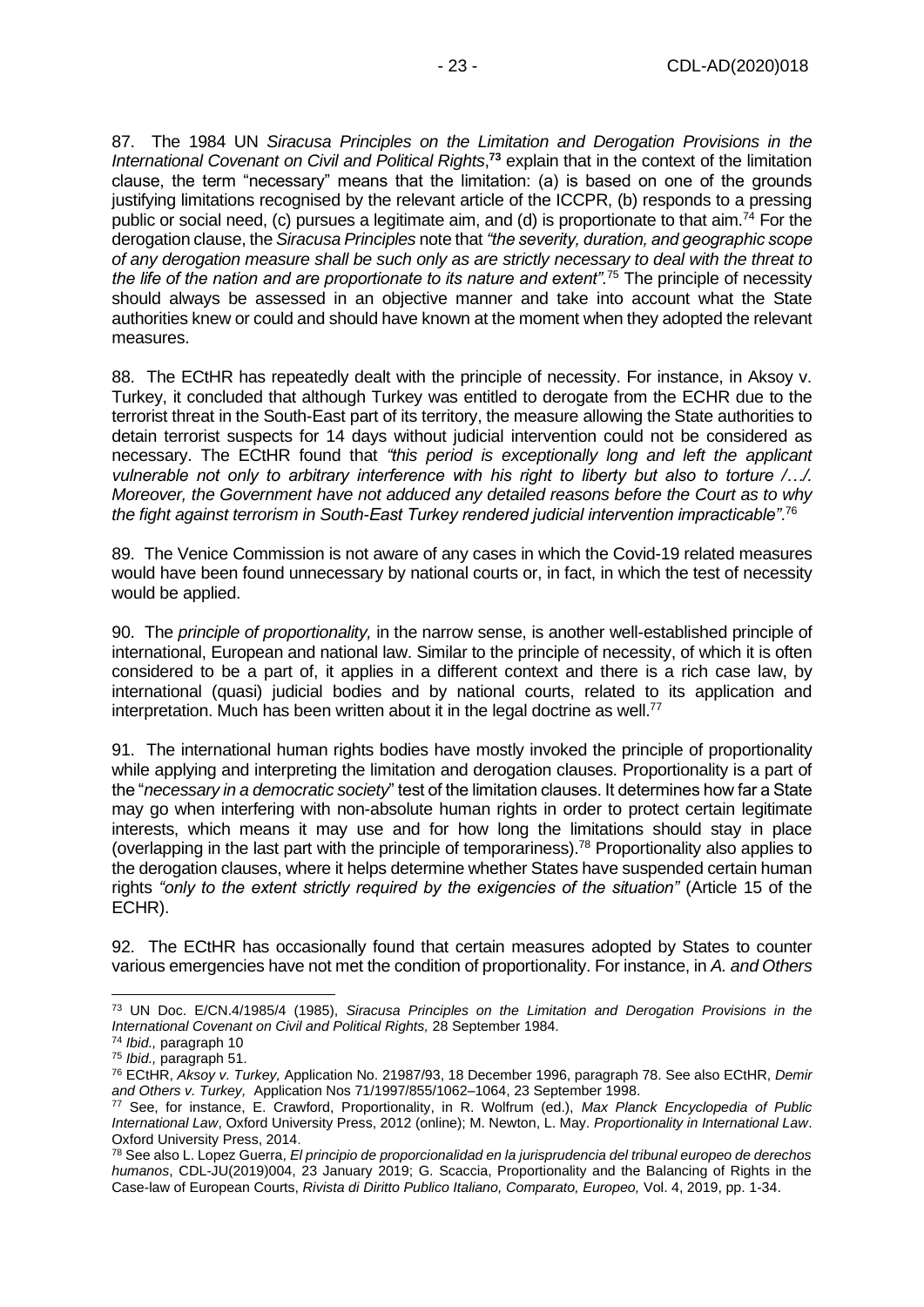*v. United Kingdom,* the ECtHR concluded that the derogating measures adopted by the UK after the terrorist attacks of 11 September 2001 *"were disproportionate in that they discriminated unjustifiably between nationals and non-nationals",*<sup>79</sup> finding violation of Article 5.1 of the ECHR (Right to Liberty and Security). Yet, in general, the ECtHR has shown a certain deference to States in cases relating to a state of emergency. In the very same *A. and Others* Case, it refrained from considering other grounds of alleged disproportionality of the UK emergency measures invoked by the applicants, thus making it possible for the UK to comply with the judgment by simply extending the measures to everyone (to UK citizens and non-citizens alike).

93. A similar self-restraint has been shown so far by national courts considering Covid-19 related measures. For instance, in the Czech Republic, proportionality of emergency measures has been challenged before courts. Yet, so far, both the Constitutional Court and ordinary courts have limited their review to formal aspects of the emergency legal acts, declining to engage in a substantive review. Other national courts have developed a more pro-active approach. For instance, in Portugal, a court decided on 16 May 2020 that compulsory confinement of a person, without sufficient evidence that this person was infected, without weighing the values of public health against personal freedom, and without the possibility of staying at home, violated the principle of proportionality, and ordered the immediate termination of the measure. In France, on 18 May 2020, the Council of State declared the general and absolute closure of places of worship was disproportionate. And in an interim decision of 6 September 2020, the Council of State dealt with the compulsory wearing of face masks in public places. The case began with two individuals seizing the administrative courts of Strasbourg and Lyon respectively to challenge the obligation to wear a face mask in public places in Lyon and Villeurbanne as well as in Strasbourg and in 12 other municipalities in the department of Bas-Rhin. By two decisions, the courts limited the obligation to wear face masks in these cities to places and times characterised by a high population density. The State had asked the Council of State to overturn these decisions. The Council of State decided that the wearing of a face mask can be imposed on large areas, so that this obligation is consistent and easy to apply by all citizens. However, these extended perimeters must be delimited and justified by the existence of several areas of a high risk of contamination. Wearing a face mask can therefore be imposed on densely populated cities, but must be limited to only the city centre in less densely populated municipalities.

94. Proportionality of emergency measures has been subject to judicial scrutiny at the national level in previous emergency situations as well. For instance, in its decision of 22 December 2015, the French Constitutional Council considered the proportionality of a house arrest imposed on terrorist suspects, and concluded that the measure was not disproportionate and, hence, did not violate human rights.

95. The *principle of temporariness* is closely linked to the principles of necessity and proportionality and is, in fact, sometimes considered as a part of one of them. By their very nature, emergency measures should apply temporarily, for the period necessary to counter the emergency or a particular aspect thereof. The Siracusa principles are explicit on the requirement of temporariness with respect to derogations, noting that *"a state party availing itself of the right of derogation pursuant to Article 4 shall terminate such derogation in the shortest time required to bring to an end the public emergency which threatens the life of the nation".*<sup>80</sup> They also stress that *"on the termination of a derogation pursuant to Article 4 all rights and freedoms protected by the Covenant shall be restored in full".*<sup>81</sup>

<sup>79</sup> ECtHR, *A. and Others v. the United Kingdom*, Application No. 3455/05, Grand Chamber, 19 February 2009, paragraph 190.

<sup>80</sup> UN Doc. E/CN.4/1985/4 (1985), *Siracusa Principles, op. cit.,* paragraph 48.

<sup>81</sup> *Ibid.,* paragraph 50.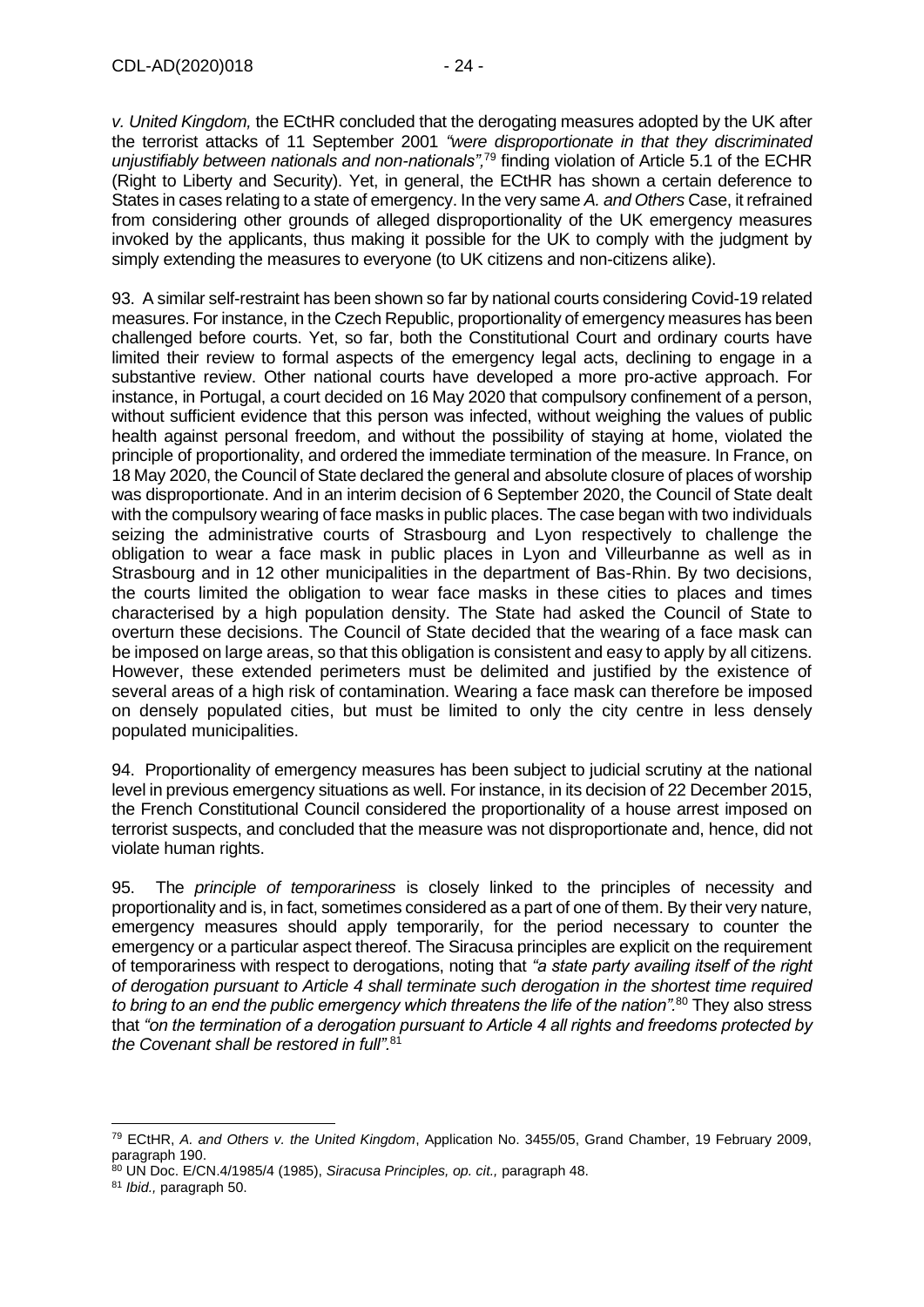96. The ECtHR has accepted relatively long-term states of emergency involving derogation, however on the condition that the need for this state and for individual emergency measures be subject to regular review.<sup>82</sup>

97. Exceptional circumstances that trigger the declaration of a state of emergency may sometimes result in longer-term revisions of the applicable legal framework and the distribution of powers within the State. Such long-term revisions are not necessarily unlawful, as long as they meet the principles of acquired rights and of checks and balances and do not deviate from the European standards of democracy, human rights and the rule of law. Examples of measures that would hardly fulfil these criteria include the declaration of an unlimited state of emergency, a longterm transfer of legislative powers to the executive or the exclusion of emergency measures from parliamentary or judicial scrutiny.

98. In conclusion, for EU Member States, the review of emergency measures should be based on the application of the European standards of democracy, human rights and the rule of law. For human rights, the crucial benchmarks will be those set in the ECHR and the case-law of the ECtHR as well as in other international instruments applicable to the relevant country. As to the rule of law, the Venice Commission's 2011 *Report on the Rule of Law*<sup>83</sup> and the 2016 *Checklist*  of the Rule of Law,<sup>84</sup> together with the instruments on the rule of law adopted in the EU,<sup>85</sup> should be used in the assessment. For democracy, the common constitutional heritage, as interpreted by the ECtHR and the Venice Commission, would apply. This entails that a State may not invoke a lower state of protection of human rights or a lower state of the rule of law or democracy in this State in the pre-emergency period as a justification for non-compliance, or lower compliance, with the standards during the emergency. Rather, a lower state of respect for the standards prior to the emergency should result in a more careful scrutiny to make sure that the emergency is not misused to adopt measures further derogating from the standards.

### **C. Other**

<span id="page-24-0"></span>99. Ombudsman institutions, in countries where they exist, and National Human Rights institutions, on the basis of their mandate to promote and protect human rights, may provide a crucial contribution to flagging human rights issues during times of emergency and assist citizens affected by emergency measures. They may therefore effectively complement parliamentary and judicial control.<sup>86</sup>

100. In addition to parliamentary scrutiny and judicial review, scrutiny by the free media is essential. The ability for media to work and report properly during the Covid-19 crisis and provide timely, accurate and reliable information to the public will depend on the limitations placed on the freedom of expression.<sup>87</sup> The principles of necessity and proportionality require special care with respect to activating and applying measures which affect the freedom of the media.<sup>88</sup>

<sup>82</sup> ECtHR, *Brannigan and McBride v. the United Kingdom*, Application Nos 14553/89 and 14554/89, 26 May 1993, paragraph 54. See also E. Crysler, Brannigan and McBride v. UK: A New Direction on Article 15 Derogations under the European Convention on Human Rights? *Revue belge de droit international,* No. 2, 1994, pp. 603-631.

<sup>83</sup> Venice Commission, CDL-AD(2011)003, *Report on the Rule of Law,* Study No. 512/2009, 4 April 2011. <sup>84</sup> Venice Commission, CDL-AD(2016)007, *Rule of Law Checklist,* Study No. 711/2011, 16 March 2016.

<sup>85</sup> See, for instance, COM/2014/0158 final, *Communication from the Commission to the European Parliament and the Council A new EU Framework to strengthen the Rule of Law,* 2014.

<sup>86</sup> Venice Commission, CDL-AD(2020)014, *op. cit.*, paragraph 90.

<sup>87</sup> Council of Europe, Congress of Local and Regional Authorities' Toolkit for member states on Respecting Democracy, Rule of Law and Human Rights in the Framework of the Covid-19 Sanitary Crisis: <https://www.coe.int/en/web/congress/covid-19-toolkits>

<sup>88</sup> Venice Commission, CDL-AD(2020)014, *op. cit.*, paragraph 91.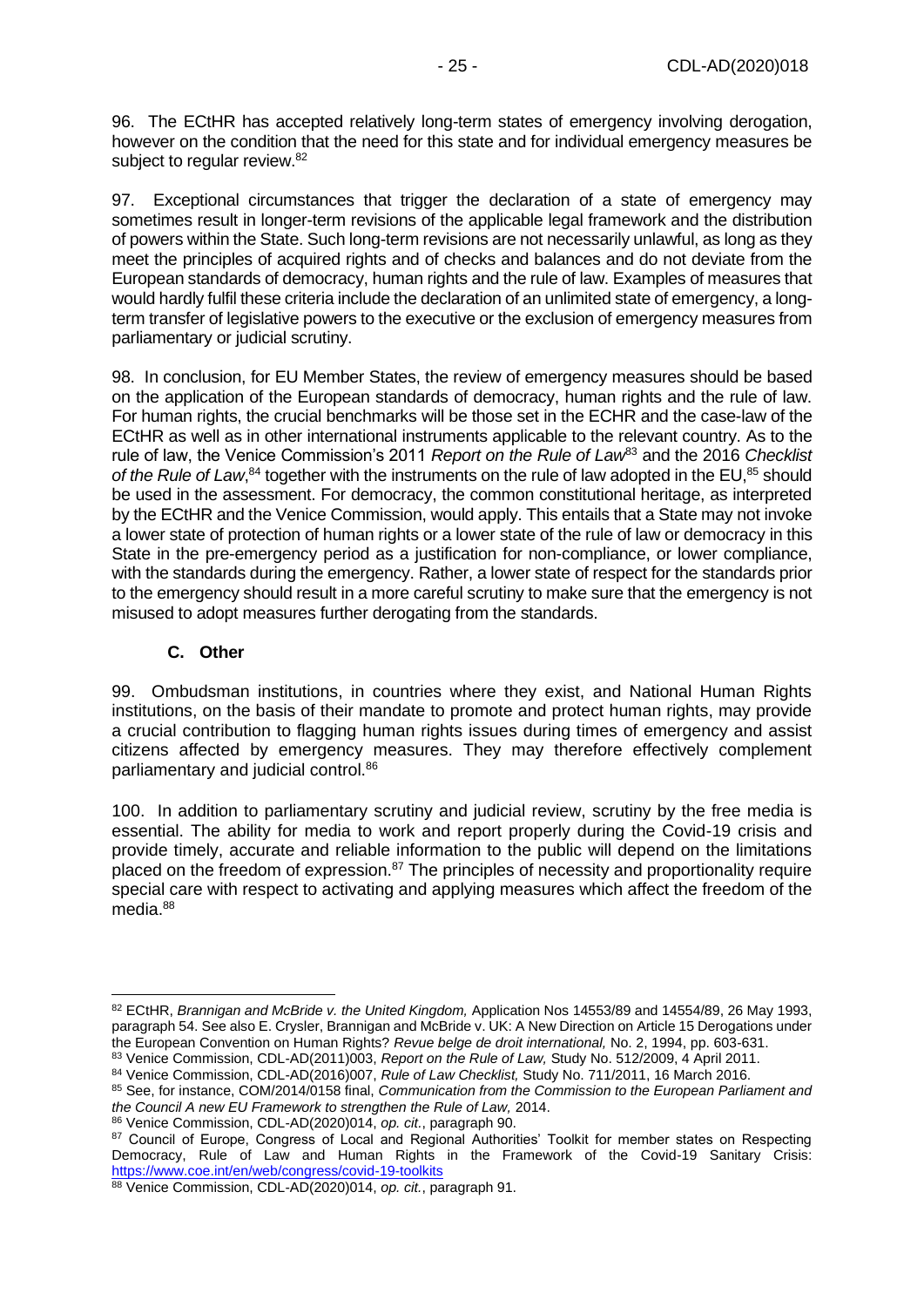### <span id="page-25-1"></span><span id="page-25-0"></span>**VI. Elections**

### **A. Introduction: principles to be considered**

101. International standards, as reflected in Article 3 Protocol 1 to the ECHR, Article 25.1.b of the ICCPR and the Code of Good Practice in Electoral Matters,<sup>89</sup> include the fundamental principles of universal, free and secret suffrage, but also of periodicity of elections and stability of electoral law. Moreover, democratic elections are not possible without the respect for human rights, in particular, the freedom of expression and of the press, the freedom of circulation inside the country, the freedom of assembly and the freedom of association for political purposes, including the creation of political parties. Restrictions to such rights as enshrined in the ECHR and the ICCPR must have a basis in law, be in the general interest and respect the principle of proportionality.

102. Holding elections in emergency situations may be problematic from the point of view of free suffrage, and in particular in view of the freedom of voters to form an opinion, as well as with regards to the respect for human rights during the electoral process – notably during campaigns. Respect for universal suffrage may also be questionable where voters are prevented from voting for security reasons, for instance for reasons of health risks.

103. Not holding elections may be problematic from the point of view of the right to periodic elections: the application of emergency regulations could be a way to keep the incumbents in power.

104. Adopting new rules during emergency situations raises the issue of stability of electoral law, and, if derogating from the normal division of powers, those of legality and the separation of powers.

105. In extraordinary circumstances, such as the current Covid-19 outbreak, there are inevitable limitations to either the periodicity of elections or other principles of elections, such as universal suffrage (some voters may be prevented from voting, for reasons of health; or there might be obstacles to holding elections for the diaspora, at least in some countries), or free suffrage. As discussed in the *2020 Reflections<sup>90</sup>* and pointed out by the IFES,<sup>91</sup> holding elections during extraordinary measures or pandemics leads mostly to lower turnout and thus lesser legitimacy of elections, specifically as most vulnerable groups risk not to take part in elections and thus the distribution of mandates could differ from the preferences in the society.

106. The principle of proportionality is therefore the key: apart from respecting the principles of legality and public interest, restrictions should be proportionate to their objective. In particular, any restriction aimed at ensuring the holding of elections on time should be balanced with the limitation of the right to free elections due to the emergency situation, and, *vice versa*, the postponement of elections should be balanced with the risk of holding them during the emergency situation. Measures taken should also be aimed at ensuring trust in democratic institutions.

91[https://www.ifes.org/sites/default/files/ifes\\_covid-](https://www.ifes.org/sites/default/files/ifes_covid-19_briefing_series_legal_considerations_when_delaying_or_adapting_elections_june_2020.pdf)

<sup>89</sup> Venice Commission[, CDL-AD\(2002\)023rev-cor,](https://www.venice.coe.int/webforms/documents/?pdf=CDL-AD(2002)023rev2-cor-e) Code of Good Practice in Electoral Matters.

<sup>90</sup> Venice Commission, [CDL-AD\(2020\)014,](https://www.venice.coe.int/webforms/documents/?pdf=CDL-AD(2020)014-e) Report - Respect for democracy, human rights and the rule of law in emergency situations – Reflections.

[<sup>19</sup>\\_briefing\\_series\\_legal\\_considerations\\_when\\_delaying\\_or\\_adapting\\_elections\\_june\\_2020.pdf.](https://www.ifes.org/sites/default/files/ifes_covid-19_briefing_series_legal_considerations_when_delaying_or_adapting_elections_june_2020.pdf)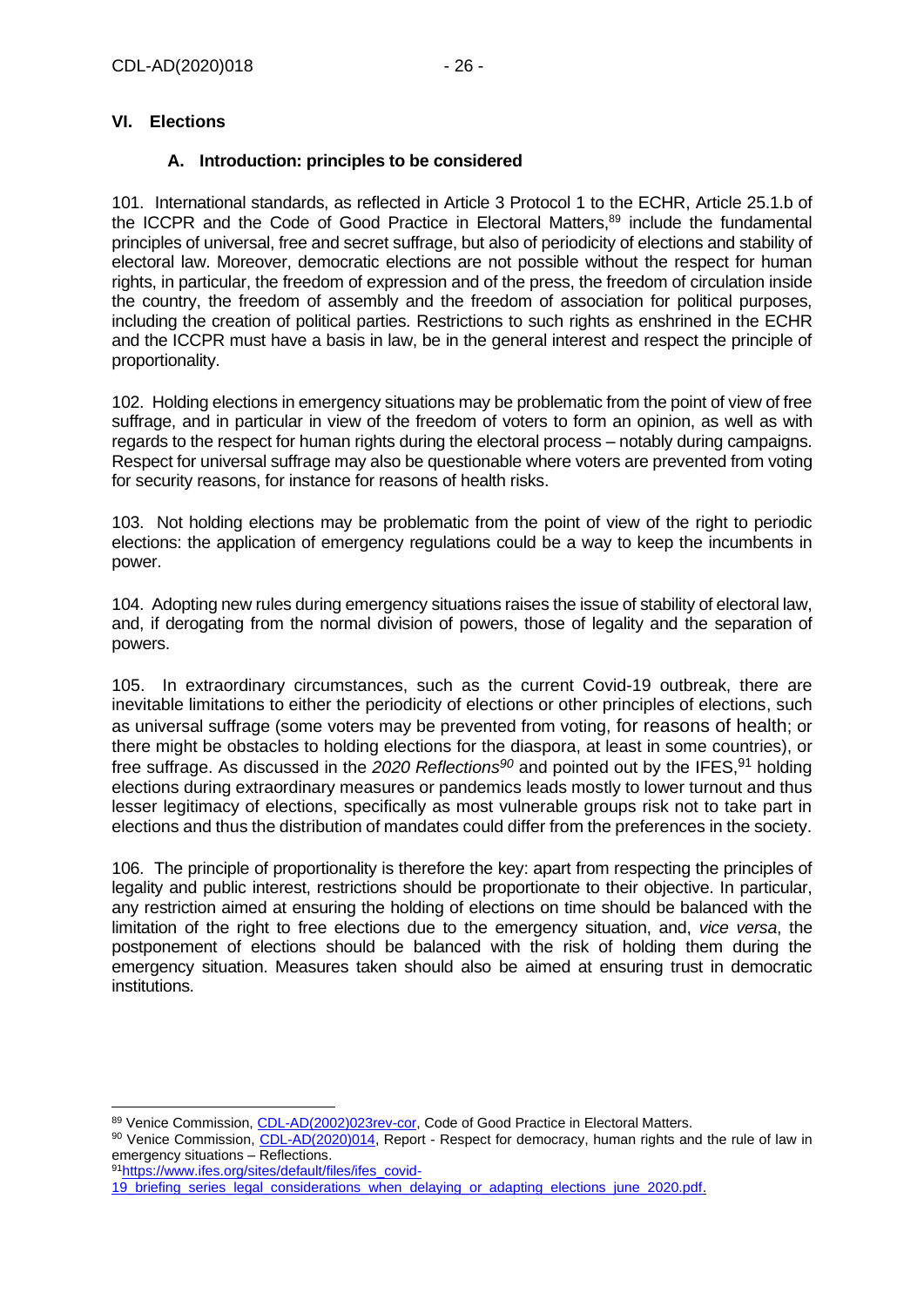107. This report will therefore answer the questions raised on the basis of these considerations, which have been developed in more detail in the Report on respect for democracy, human rights and the rule of law during states of emergency, the content of which will not be repeated.<sup>92</sup>

108. Account must be taken that the practical experience obtained during the Covid-19 crisis in EU Member States is limited, due to the short period of wide restrictions not allowing elections to take place. In later stages of the extraordinary measures, elections have been held in a widely accepted manner. Some postponement of elections has taken place in Germany, France, Italy, Spain, Austria, the Czech Republic and Poland. In Italy, a referendum was postponed.

### **B. Should elections be held during a period of emergency?**

<span id="page-26-0"></span>109. The law and practice in the EU Member States are very diverse. The most widespread response worldwide has been to delay elections, which happened in at least 47 countries (a quarter of the countries in the world).

110. While international law is silent, many constitutions provide for the postponement or the possibility to postpone elections during emergencies, for example by extending the term of parliament. In the EU, this is the case in Croatia, Italy, Germany, Greece, the Netherlands, 93 Poland, Lithuania, Slovenia, Spain, and Hungary.<sup>94</sup> In some of their constitutions, an emergency situation precludes the dissolution of parliament, e.g. Germany, Spain, Portugal, Poland, and Hungary.

111. In practice, Austria, France (for the second round only) and Spain decided to postpone their local elections; the Czech Republic postponed the legislative elections; Croatia, on the contrary, called an early legislative election during this time. Poland initially decided to carry out the presidential elections with compulsory postal voting to suspend them later and ended up holding the two rounds of the presidential elections at the polling station. In Romania, the Government decided to implement several measures in connection with the local elections which were postponed to 27 September 2020.

### **C. Should elections due to be held be postponed?**

<span id="page-26-1"></span>112. When a conflict arises between the constitutional obligation to call elections and the emergency situation, there is pressure to go ahead with the election or to create a conflict, apparent or real. According to a decision taken by the French Constitutional Council on 17 June 2020 (n° 2020-849 QPC), in spite of the legislative gap, the initial postponement of the second round of elections, originally scheduled for 22 March 2020, was legal.

113. A number of elements should be established before delaying an election:

- The authority with the ability to delay and establish electoral dates.
- The legislative framework that allows flexibility or modification of electoral procedures.
- The establishment of new key deadlines, such as voter registration and campaign duration.

<sup>92</sup> Venice Commission, [CDL-AD\(2020\)014,](https://www.venice.coe.int/webforms/documents/?pdf=CDL-AD(2020)014-e) Report - Respect for democracy, human rights and the rule of law in emergency situations – Reflections; see als[o CDL-PI\(2020\)003,](https://www.venice.coe.int/webforms/documents/?pdf=CDL-PI(2020)003-e) Compilation of Venice Commission Opinions and Reports on States of Emergency.

<sup>93</sup> As to the Netherlands, this possibility is limited to an extension of one year. The reasons for such an extension are not limited to an emergency situation.

<sup>94</sup> In Hungary, this only applies where a "state of national crisis" or a "state of national emergency" has been declared. For the Covid-19 crisis, Hungary has only declared a "state of danger".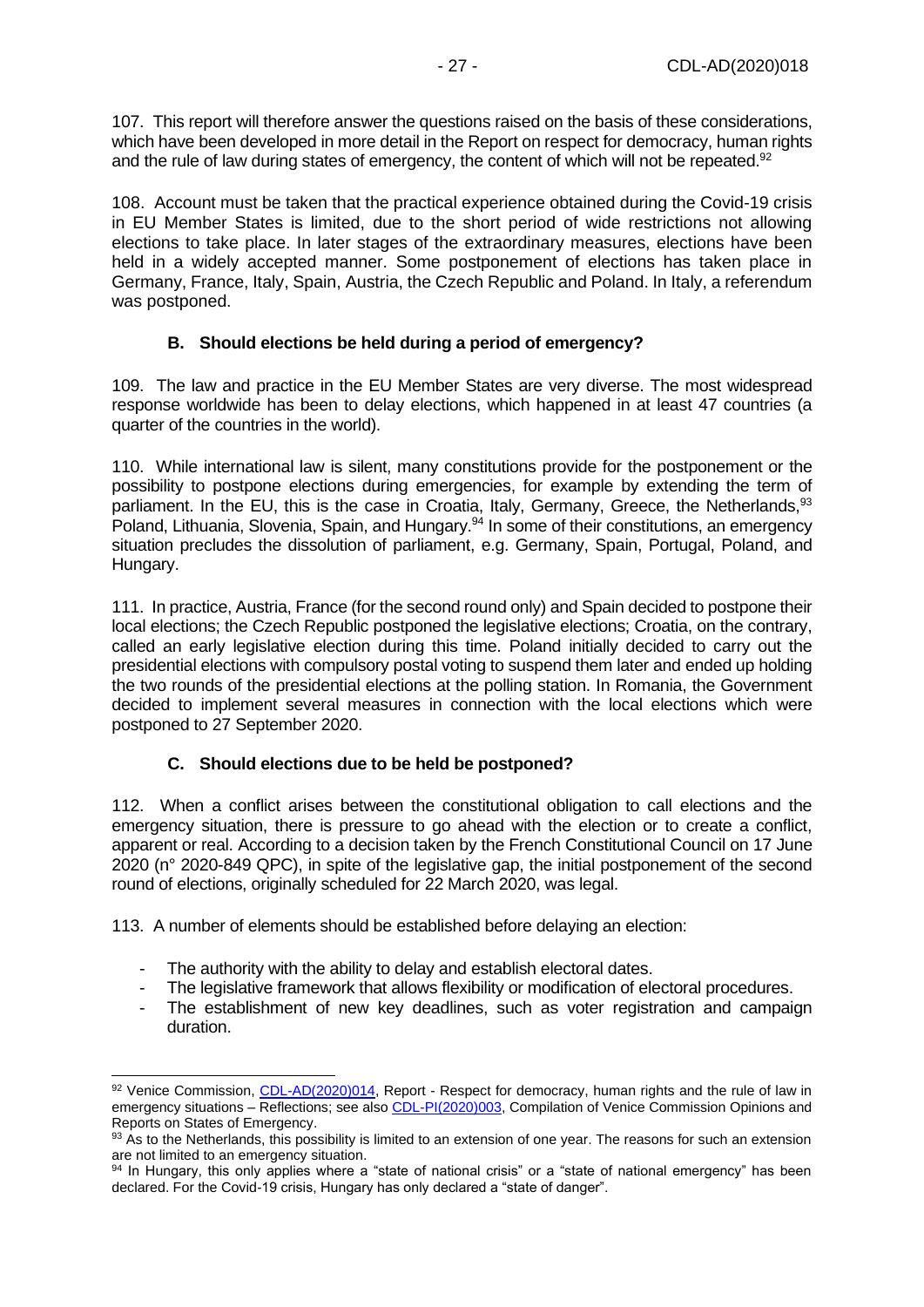- The authority for the Electoral Management Body to develop the legal framework for these procedures.
- The provisions in the legal or regulatory framework requiring certain forms of accessibility, inclusion or consultation.
- The regulatory or constitutional framework regarding the transfer of power and the situation in which the government remains after its mandate.
- The rules for the continuity of power or its provisional replacement (caretaker government).

114. The institutional consequences of a postponement are an element to take into serious consideration. The more the normal functioning of the state institutions is affected, the less the postponement is acceptable and the shorter it should be. The situation is particularly problematic when parliament has already been dissolved, as was the case in a non-EU Member State, North Macedonia. Problematic situations might also arise in case of early elections due to the death of the incumbent (e.g. Czech Republic) or the inability of cooperation (boycott) in the outgoing parliament, as well as when the legitimacy of the previous elections is dubious. In these cases, the postponement of elections should be considered carefully and as a last option. In general, however, parliament should continue working up to election day, but the capacity of the authorities that remain in office to adopt structural measures, not linked to the emergency situation (amendments to the constitution, organic laws or other important reforms), must be limited.

115. Referendums should, in principle, be postponed, in particular when initiated by the authorities, in order to ensure that the campaign is held under ordinary rules in conformity with international standards. However, if they are initiated by part of the electorate, the emergency situation should not serve to postpone them *sine die.*

### <span id="page-27-0"></span>**D. Amendments to electoral legislation in case of emergency: conformity with international standards**

116. The principle of stability of electoral law is a guarantee for legal certainty: changes of the fundamental rules of the game should take place well in advance of elections (one year at least), and the rules should not be changed during the game - "any reform of electoral legislation to be applied during an election should occur early enough for it to be really applicable to the election".<sup>95</sup>

117. Nevertheless, late changes of electoral legislation, which would not be appropriate in an ordinary situation, are justified in an emergency situation if they are necessary to the holding of elections in conformity with international standards. It is, however, suitable to adopt them outside such situations and they should not be applicable to one specific emergency only, but have a general character in order to ensure legal certainty. When adopted during an emergency situation, the changes should be as limited as possible and proper information should be given to the citizens (see below).

118. At any rate, the legal framework for elections should be unambiguous, understandable and transparent, and its implementation must be impartial and unbiased.

119. Such changes can affect the date of the elections, waiving requirements for registering or nominating candidates, campaign modalities of voting and counting, or the requirement of collecting supporting signatures (if this is not possible online).

<sup>95</sup> Venice Commission, [CDL-AD\(2005\)043,](https://www.venice.coe.int/webforms/documents/?pdf=CDL-AD(2005)043-e) Interpretative Declaration on the Stability of the Electoral Law, II.5; apart from this declaration, see already Venice Commission, [CDL-AD\(2002\)023rev-cor,](https://www.venice.coe.int/webforms/documents/?pdf=CDL-AD(2002)023rev2-cor-e) Code of Good Practice in Electoral Matters, II.2; Rule of Law checklist[, CDL-AD\(2016\)007,](https://www.venice.coe.int/webforms/documents/?pdf=CDL-AD(2016)007-e) II.B.4.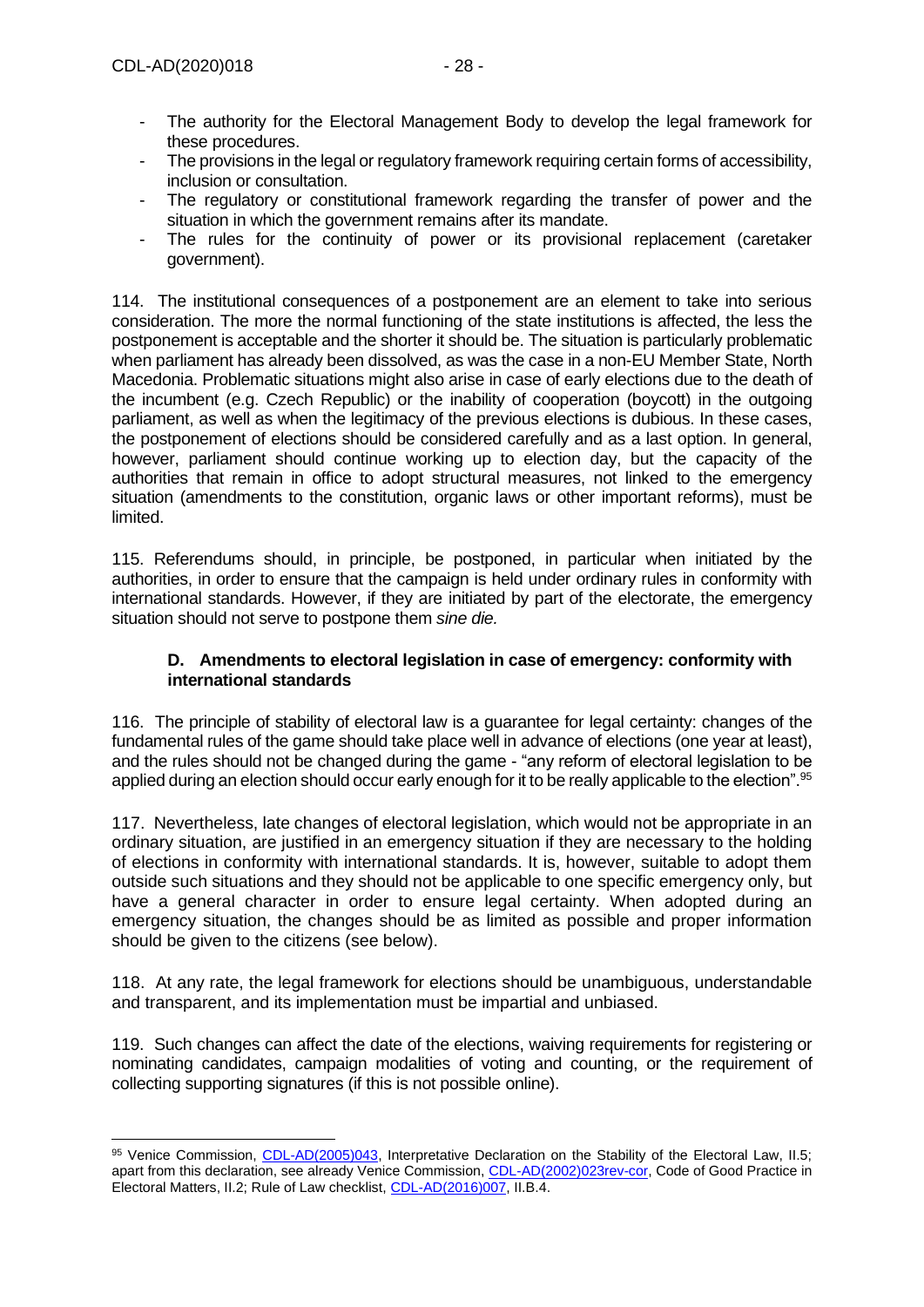120. These changes should not lead to any undue restrictions to the right to free elections. Adopting them following a wide debate and by a large consensus is a guarantee against such abuses and for trust in the electoral process and its legitimacy.

121. In the EU, legislation was amended in Poland and France or is in the process of being amended (Netherlands), while other countries such as Spain did not make any changes to their legislative framework.

### <span id="page-28-0"></span>**E. The competent authority**

122. According to the Venice Commission, the *specific rules on the postponement of elections* should not be adopted by the executive branch of power nor by a simple majority in parliament but laid down in the constitution or an organic law.<sup>96</sup>

123. It is also recommended that the decision to postpone the elections be decided by parliament, if it exceeds a certain duration. "If the postponement concerns only part of the country or if the elections are to be postponed only for a short period (less than two months), a decision can be made by the election administration or the government. Where, by contrast, a postponement is for more than six months, this should be decided by the legislative body. One option is to require a qualified majority in the parliament for the longer postponement of elections. However […] only one institution should be competent to decide on the matter. Different stakeholders, including political parties, election management bodies and experts (e.g. in pandemic, health authorities) have to be consulted beforehand."<sup>97</sup>

124. These decisions, and all those that affect these extraordinary electoral processes, must be adopted in a transparent and, where possible, consensual way, taking into account the exact circumstances thoroughly (for an epidemic: health information, the country's capacity, the levels of expansion of the disease...). They must be open to independent review, preferably before a court of law.

125. The following elements of practice during the Covid-19 crisis may be of interest. In Poland – a last-minute change proposed by the government to introduce postal voting exclusively was rejected by the Senate. The government then decided to postpone the election and the new schedule was established by the President of the lower house. In the Czech Republic, the government decided to suspend a special election, but on 1 April 2020, the original Government decision to suspend the by-elections was declared null and void by the Supreme Administrative Court (Pst 19/2019 – 12). The Court concluded that the competence to suspend elections was reserved to parliament (§ 10 of the Constitutional Law on the Security of the Czech Republic). In Austria, the provincial parliament decided to postpone the elections in Vorarlberg while the Governor and the provincial parliament postponed the elections in Styria and, to date, these decisions have not been submitted to parliamentary scrutiny or judicial review. In Spain, the presidents of the regions decided to postpone the regional elections in the Basque Country and in Galicia and fixed a new date. In France, the Government decided to postpone the second round of municipal elections.

### <span id="page-28-1"></span>**F. The duration of the postponement**

126. The principle of proportionality requires that the duration of a postponement be as short as possible. Although the criterion chosen is returning to "normalcy"; in the case of an epidemic,

<sup>96</sup> Venice Commission, [CDL-AD\(2020\)014,](https://www.venice.coe.int/webforms/documents/?pdf=CDL-AD(2020)014-e) Report - Respect for democracy, human rights and the rule of law in emergency situations – Reflections, paragraph 119.  $97$  Ibid.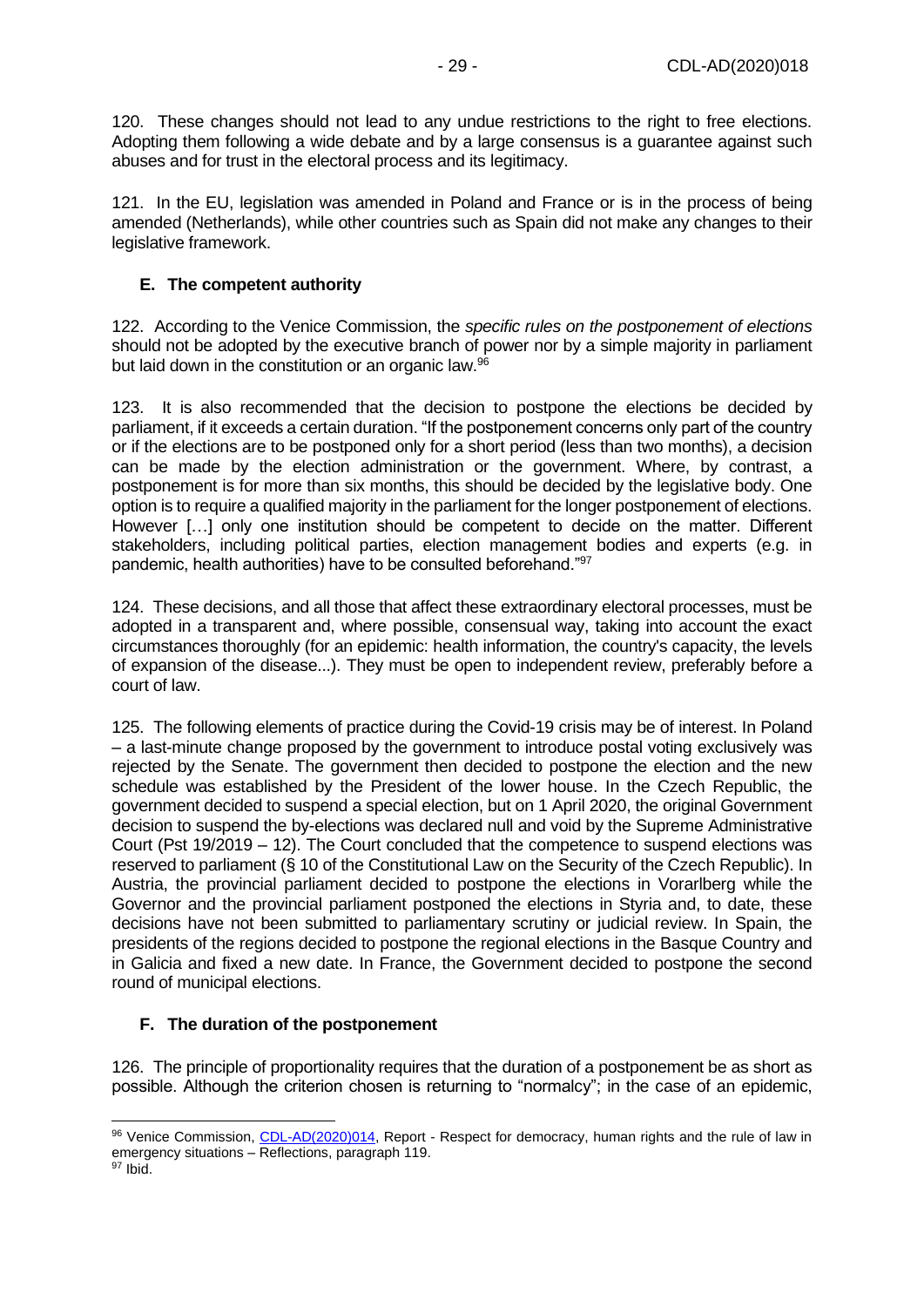there is however a danger that holding elections too soon will contribute to spreading the disease. In addition, it is likely that the longer the delay, the more governments in office that aspire to reelection could be harmed when the economic consequences begin to be noticed.

127. The law should provide for a maximum duration of any decision to postpone elections as well as for a total maximum duration for such postponement. A new postponement should be submitted to the same procedural constraints as the first one, including judicial review.

128. However, in case elections are held before the end of the emergency situation, political parties must have enough time to change their campaigning methods, due to the specific restrictions affecting rallies and demonstrations.

129. After the worst part of the Covid-19 crisis had passed, some countries held elections (even during the period of emergency, but with a better health situation). The duration of the postponement was as follows:

- Poland 2 months (presidential elections)
- The Czech Republic 2 months (senate elections in one district, in replacement of the senator who had died in January)
- Austria 3 and 6 months (local elections in Styria and Vorarlberg)
- France 3 months (local elections)
- Spain 3 months (regional elections in Galicia and the Basque country)

### <span id="page-29-0"></span>**G. Under which conditions can elections be held under emergency situations?**

130. Elections are not a one-day event, but comprise an entire process. International standards, including equality of opportunity, the freedom of voters to form an opinion and the freedom of assembly and expression, must be ensured throughout this process. As already mentioned, the call for elections during states of emergency is prohibited in some countries.<sup>98</sup> However, there does not seem to be legislation about their holding when they were already called.

131. For the organisation of voting, additional financial resources to guarantee the safety of the voting process are required. Masks, hand disinfectant, larger rooms for voting, if possible, voting facilities outdoors, are usually required. As the personnel of the polling station committees must be protected, additional time might be required to recruit more members and provide them with training.

### *Campaign*

132. Certain campaign aspects, such as rallies or door-to-door visits, may be limited. However, efforts should be made to compensate, as far as possible, these limitations by promoting the campaign in the media (advertising, debates) including social media.<sup>99</sup> Where small outdoor events are allowed, the possibility of holding rallies is given, e.g. for municipal elections.<sup>100</sup> For presidential elections, the lack of possibilities to hold large-scale rallies may be easily replaced by online events or campaigning in the media. For parliamentary elections, the adjustment might be the most difficult and often requires more time. As the use of the

<sup>98</sup> Extending the term of parliament (Croatia, Italy, Estonia, Germany, Greece, Poland, Lithuania, Slovenia, Spain and Hungary (only for a state of national crisis or a state of emergency)) or prohibiting the dissolution of parliament (Germany, Spain, Portugal, Poland, Hungary (only for a state of national crisis or a state of emergency)).

<sup>99</sup> Venice Commission, [CDL-AD\(2020\)014,](https://www.venice.coe.int/webforms/documents/?pdf=CDL-AD(2020)014-e) Report- Respect for democracy, human rights and the rule of law in emergency situations – Reflections, paragraph 103.

<sup>&</sup>lt;sup>100</sup> In Romania, a maximum of 100 people will be able to take part in election rallies and demonstrations, in full compliance with rules of hygiene and voters will be obliged to disinfect their hands before entering and leaving polling stations.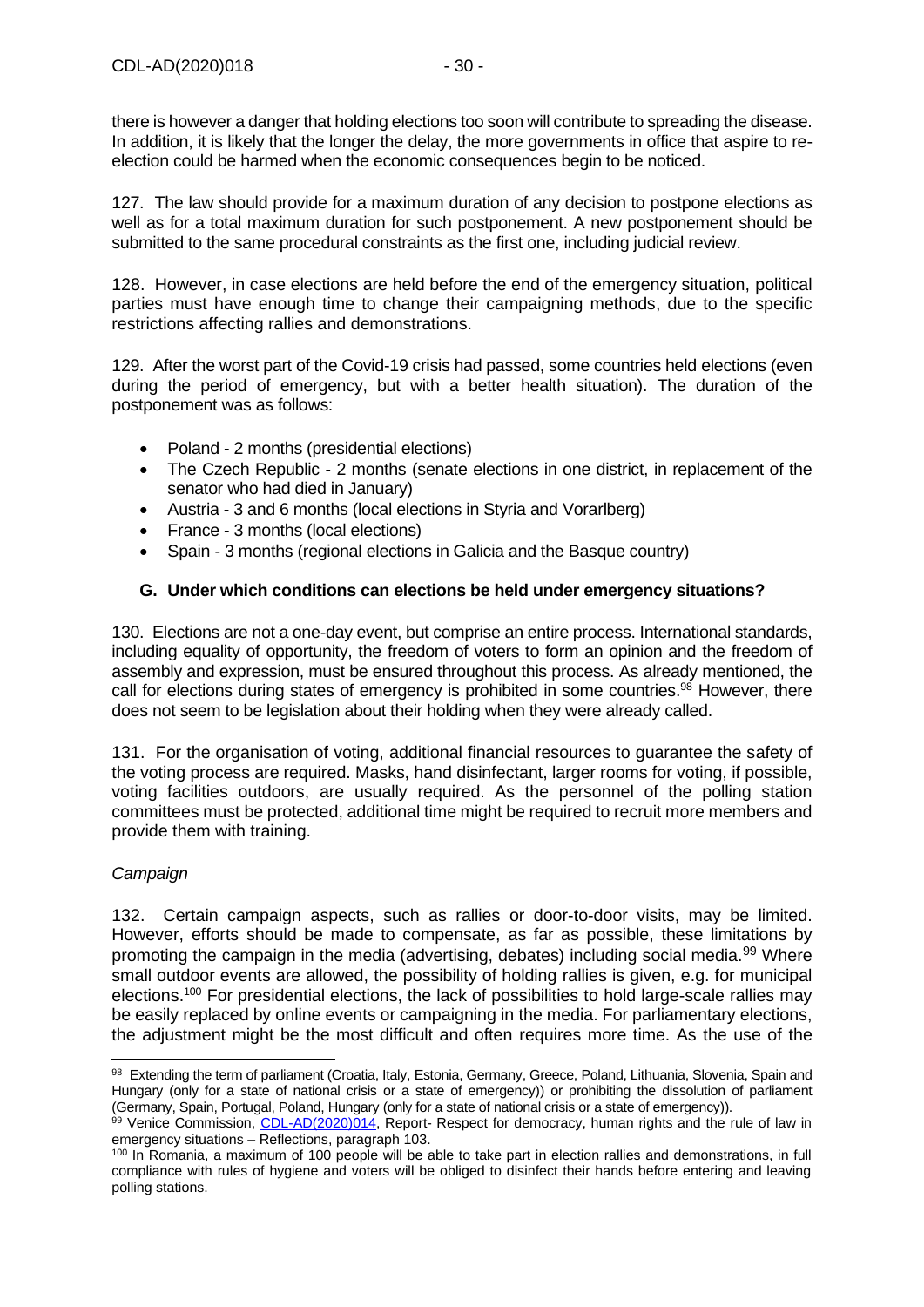Internet and social media has extensively shown, many voters would perhaps follow the campaigning without being present at rallies. Thus, the traditional media together with social media and Internet campaigning may be considered to substitute the limitations on public gatherings to some extent.

133. This requires strict adherence to the obligations of neutrality of the authorities and the media. There is also a risk that the campaign will exclusively focus on the pandemic and its management, but this might be unavoidable.

#### *Voting modalities*

134. In addition to guarantees for the respect of international standards, high participation is a key element to ensure the legitimacy of the election and must be a priority. In the last EU elections, participation rose in Poland, but declined in France, Spain, and the Czech Republic. The type of election, the possibility to vote by mail and its promotion may partly explain this. Voting by mail was multiplied by 4.5 in Poland and increased by 50% (Galicia) and 140% (Basque Country) in Spain.

135. The voting modalities directly affect participation. All remote voting modalities (postal voting, internet voting, mobile ballot boxes, proxy voting) as well as early voting, increase it in particular in case of pandemics; however, they involve different risks in terms of free and secret suffrage. As stated in the Code of Good Practice in Electoral Matters, for example, postal voting should be allowed only where the postal service is safe and reliable, very strict rules must apply to voting by proxy; the number of proxies a single voter may hold must be limited and mobile ballot boxes should only be allowed under strict conditions, avoiding all risks of fraud.<sup>101</sup> Internet voting must be secure, reliable, efficient, technically robust, open to independent verification and easily accessible to voters.<sup>102</sup> Observation of all forms of remote voting is difficult. This may lead to mistrust. It is therefore important to reach consensus on these modalities.

136. The need for consensus also relates to the increase of the number of election days, which has taken place in many countries. Such extension leads to wider possibilities to organise the voting in the usual facilities with less voters at the same time and more time to disinfect the facilities. On the other hand, the difficulties in keeping the safety of the voting material as well as in observing the voting process may lead to distrust.

137. For example, in Poland, the Government had proposed to turn to all-postal voting for the presidential elections, but objections were made about the safety and reliability of this change, which eventually did not take place *inter alia* due to the opposition by the senate. France tried to re-authorise postal voting, after 45 years, but the Government finally rejected this change. Proxy voting was simplified by allowing powers of attorney to be extended to two voters, where previously it was one per person, and those voters no longer need to justify why they need to vote by proxy when submitting the official application form.

#### *Information to voters*

138. In times of uncertainty, information about registration and voting in communication media and polling stations is key. It is important to inform voters about the measures taken to avoid the desertion of polls and guarantee that the processes are developed securely and with certainty,

<sup>101</sup> Venice Commission, [CDL-AD\(2002\)023rev-cor,](https://www.venice.coe.int/webforms/documents/?pdf=CDL-AD(2002)023rev2-cor-e) Code of Good Practice in Electoral Matters, I.3.2. <sup>102</sup> Council of Europe, Recommendation CM/Rec(2017)5 of the Committee of Ministers to member States on [standards for e-voting](https://search.coe.int/cm/Pages/result_details.aspx?ObjectID=0900001680726f6f)**.**